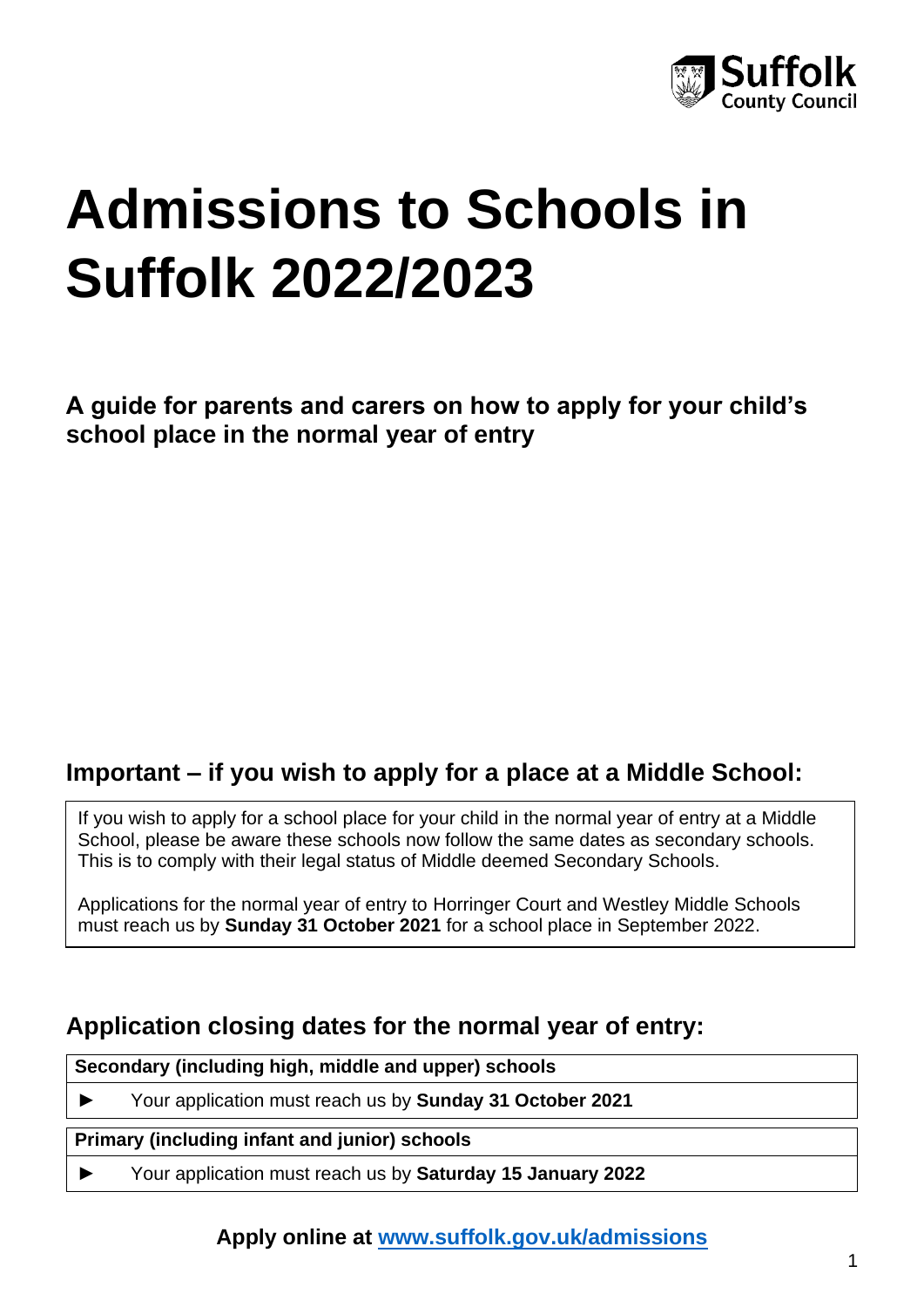## **Contents**

| 3  | Introduction to admissions in Suffolk                              |
|----|--------------------------------------------------------------------|
|    |                                                                    |
| 4  | <b>Important dates</b>                                             |
| 5  | Your guide to applying for a school                                |
|    | place                                                              |
| 7  | Key information about schools                                      |
|    | Suffolk's co-ordinated admissions                                  |
|    | scheme                                                             |
| 9  | When will my child start school?                                   |
|    | <b>Primary and infant schools</b>                                  |
|    | Summer born children<br>Ξ                                          |
|    | Infant class size                                                  |
|    | Junior schools                                                     |
|    | <b>Middle schools</b>                                              |
|    | Secondary (including high and                                      |
|    | upper) schools                                                     |
| 11 | How to decide which schools you would<br>like to apply for         |
|    |                                                                    |
|    | <b>Important - School Travel eligibility</b>                       |
| 15 | How to make an application                                         |
|    | How to apply online<br>п                                           |
|    | How to apply on paper<br>п                                         |
|    | <b>Supplementary Information Form</b><br>(SIF)                     |
|    | Twins, triplets or multiple birth<br>п                             |
|    | children                                                           |
|    | <b>Supporting evidence</b><br>п                                    |
|    | Changing your mind before the                                      |
|    | closing date                                                       |
| 19 | Additional information for applying for a                          |
|    | school place                                                       |
|    | <b>Cross-county applications</b>                                   |
|    | <b>Moving house</b>                                                |
|    | <b>Children of UK service personnel</b><br>п<br>and crown servants |
|    | <b>Applications from other countries</b>                           |
|    | Children living at more than one                                   |
|    | address                                                            |
|    | <b>Parental disputes</b><br>ш                                      |
|    | Definition of parent<br>п                                          |
|    | <b>Fraudulent applications</b>                                     |
|    | Children out of year group<br>п                                    |
|    |                                                                    |
|    |                                                                    |

| 25 | How places are offered                                                     |
|----|----------------------------------------------------------------------------|
|    | <b>Suffolk County Council's admissions</b>                                 |
|    | oversubscription criteria for community                                    |
|    | and voluntary controlled schools                                           |
|    | <b>Example of how places are offered</b><br>using Suffolk County Council's |
|    | admissions oversubscription criteria                                       |
| 30 | Applications received after the closing                                    |
|    | date – late applications                                                   |
|    | <b>Exceptional circumstances</b>                                           |
|    | Changing your mind after the<br>closing date                               |
|    | Processing late applications                                               |
| 33 | Offer of a school place                                                    |
| 34 | What happens when your child cannot                                        |
|    | be offered a place at your preferred                                       |
|    | school(s)                                                                  |
|    | <b>Waiting lists</b>                                                       |
|    | Making another application for the<br>schools you have already applied     |
|    | for                                                                        |
| 36 | The appeals process for Suffolk schools                                    |
| 38 | <b>Early education</b>                                                     |
| 40 | <b>Children with Special Educational</b>                                   |
|    | <b>Needs (SEN)</b>                                                         |
| 43 | <b>School Travel Policy</b>                                                |
| 48 | Choices for 16 to 19 year olds in Suffolk                                  |
|    | <b>Post-16 Travel Policy</b><br>▪                                          |
| 52 | Other useful information                                                   |
|    | <b>Term dates</b>                                                          |
|    | Charging and remissions policy                                             |
|    | Fair Access Protocol (FAP)                                                 |
|    | Children in care, children who were<br>previously in care and children     |
|    | adopted from state care outside of                                         |
|    | <b>England</b>                                                             |
|    | <b>Private fostering</b>                                                   |
|    | <b>Free school meals</b>                                                   |
| 55 | <b>Gypsy, Roma and Traveller children</b><br><b>Useful contacts</b>        |
|    |                                                                            |
| 57 | <b>Glossary and definitions</b>                                            |
| 60 | Comments, compliments and<br>complaints                                    |
|    |                                                                            |

60 [Data Protection](#page-59-1)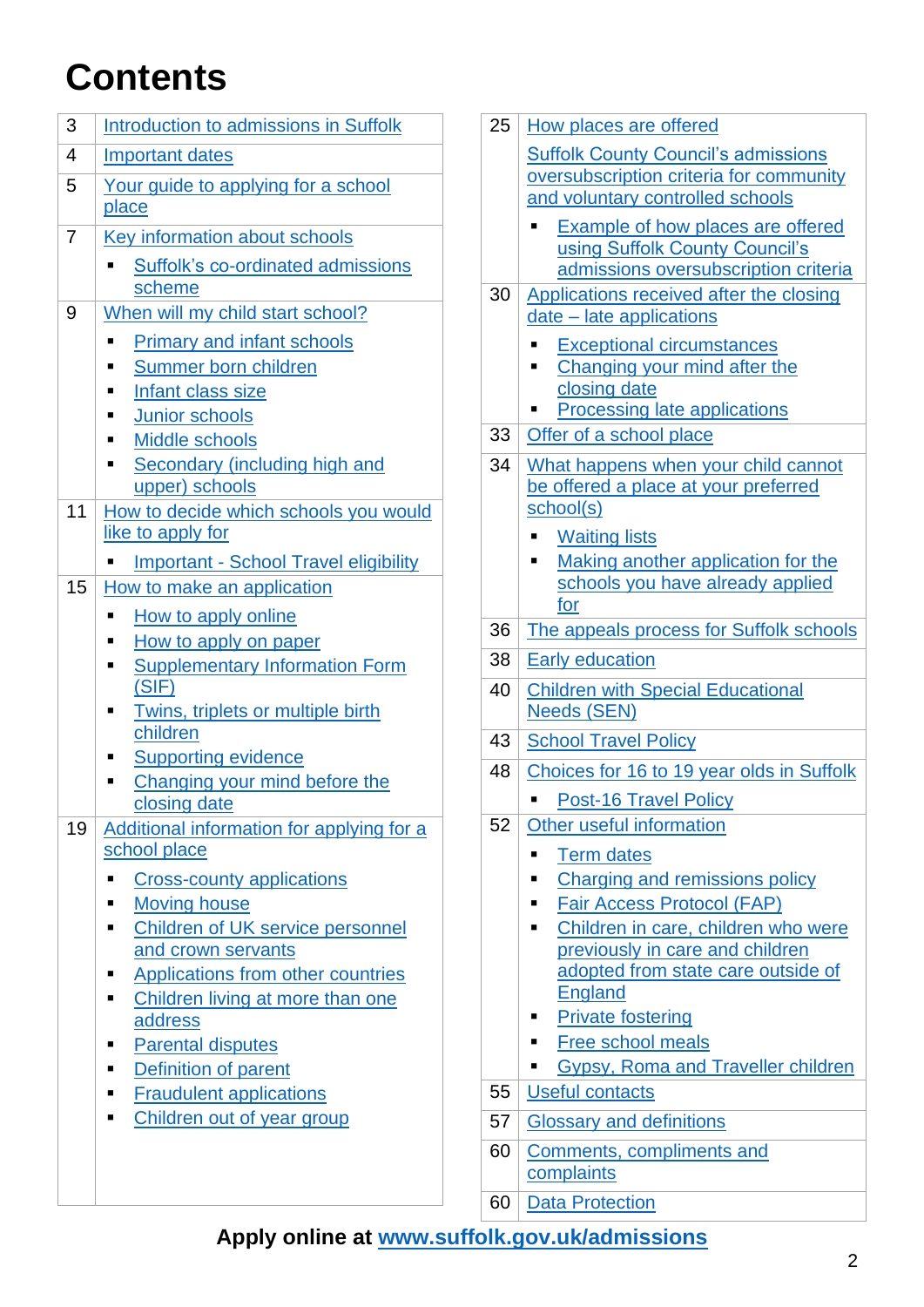## <span id="page-2-0"></span>**Introduction to admissions in Suffolk**

This guide is designed to give you all the information you need to apply for your child to start at or transfer to another school in the 2022/2023 school year.

### **Suffolk County Council (SCC) Funded School Travel**

Please be aware: You **must** consider how your child will travel to and from school **before** you apply for a school place. The following information is very important:

- 1. We will provide SCC funded school travel to the **Nearest Suitable School** that would have had a place available for your child when they are: a) aged under 8 and live at least two miles from the school; or b) aged 8 or older and live at least three miles from the school. This would be whether or not an application was made for a place at that school. **The nearest suitable school might not be your catchment area school.**
- 2. We strongly recommend that you check which school is your nearest suitable school on our **Nearest School Checker** because this might not be your catchment area school. You can find out which are your three nearest Suffolk schools (based on the statutory walking distance including Public Rights of Way) by putting your postcode into our **[Nearest School Checker](http://nearestschool.suffolk.gov.uk/)**. The Checker can be found at [nearestschool.suffolk.gov.uk.](http://nearestschool.suffolk.gov.uk/) We update this each year to include new roads and developments.
- 3. We would **only** provide SCC funded school travel to your **Catchment Area School** if it is the nearest suitable school to your home that would have had a place available for your child and they meet the distance criteria.
- 4. Your **School Preferences** and the order you put them on your admissions application could affect your child's eligibility for SCC funded school travel. Our **[School Travel](https://www.suffolk.gov.uk/assets/Children-families-and-learning/schools/Admissions/Scenarios-for-admissions-and-travel-2022-2023.pdf)  [Scenarios](https://www.suffolk.gov.uk/assets/Children-families-and-learning/schools/Admissions/Scenarios-for-admissions-and-travel-2022-2023.pdf)** can help you work out when your child might be eligible for SCC funded school travel to their school when the age and distance criteria are met. These can be found in Step 4 of the relevant 'Apply for a school place' page online at [www.suffolk.gov.uk/admissions.](http://www.suffolk.gov.uk/admissions)
- 5. **More school travel information** is available on [page 43](#page-42-0) of this guide.
- 6. **Full details about SCC funded school travel**, including the School Travel Policy, additional arrangements for low income families and those with Special Educational Needs and Disabilities (SEND), can be found at [www.suffolkonboard.com/schooltravel](http://www.suffolkonboard.com/schooltravel).

### **School Admissions**

You can decide which schools to apply for and you do not have to apply for your nearest suitable school. However, this could mean that your child would not be eligible for SCC funded school travel to any school, including your catchment area school.

**It is important that we receive your application by the relevant closing date**, otherwise it may not be dealt with until after places have been offered to those who applied on time. You should apply online and **must** submit your application by this date:

|--|

► Your application must reach us by **Sunday 31 October 2021**

### **Primary (including infant and junior) schools**

► Your application must reach us by **Saturday 15 January 2022**

If for any reason you are unable to apply online, you should complete the paper application (CAF1) and send this to us so that we receive it by the closing date. If you do not apply by the closing date your application may not be dealt with until after places have been offered to those who applied on time. You cannot apply online after the closing date.

All of the information about applying for a school place can be found in this guide and online at [www.suffolk.gov.uk/admissions.](http://www.suffolk.gov.uk/admissions)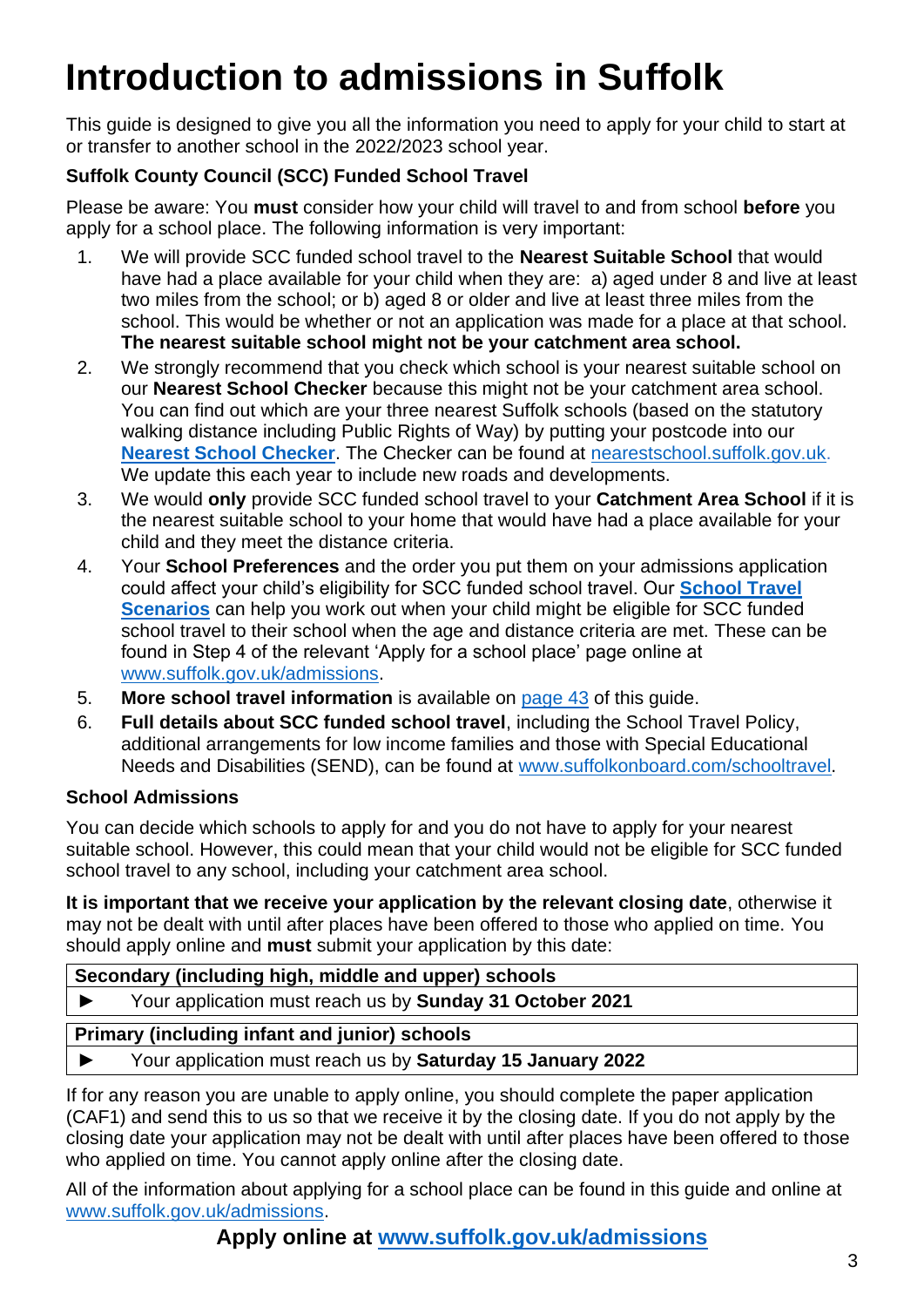## <span id="page-3-0"></span>**Important dates**

|                                                                                                                                                                                                                                                                   | Secondary (including<br>high, middle and<br>upper) schools | <b>Primary (including</b><br>infant and junior)<br>schools |
|-------------------------------------------------------------------------------------------------------------------------------------------------------------------------------------------------------------------------------------------------------------------|------------------------------------------------------------|------------------------------------------------------------|
| You should apply online at<br>www.suffolk.gov.uk/admissions or fill in a<br>paper application (CAF1).                                                                                                                                                             | From Sunday<br>12 September 2021                           | From Sunday<br>12 September 2021                           |
| <b>National closing date for applications</b><br>(online and paper)                                                                                                                                                                                               | <b>Sunday</b><br><b>31 October 2021</b>                    | <b>Saturday</b><br><b>15 January 2022</b>                  |
| If you were unable to apply by the closing<br>date, and we agree that there are very<br>exceptional reasons for an application<br>being late, we will consider it as on time if<br>it is received by this date and evidence is<br>provided with your application. |                                                            |                                                            |
| This only applies in circumstances<br>outside your control which made it<br>impossible for the application to have<br>been made on time.                                                                                                                          | Tuesday<br>4 January 2022                                  | Friday<br>4 February 2022                                  |
| If you are moving house, this is the latest<br>date for you to provide written evidence to<br>the Admissions Team that you are legally<br>committed to your move so that your new<br>address can be considered in the on time<br>allocation process.              |                                                            |                                                            |
| <b>National Offer Day</b>                                                                                                                                                                                                                                         |                                                            |                                                            |
| If you applied online, we will send you an<br>email to let you know which school has<br>been offered.<br>If you applied on a paper application                                                                                                                    | Tuesday<br>1 March 2022                                    | Tuesday<br>19 April 2022                                   |
| form, we will send you a letter by second<br>class post to let you know which school<br>has been offered.                                                                                                                                                         |                                                            |                                                            |
| We will consider late applications (see<br>'Applications received after the closing<br>date - late applications').                                                                                                                                                | From Tuesday<br>1 March 2022 onwards                       | From Tuesday<br>19 April 2022<br>onwards                   |
| We will assume that you have accepted<br>the place offered (if you applied on time)<br>unless you let us know in writing by this<br>date. This does not affect your right to<br>appeal for any of the schools where you<br>have been refused a place.             | Tuesday<br>15 March 2022                                   | Monday<br>2 May 2022                                       |
| Date by which you should register an<br>appeal if you applied on time (see 'The<br>appeals process for Suffolk schools').                                                                                                                                         | Tuesday<br>29 March 2022                                   | Monday<br>23 May 2022                                      |
| Appeals for on time applications to be<br>heard by this date (see The appeals<br>process for Suffolk schools').                                                                                                                                                   | Wednesday<br>15 June 2022                                  | Thursday<br>21 July 2022                                   |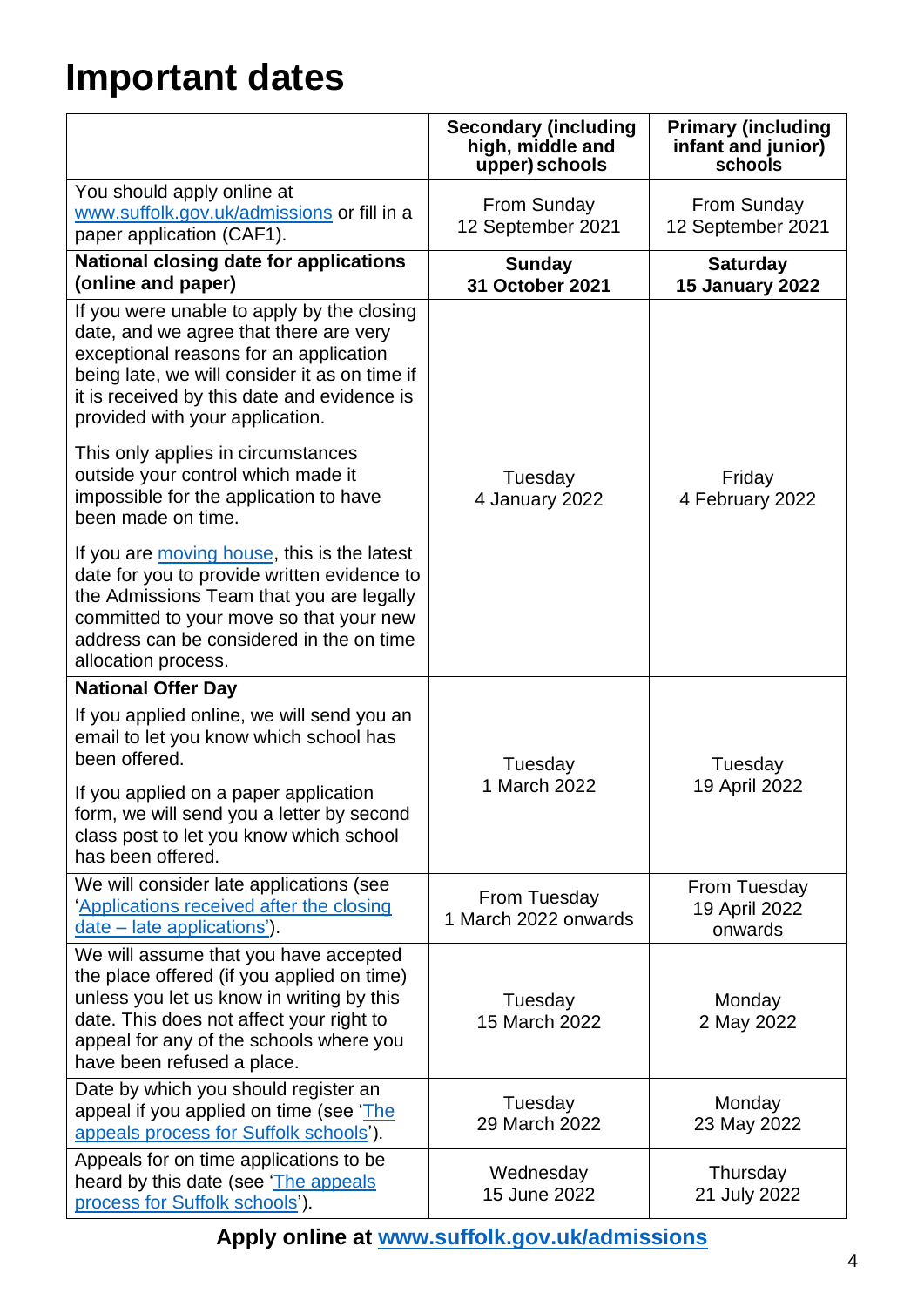## <span id="page-4-0"></span>**Your guide to applying for a school place**

The information within this guide is for parents and carers of children living in Suffolk. It explains what you need to do to apply for a school place for your child in the normal year of entry from September 2022. It also sets out the steps to follow, the important closing dates that must be met, and what to do if you have any problems.

| <b>School Phase</b> | <b>Normal Year of entry</b> |
|---------------------|-----------------------------|
| Primary             | <b>Reception Year*</b>      |
| Infant              | <b>Reception Year*</b>      |
| Junior              | Year <sub>3</sub>           |
| Middle              | Year 5                      |
| High                | Year <sub>7</sub>           |
| Upper               | Year 9                      |

The normal years of entry for schools are shown below:

**\*You must apply for a school place if your child was born between 1 September 2017 and 31 August 2018**. You must make an application for a full-time school place even if your child is already attending a nursery class in an infant or primary school, a pre-school or a children's centre next to a school site. This is because a place in a nursery class, pre-school or children's centre does not guarantee your child a full-time place at that school.

**It is important that we receive your application by the relevant closing date.** You should apply online and submit your application by this date. If for any reason you are unable to apply online, you should complete the paper application (CAF1) and send this to us so that we receive it by the closing date.

If you do not apply by the closing date your application may not be dealt with until after places have been offered to those who applied on time. This means that all available places at your preferred school(s) may have been filled and it could be some time before you know the outcome of your application. You cannot apply online after the closing date.

| Secondary (including high, middle and upper) schools |                                                            |
|------------------------------------------------------|------------------------------------------------------------|
|                                                      | Your application must reach us by Sunday 31 October 2021   |
|                                                      | Primary (including infant and junior) schools              |
|                                                      | Your application must reach us by Saturday 15 January 2022 |

All of the information about applying for a school place can be found online, including Frequently Asked Questions (FAQs), at [www.suffolk.gov.uk/admissions.](http://www.suffolk.gov.uk/admissions)

#### **Or you can contact the Admissions Team:**

**By email:** [admissions@suffolk.gov.uk](mailto:admissions@suffolk.gov.uk) **By phone:** 0345 600 0981 (local rate) **By post:** The Admissions Team, Endeavour House, 8 Russell Road, Ipswich, Suffolk, IP1 2BX

#### **For more information and to keep up to date with school admissions:**

Like us on Facebook: [www.facebook.com/SuffolkCountyCouncil/](http://www.facebook.com/SuffolkCountyCouncil/) Follow us on Twitter: [twitter.com/suffolkcc](http://twitter.com/suffolkcc)

If your child lives outside Suffolk, you must contact the local authority where they live for details on how to apply (see [page 55\)](#page-54-1). You should make your application to your child's home local authority, but you can name Suffolk schools on your application.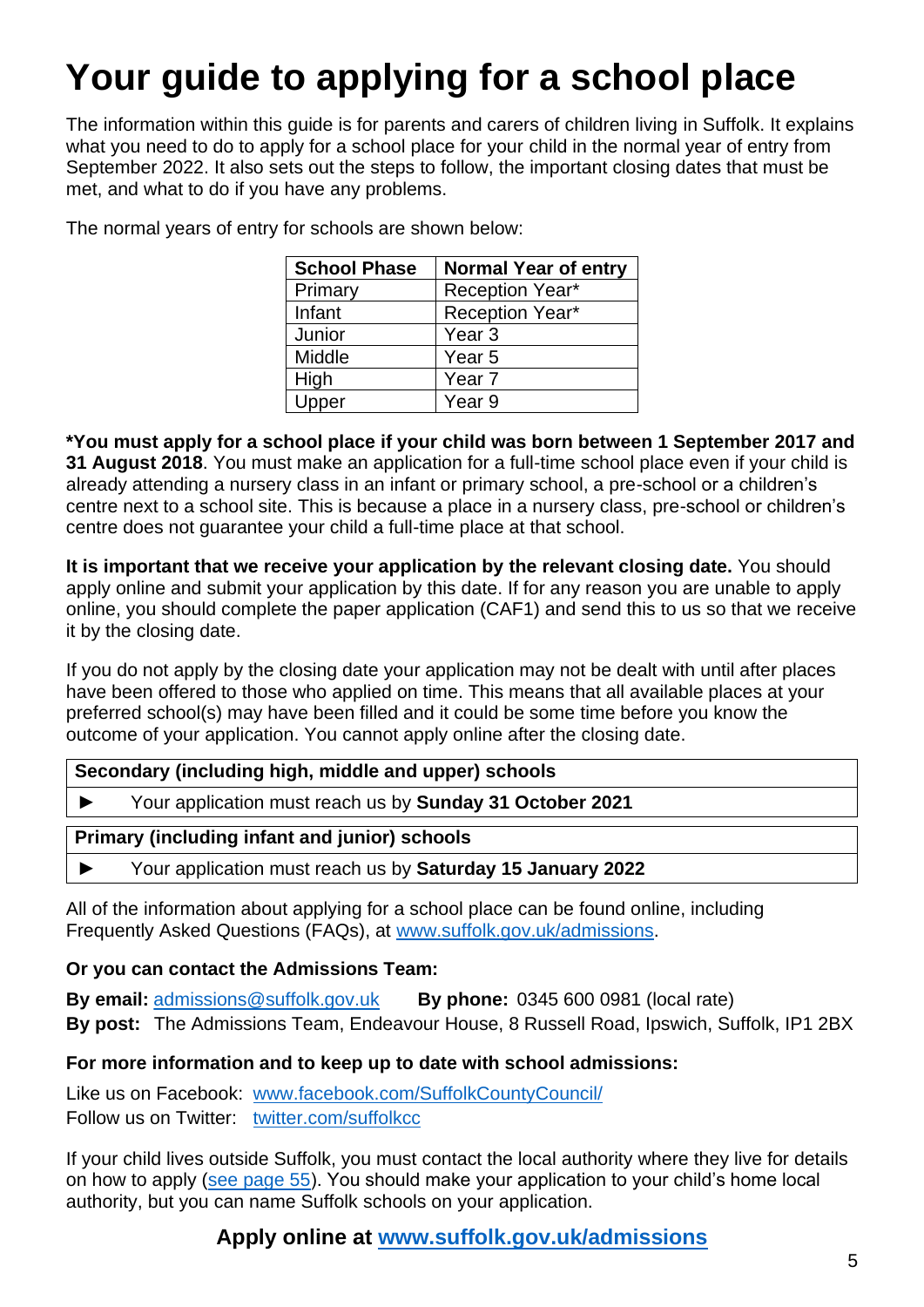Suffolk County Council co-ordinates the offer of school places to all community, voluntary controlled, voluntary aided, free schools and academies in Suffolk for the normal year of entry. Our aim is to make the process as simple as possible and to make sure it is fair and transparent for all. This quide explains:

- When your child will start school.
- How to decide which schools you would like to apply for.
- How to make an application.
- How places are offered if there are more applications than places available.
- What will happen if your child cannot be offered a place at your preferred school(s).

There are two Directories of Schools in Suffolk where you can find out more information about the schools you are interested in, including the criteria for how applications are ranked for each school. One directory is for [primary \(including infant and junior\)](https://www.suffolk.gov.uk/assets/Children-families-and-learning/schools/Admissions/Directory-of-Schools-in-Suffolk-Primary-2022-2023.pdf) schools and one is for [secondary \(including high, middle](https://www.suffolk.gov.uk/assets/Children-families-and-learning/schools/Admissions/Directory-of-Schools-in-Suffolk-Secondary-2022-2023.pdf) and upper) schools. Both directories are available online at [www.suffolk.gov.uk/admissions](http://www.suffolk.gov.uk/admissions) or you can request a paper copy by contacting us on 0345 600 0981 (local rate).

We aim to make sure as many children as possible get the school place they want and, working with Suffolk schools, we try to make the process smooth and straightforward. Many schools in Suffolk are popular and oversubscribed so you should consider your preferences carefully. Suffolk has a good track record of meeting parental preferences for school places. Some of this success is because many parents make sure that at least one of their preferences has a good chance of success.

#### **Secondary (including high, middle and upper) schools**

Last year 98.16% of children were offered a place at one of the high, middle or upper schools their parents or carers applied for, with 93.06% getting their first preference when their application was on time. All children whose parents or carers made an on time application for a middle school received a place at their first preference school.

**Primary (including infant and junior) schools**

Last year 99.15% of children were offered a place at one of the primary or infant schools their parents or carers applied for, with 94.98% getting their first preference when they applied on time. All children whose parents or carers made an on time application for a junior school received a place at one of their preferences, with 98.92% offered their first preference school.

All the information you need is available on our website.

You should apply online at [www.suffolk.gov.uk/admissions](http://www.suffolk.gov.uk/admissions) as this is safe and simple to do. It is also secure, and you will get an acknowledgement when your application is submitted. You can change and resubmit your preferences right up to the closing date.

Your online application must be completed and submitted before midnight on the closing date. You will be able to see the school place we have offered your child online on the national offer day. We will also email you on this date to confirm your offer.

Alternatively, if you are unable to apply online, you should complete the paper application (CAF1). This is available on our website, or you can contact the Admissions Team for a paper copy. We do not acknowledge paper application forms. A letter will be sent to you on the relevant offer day by second class post. We are unable to give you this information by telephone.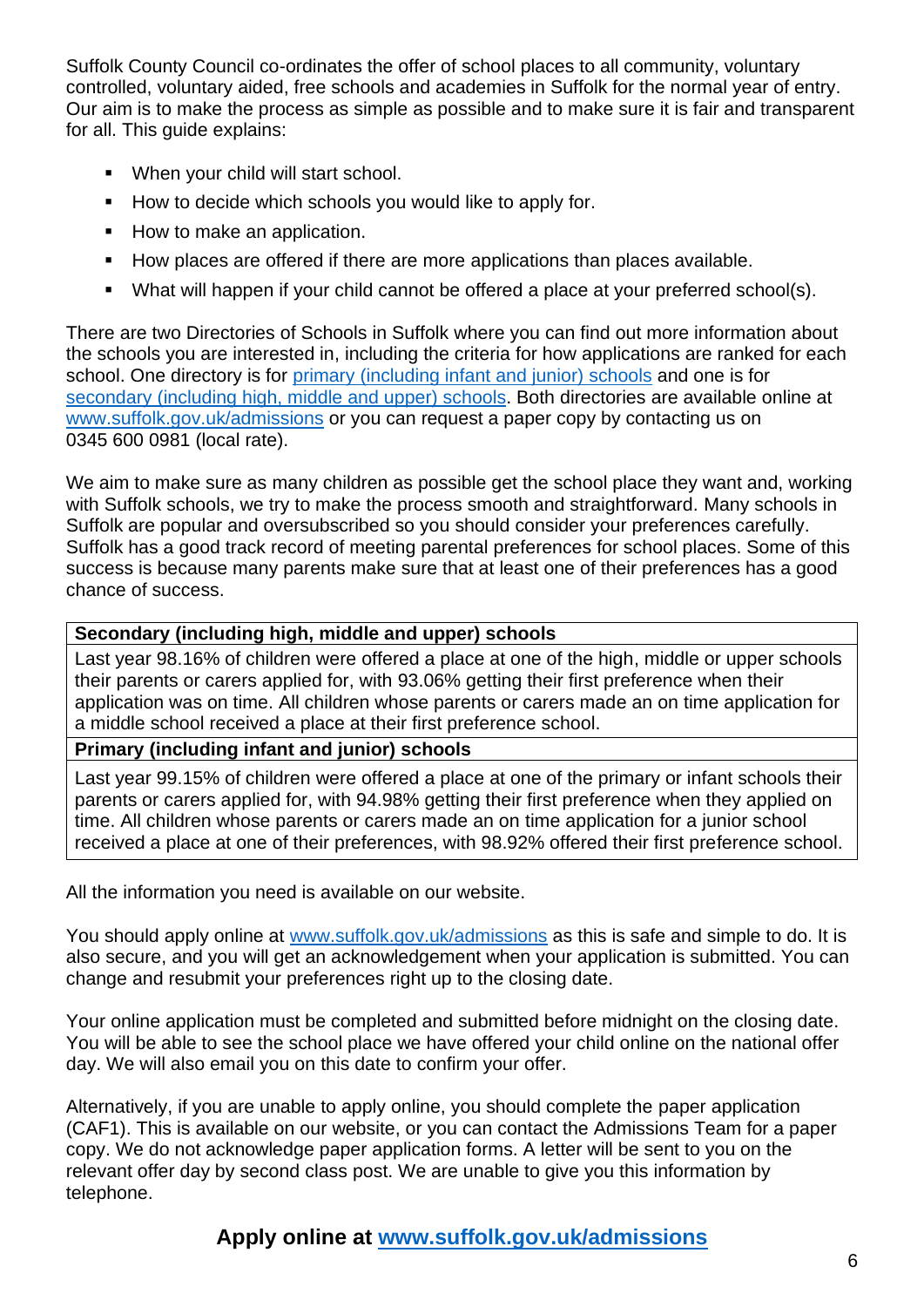## <span id="page-6-0"></span>**Key information about schools**

## <span id="page-6-1"></span>**Suffolk's co-ordinated admissions scheme**

There are different types of schools in Suffolk (maintained, academies and free schools) and we co-ordinate admissions to the normal year of entry for them all.

The [co-ordinated admissions scheme](https://www.suffolk.gov.uk/assets/Children-families-and-learning/schools/2022-2023-Admissions-policies-inc-SCC/Suffolk-CC-Determined-Admission-Arrangements-2022-2023.pdf) is set out in full on our website at

[www.suffolk.gov.uk/admissions.](http://www.suffolk.gov.uk/admissions) You can also request a paper copy by contacting us on 0345 600 0981 (local rate). This document provides the detailed admission arrangements for Suffolk and is in place to make sure all applications are handled fairly, consistently and efficiently. It applies to all schools in Suffolk to ensure that children across the county are offered a single school place on the same day.

The different types of schools that we co-ordinate admissions for are:

#### **Maintained schools**

A maintained school is a state school funded by central government through the local authority and does not charge fees. These include community, voluntary controlled and voluntary aided schools.

#### **Community and Voluntary Controlled (VC) schools**

We are the admissions authority for these schools, and we are responsible for setting the admissions arrangements and allocating places in accordance with Suffolk County Council's published oversubscription criteria.

#### **Voluntary Aided (VA) schools**

These schools are run by the school governors, so the school's governing body is the admissions authority. They are responsible for setting the admissions arrangements and allocating places in accordance with their published oversubscription criteria.

### **Academies and free schools**

Academies and free schools receive their funding directly from central government and are outside of Suffolk County Council's control. These schools are run by the governing body or academy trust. They are the admissions authority responsible for setting the admissions arrangements and allocating places in accordance with the published oversubscription criteria. Some schools will become academies during the school year.

All maintained, academy and free schools must comply with the statutory guidance set out in the School Admissions Code.

We refer to voluntary aided, free schools and academies as 'own admission authority' schools, as the governing body or academy trust is the admission authority.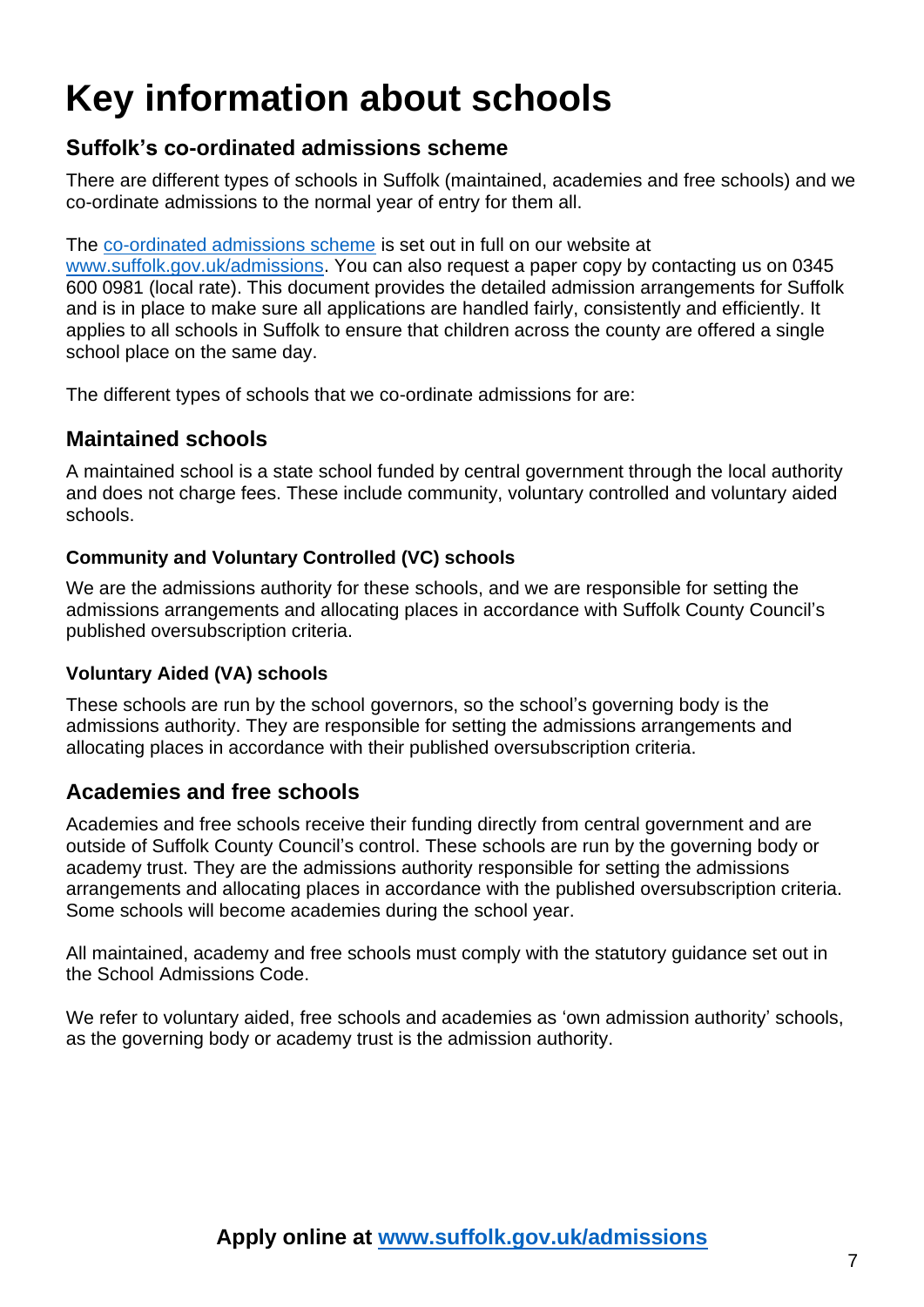## **School organisation in Suffolk**

Suffolk schools are organised in two different ways. Across the majority of Suffolk there is a twotier education system. However, in parts of Bury St Edmunds there is a three-tier system.

The table below explains the differences between the two education systems. Children can apply to move at any time between the two-tier and three-tier education systems.

| <b>Two-tier education system</b>                                                                                                                                                                                                                                                     | <b>Three-tier education system</b>                                                                                                                                                                                               |
|--------------------------------------------------------------------------------------------------------------------------------------------------------------------------------------------------------------------------------------------------------------------------------------|----------------------------------------------------------------------------------------------------------------------------------------------------------------------------------------------------------------------------------|
| In Suffolk most children are educated in a:<br>Primary school from the Reception Year<br>to Year 6, or<br>• An infant school from the Reception<br>Year to Year 2 before moving on to a<br>junior school until they are in Year 6,<br>then<br>A secondary (high) school from Year 7. | In parts of Bury St Edmunds children can go<br>to a:<br>Primary school from the Reception Year<br>п<br>to Year 4 before moving to<br>A middle school from Year 5, then to<br>$\blacksquare$<br>An upper school from Year 9.<br>٠ |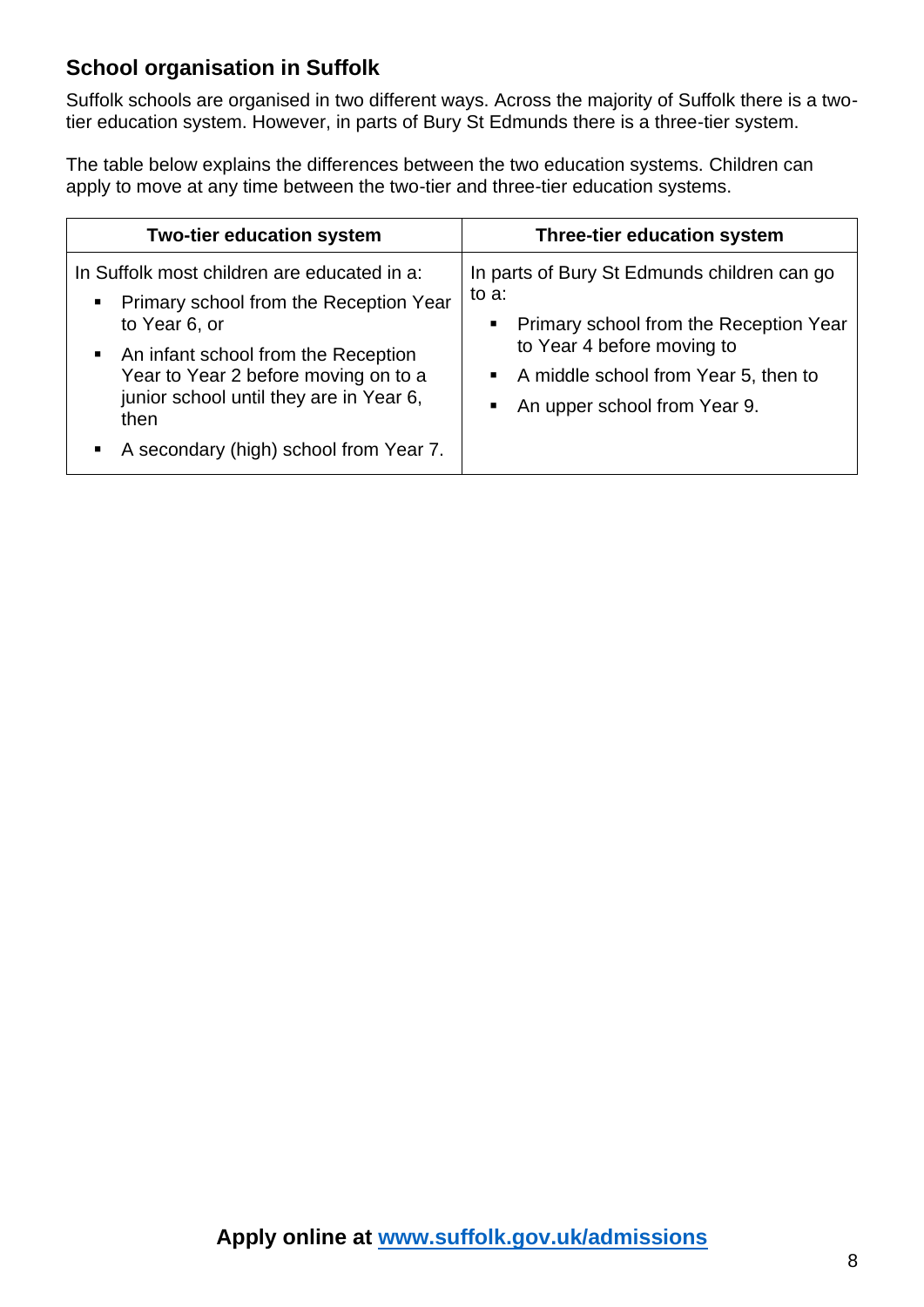## <span id="page-8-0"></span>**When will my child start school?**

## **Primary and infant schools**

If your child was born between 1 September 2017 and 31 August 2018 you must apply for a Reception Year place at a primary or infant school by **Saturday 15 January 2022**.

Children normally attend school full-time in the Reception Year in the September following their fourth birthday. All primary schools must offer children a full-time place at the start of the Autumn term in September. However, legally a child does not have to start full-time education until the term after their fifth birthday. Whatever you decide, it is important that you apply for an infant or primary school place by the closing date.

**You must make an application for a full-time place even if your child is already attending a nursery class in an infant or primary school, a pre-school, or a children's centre next to a school site. This is because a place in a nursery class, pre-school, or children's centre does not guarantee your child a full-time place at that school.**

Unfortunately, each year some children who have been going to a school's nursery class, preschool, or children's centre do not get a place in the Reception Year class. This is because there were more applications than Reception Year places and other applicants had a higher priority for those places.

When you receive your offer of a school place you will be asked whether you want your child to start school full-time, part-time, or whether you want them to start the term after their fifth birthday. If you choose to defer entry for your child, they must start school before the beginning of the final term of the school year for which the offer was made. This means they must start school in the Reception Year.

#### <span id="page-8-1"></span>**Summer born children**

If your child was born between 1 April and 31 August ('summer born') you can choose not to send them to school until the September following their fifth birthday.

However, if your child has already been offered a full-time Reception Year place and you decide to delay them starting school until the following September, a place will not be held open for them in Year 1. If this is your choice you will need to complete an in-year application for them to start school in Year 1, but you should be aware that there might not be a place available for them in your preferred school(s). More information about the in-year application process is available online at [www.suffolk.gov.uk/admissions](http://www.suffolk.gov.uk/admissions) or by contacting us on 0345 600 0981 (local rate).

If you wish to apply for a Reception Year place to start in the September following your child's fifth birthday, please see the ['Children out of year group'](#page-23-0) section on [page 24.](#page-23-0)

#### <span id="page-8-2"></span>**Infant class size**

It is against the law for children in an infant class, which is defined as a class in which the majority of children will reach the age of five, six or seven during the school year (Reception Year, Year 1 and Year 2) to be taught in a class of over 30 pupils with one qualified teacher. We take this infant class size legislation into account when allocating school places and when appeals are heard (see 'The appeals [process for Suffolk schools'](#page-35-0) section on [page 36\)](#page-35-0). Additional children may be admitted under limited exceptional circumstances, these are outlined in the [School Admissions Code.](https://assets.publishing.service.gov.uk/government/uploads/system/uploads/attachment_data/file/1001050/School_admissions_code_2021.pdf)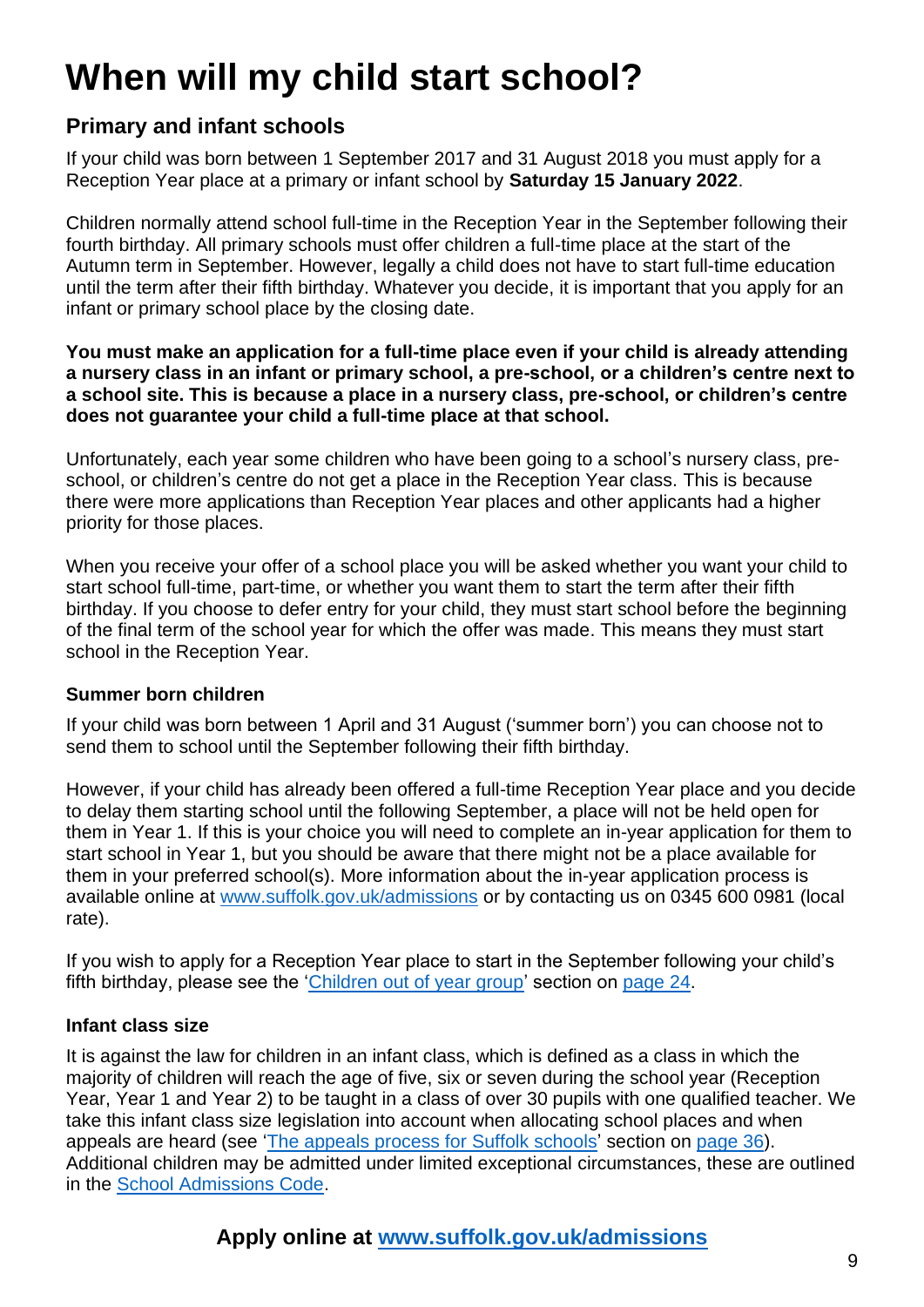## <span id="page-9-0"></span>**Junior schools**

If your child was born between 1 September 2014 and 31 August 2015 and is currently in Year 2 at an infant school, you should apply for a place in Year 3 starting in September 2022 at another school by **Saturday 15 January 2022**.

#### **Applications from Primary schools to Junior schools**

If your child is currently in Year 2 at a primary school and you want them to change to a junior school for Year 3 you need to apply by **Saturday 15 January 2022**.

#### **Applications from Infant schools to Primary schools**

If your child is currently in Year 2 at an infant school and you want them to change to a primary school for Year 3 you must apply by **Saturday 15 January 2022**.

If your child is in their final year at a Suffolk infant school, you will receive details via your child's school of how to apply for a school place in the September before it is time to move schools.

If you live in Suffolk and your child is not currently attending a Suffolk maintained school, academy, or free school we will not have your details and will be unable to send you a letter. You must make an application by the closing date above.

### <span id="page-9-1"></span>**Middle schools**

If your child was born between 1 September 2012 and 31 August 2013 and is currently in Year 4 at Tollgate Primary School, you should apply for a place in Year 5 in a Middle or Primary school starting in September 2022 by **Sunday 31 October 2021 – please note this is an earlier date to previous years.**

#### **Applications from Primary schools to Middle schools**

If your child is currently in Year 4 at a primary school and you want them to change to a middle school for Year 5 you need to apply by **Sunday 31 October 2021**.

If your child is in Year 4 at Tollgate Primary School, you will receive details via your child's school of how to apply for a school place in the September before it is time to move schools.

If you live in Suffolk and your child is not currently at this school, we will not send you a letter. You must make an application by the closing date above.

### <span id="page-9-2"></span>**Secondary (including high, middle and upper) schools**

If your child was born between 1 September 2010 and 31 August 2011 and is currently in Year 6 at a primary or junior school, you must apply for a place in Year 7 starting in September 2022 at a secondary school by **Sunday 31 October 2021**.

If your child was born between 1 September 2008 and 31 August 2009 and is currently in Year 8 at a middle school, you must apply for a place in Year 9 starting in September 2022 at a secondary school by **Sunday 31 October 2021**.

If your child is in their final year at a Suffolk junior, primary or middle school you will receive details via your child's school of how to apply for a school place in the September before it is time to move schools.

If you live in Suffolk and your child is not currently attending a Suffolk maintained school, academy, or free school we will not have your details and will be unable to send you a letter. You must make an application by the closing date above.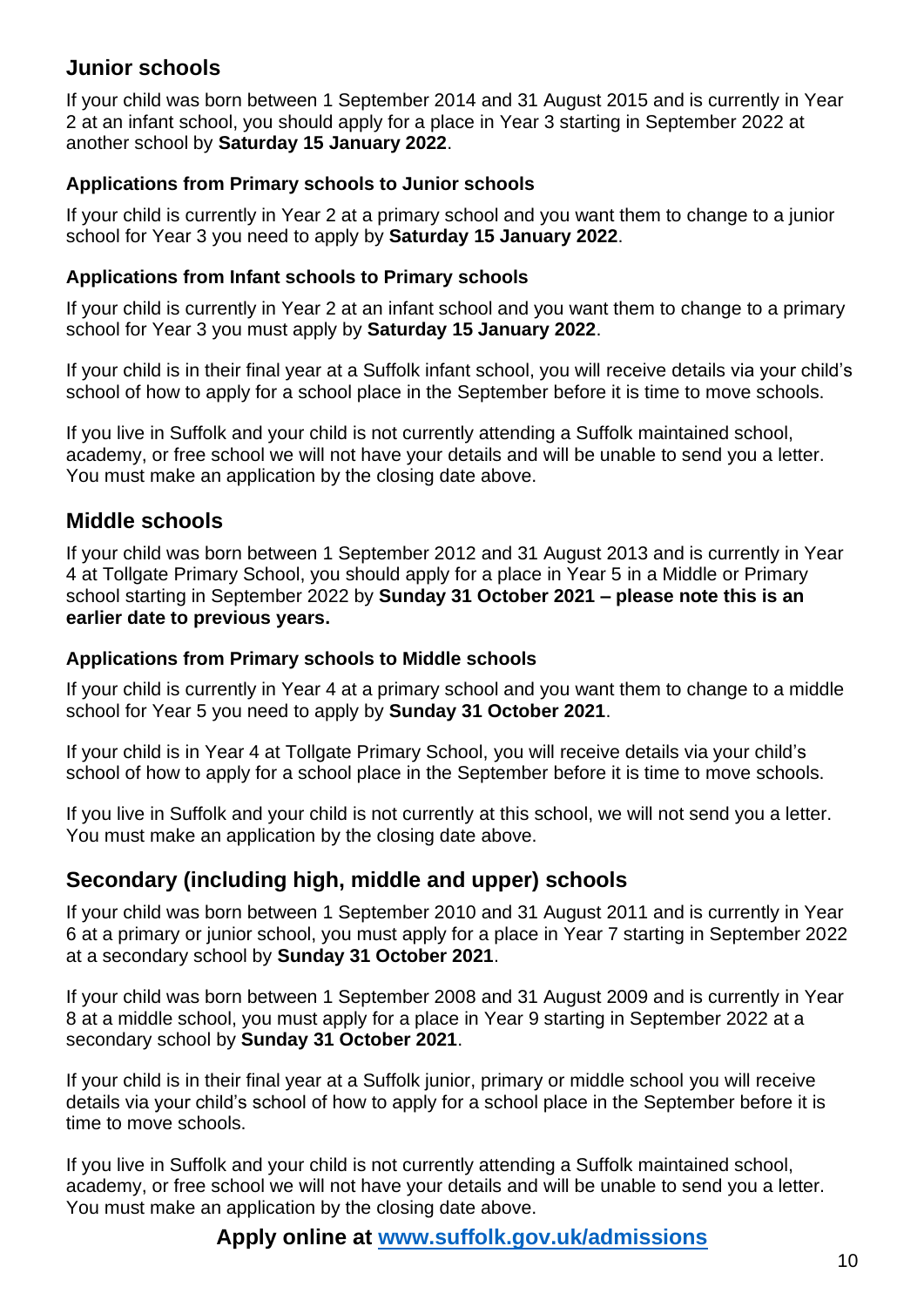## <span id="page-10-0"></span>**How to decide which schools you would like to apply for**

In Suffolk, you can rank up to three preferences when you apply for a school place. You may want your child to go to a local school. This could be the catchment area school. A catchment area is a geographical area which is used by some schools to give applicants a priority for a place at that school. The catchment area will be part of the school's oversubscription criteria which is used to rank applications. Some voluntary aided, free schools and academies do not have catchment areas.

**A catchment area school may not be the nearest suitable school to your home address and could affect your child's eligibility for SCC funded school travel.** Information on School Travel eligibility is below as this may be affected.

Choosing your preferences is very important. You need to think realistically about how likely you are to be offered a place at one of your preferred schools before you make your application and how your child will get to and from school.

- You can rank up to three schools inside and/or outside Suffolk. However, if you only apply for one school your child will not be considered for any other schools, if we are unable to offer your child a place at that school, they will be offered a place at the next nearest suitable school with a place available after everyone else's preferences have been considered. Places may be limited, and a place may be offered some distance from your home. You should be aware that your child may not be eligible for SCC funded school travel to the school offered. Further information can be found below.
- Each of your preferences will be considered equally and separately. Listing second and third preferences will not affect your child's chance of being offered their first preference. Your first preference will be offered above your second or third preferences where possible.
- Schools do not know how you order your preferences or which other schools you have applied for when they are ranking your application because this information is not shared with them.

## <span id="page-10-1"></span>**Important – School Travel eligibility**

The School Travel Policy is separate to admission policies, and we would like to remind you to consider the following before submitting an application. Please be aware: You **must** consider how your child will travel to and from school **before** you apply for a school place. The following information is very important:

- 1. We will provide SCC funded school travel to the **Nearest Suitable School** that would have had a place available for your child when they are:
	- a) aged under 8 and live at least two miles from the school; or
	- b) aged 8 or older and live at least three miles from the school.

This would be whether or not an application was made for a place at that school. **The nearest suitable school might not be your catchment area school.** 

2. We strongly recommend that you check which school is your nearest suitable school on our **Nearest School Checker** because this might not be your catchment area school. You can find out which are your three nearest Suffolk schools (based on the statutory walking distance including Public Rights of Way) by putting your postcode into our **[Nearest School Checker](http://nearestschool.suffolk.gov.uk/)**. The Checker can be found at [nearestschool.suffolk.gov.uk.](http://nearestschool.suffolk.gov.uk/) We update this each year to include new roads and developments.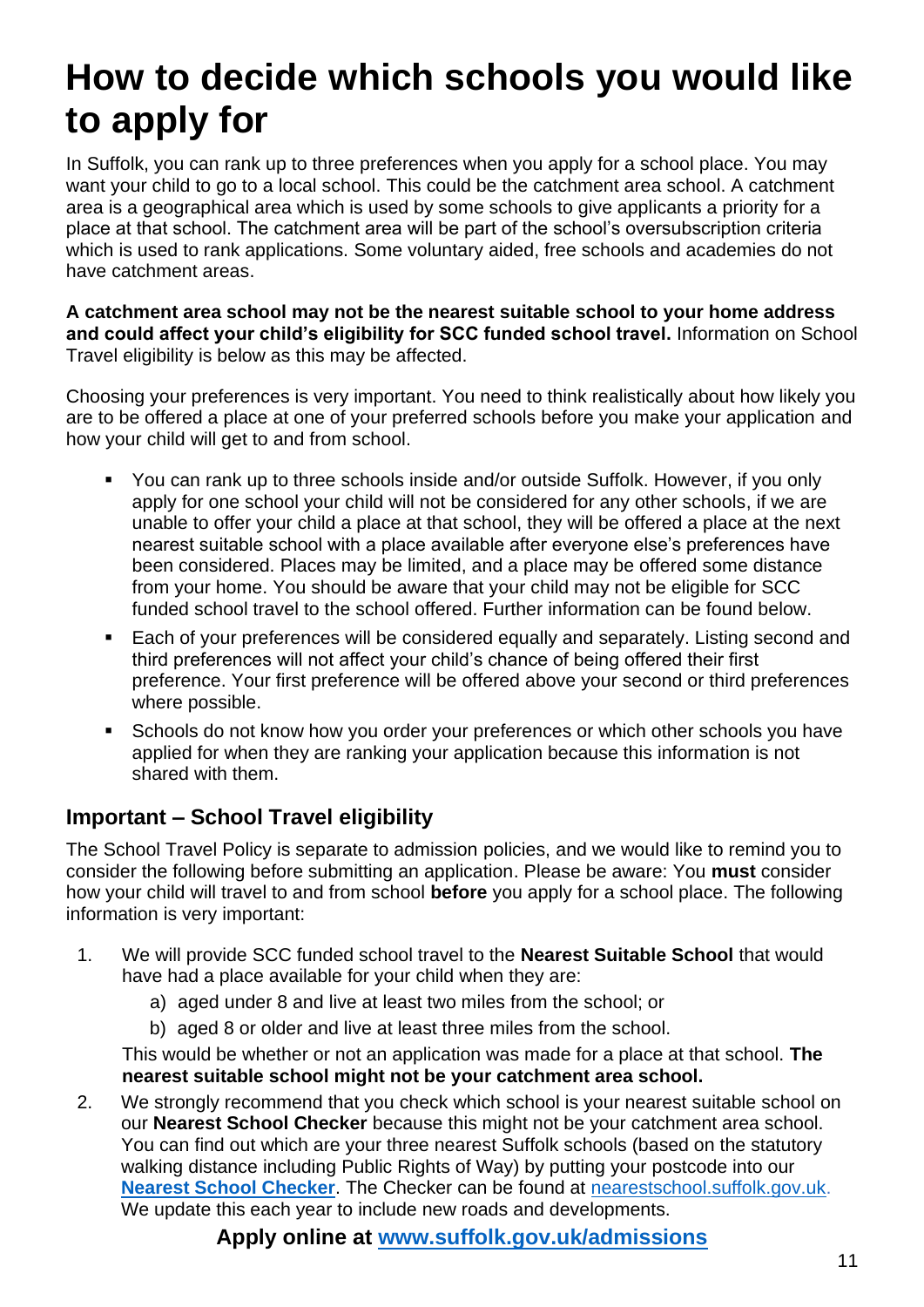- 3. We would **only** provide SCC funded school travel to your **Catchment Area School** if it is the nearest suitable school to your home that would have had a place available for your child and they meet the distance criteria.
- 4. Your **School Preferences** and the order you put them on your admissions application could affect your child's eligibility for SCC funded school travel. Our **[School Travel](https://www.suffolk.gov.uk/assets/Children-families-and-learning/schools/Admissions/Scenarios-for-admissions-and-travel-2022-2023.pdf)  [Scenarios](https://www.suffolk.gov.uk/assets/Children-families-and-learning/schools/Admissions/Scenarios-for-admissions-and-travel-2022-2023.pdf)** can help you work out when your child might be eligible for SCC funded school travel to their school when the age and distance criteria are met. These can be found in Step 4 of the relevant 'Apply for a school place' page online at [www.suffolk.gov.uk/admissions.](http://www.suffolk.gov.uk/admissions)

Even though there are separate policies for School Admissions and School Travel, it is important that you understand how the school place your child is offered is used to assess their eligibility for SCC funded school travel. The key things to know are:

- The statutory walking distance (which includes Public Rights of Way) from your child's home address to the school offered, or extended rights criteria must be met as set out in the [School Travel section on page 43,](#page-42-0) and on [www.suffolkonboard.com/schooltravel.](http://www.suffolkonboard.com/schooltravel)
- SCC funded school travel eligibility for on time applications is based on the nearest suitable school in Suffolk that would have had a place available for your child on the relevant national offer day. This would be whether or not you applied for a place at that school.
- SCC funded school travel eligibility for late applicants will be assessed when the application is decided.
- **■** If you have a low income you may have [Extended Rights Eligibility,](#page-43-0) further information is provided on [page 44.](#page-43-0)
- **EXT** If you make a second or subsequent application, we would only re-assess your eligibility for SCC funded school travel if you have moved house or your school place offer changes.
- There is a separate Post-16 Travel Policy.

More information is provided in the [School Travel section](#page-42-0) on page 43 to help you consider your options if SCC funded school travel is important to you. Full details are online at [www.suffolkonboard.com/schooltravel.](http://www.suffolkonboard.com/schooltravel)

### **Please think realistically**

It is a good idea to start by gathering as much information as you can about how places are prioritised at your preferred schools. You should:

- Read and understand the oversubscription criteria for each school you are interested in as they may be different from one another. Consider which oversubscription criterion applies to your child for each school.
- Be realistic about your preferences. **We recommend that you apply for more than one school. Please be aware that a place at any school, including your catchment area or nearest suitable school, cannot be guaranteed.**
- Consider how you will get your child to school. You are responsible for ensuring they attend school, and this includes getting them there on time. However, in some cases we will help with your child's home to school travel. We will normally only provide SCC funded school travel if your child meets the criteria as set out in the School Travel Policy. See the [School Travel section](#page-42-0) and online at [www.suffolkonboard.com/schooltravel.](http://www.suffolkonboard.com/schooltravel)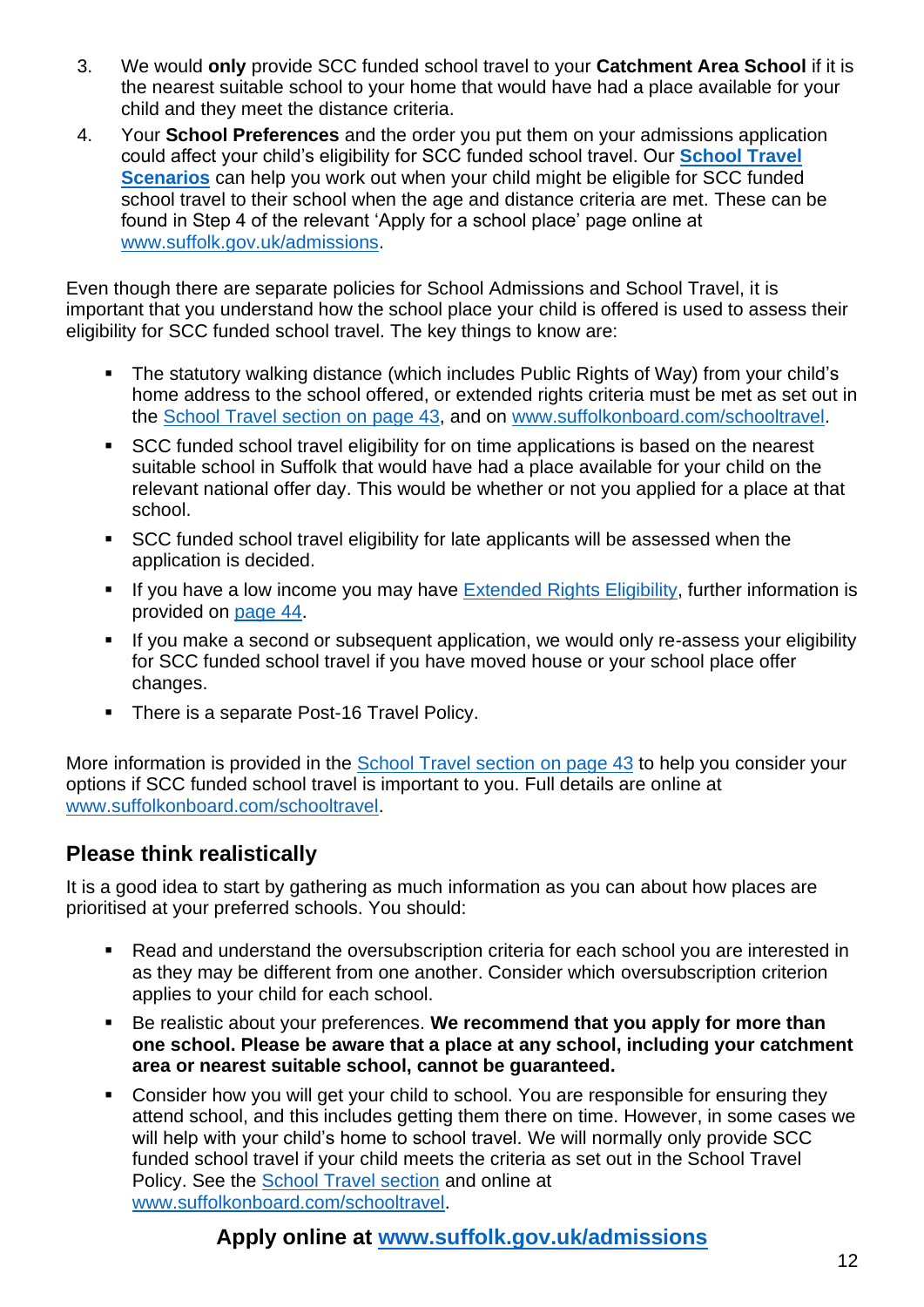- Understand that attending or being offered a place at a primary (including infant or junior) school or a middle school does not guarantee your child a place at another school at a later stage of transfer, even if the school traditionally feeds into another school.
- Be aware that if the school your child is offered a place at or is currently attending is named as a feeder school in another school's admissions oversubscription criteria, this does not mean they will get SCC funded school travel to that school as this is based on your child attending the nearest suitable school to their ordinarily resident address.
- Do not make your decision based on other people's opinions or experiences. Every situation is different, and things change all the time. Find out as much as you can about the schools you are interested in to help you select your preferred schools.

If you live near the border with Cambridgeshire, Essex or Norfolk you may wish to apply for schools in these local authorities. The contact details for these authorities can be found in the ['Useful contacts'](#page-54-0) section. Please visit their websites for details about the schools in their areas.

If your child lives in Suffolk and you want to apply for a school in a neighbouring authority, you must still apply through Suffolk County Council and include that school(s) on your application form. However, if you live outside Suffolk you must apply to your home local authority even if you are applying for a Suffolk school (see ['Additional information for applying for a school](#page-18-0)  [place'](#page-18-0)).

If your child has Special Educational Needs or a disability and you are having difficulties in making your school choices and would like to discuss this with someone, you can contact the Suffolk Special Educational Needs and Disabilities Information Advice and Support Service (Suffolk SENDIASS) during term time (see the ['Useful contacts'](#page-54-0) section). The SENDIASS team are independent of the local authority.

#### **How you can find out about the schools in your area and the schools you are interested in**

If you are not sure where your nearest schools are, you can find this information from our new [Nearest School Checker](http://nearestschool.suffolk.gov.uk/) (which is based on the statutory walking distance including Public Rights of Way). The checker can be found at [nearestschool.suffolk.gov.uk.](http://nearestschool.suffolk.gov.uk/)

You can enter your postcode to find out your three nearest schools. This is a very useful tool if you are thinking about how your child will travel to and from school and how the [School Travel](#page-42-0)  [Policy](#page-42-0) may affect your family.

If your child lives in Suffolk and your nearest suitable school is outside of the county, we would still provide SCC funded school travel to the nearest Suffolk school that would have had a place available for your child, subject to your child's age and meeting the statutory distance criteria.

You can also:

■ Check the [catchment area](#page-56-1) lists for Suffolk at [www.suffolk.gov.uk/school-catchment](http://www.suffolk.gov.uk/school-catchment-areas)[areas](http://www.suffolk.gov.uk/school-catchment-areas) or view the catchment area maps online at [www.suffolk.gov.uk/schools.](http://www.suffolk.gov.uk/schools) If you would like a paper copy contact us on 0345 600 0981 (local rate). **A catchment area school may not be the nearest suitable school to your home address.** If this is the case, we would not normally provide SCC funded school travel for your child to their catchment area school.

**Please note:** Some voluntary aided, free schools and academies do not have catchment areas.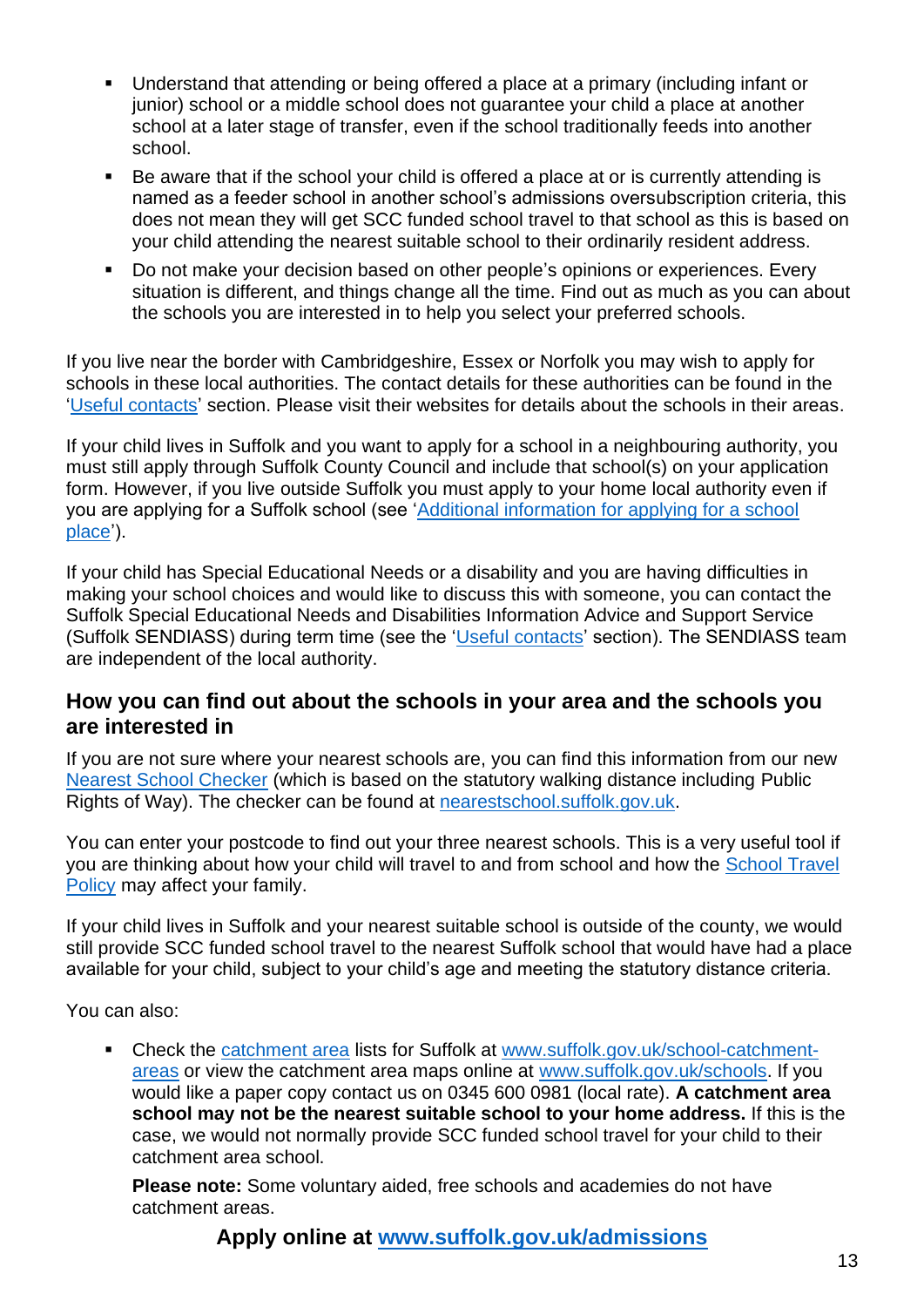- Look at the relevant Directory of Schools in Suffolk. There are two Directories, one for [primary \(including infant and junior\)](https://www.suffolk.gov.uk/assets/Children-families-and-learning/schools/Admissions/Directory-of-Schools-in-Suffolk-Primary-2022-2023.pdf) schools and one for [secondary \(including high,](https://www.suffolk.gov.uk/assets/Children-families-and-learning/schools/Admissions/Directory-of-Schools-in-Suffolk-Secondary-2022-2023.pdf)  [middle and upper\)](https://www.suffolk.gov.uk/assets/Children-families-and-learning/schools/Admissions/Directory-of-Schools-in-Suffolk-Secondary-2022-2023.pdf) schools. **Please note**: the closing date for applications to the normal year of entry to a middle school has changed from previous years and is **Sunday 31 October 2021**. Each Directory includes:
	- − Contact details for each school.
	- − The number of places in the year group which is known as the Published Admission Number (PAN), and information relating to last year's on time applications.
	- − The admissions policy which includes the oversubscription criteria used to rank applications.

Both directories are available online at [www.suffolk.gov.uk/admissions](http://www.suffolk.gov.uk/admissions) or you can request a paper copy by contacting us on 0345 600 0981 (local rate).

- Visit the schools on their open day.
- Look on the school's website and read their prospectus.
- Visit the government funded website [www.gov.uk/find-school-in-england](http://www.gov.uk/find-school-in-england) which provides detailed information about schools, including links to school performance data and the school profile.

| D٥                                                                                               | Don't                                                                                                 |
|--------------------------------------------------------------------------------------------------|-------------------------------------------------------------------------------------------------------|
| Make time to visit the schools you<br>are interested in, if you can, before<br>the closing date. | • Think that good exam results or an<br>outstanding Ofsted report are the<br>only things that matter. |
| Ask questions about anything that<br>worries you.                                                | Judge a school by what others say,<br>п<br>go and see for yourself.                                   |
| • Talk to the headteacher about your<br>child if you have any concerns.                          |                                                                                                       |
| Understand the impact of the<br>$\blacksquare$<br>School Travel Policy.                          |                                                                                                       |

Schools and preferences change over time and what has happened in the past is not always a reliable guide to what a school is like now.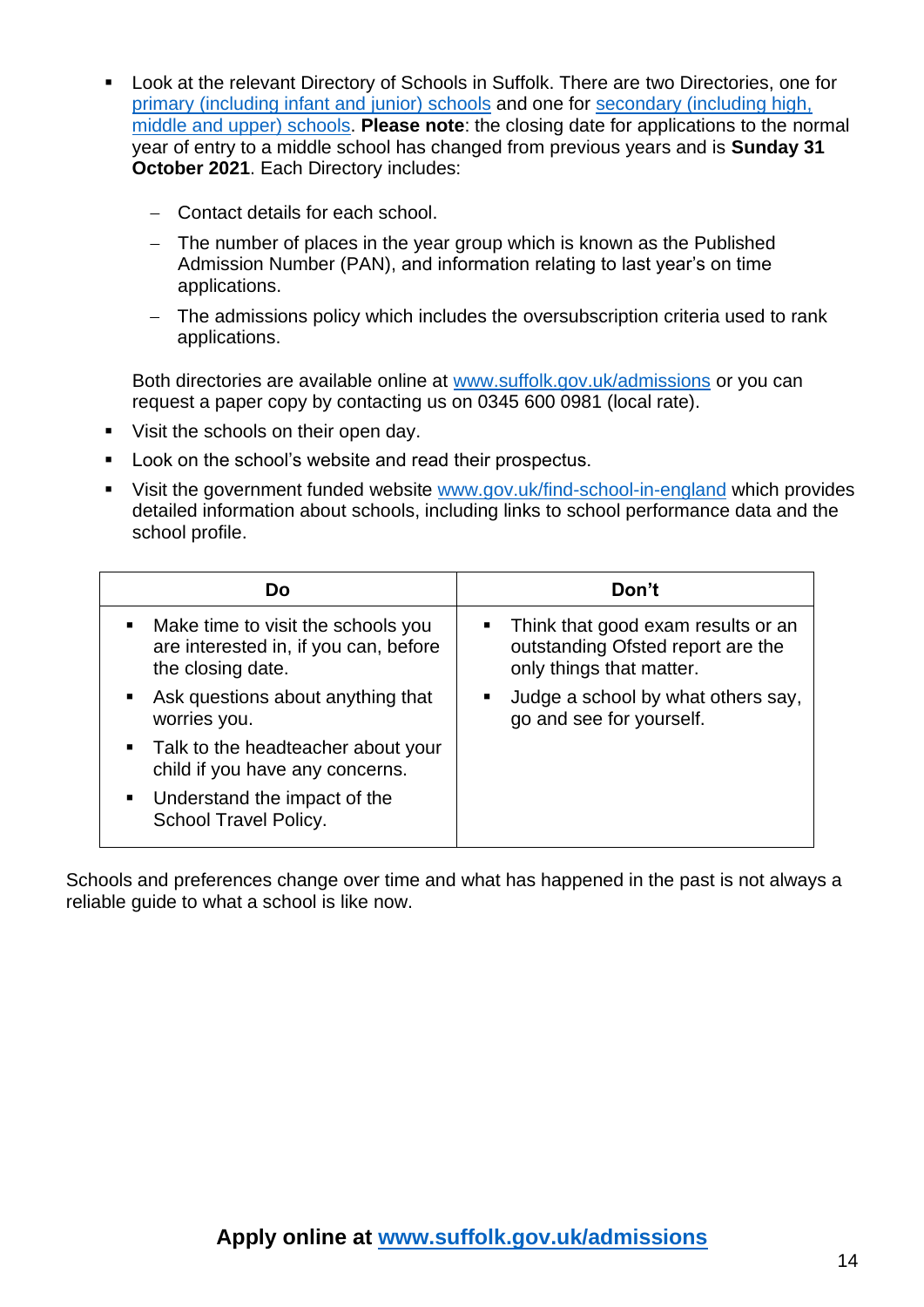## <span id="page-14-0"></span>**How to make an application**

It is very important that we receive your application on or before the closing date for applications. You cannot apply directly or return your application form to a school.

Last year, Suffolk County Council received 15,487 on time applications for pupils wishing to start at a primary or infant school, or to transfer to a junior, middle, high or upper school.



### **Siblings**

You must include the names and dates of birth of any siblings at your preferred schools. Please refer to the individual school policies for definitions of siblings at [www.suffolk.gov.uk/admissions.](http://www.suffolk.gov.uk/admissions) If you do not provide this information on your application, it is likely to affect the offer of a school place.

#### **Reasons for each preference**

You are able to add your reasons for each preference on your application, but you don't have to. The admissions authority is only able to take reasons into account if they have a direct bearing on how your application is ranked against the relevant published oversubscription criteria.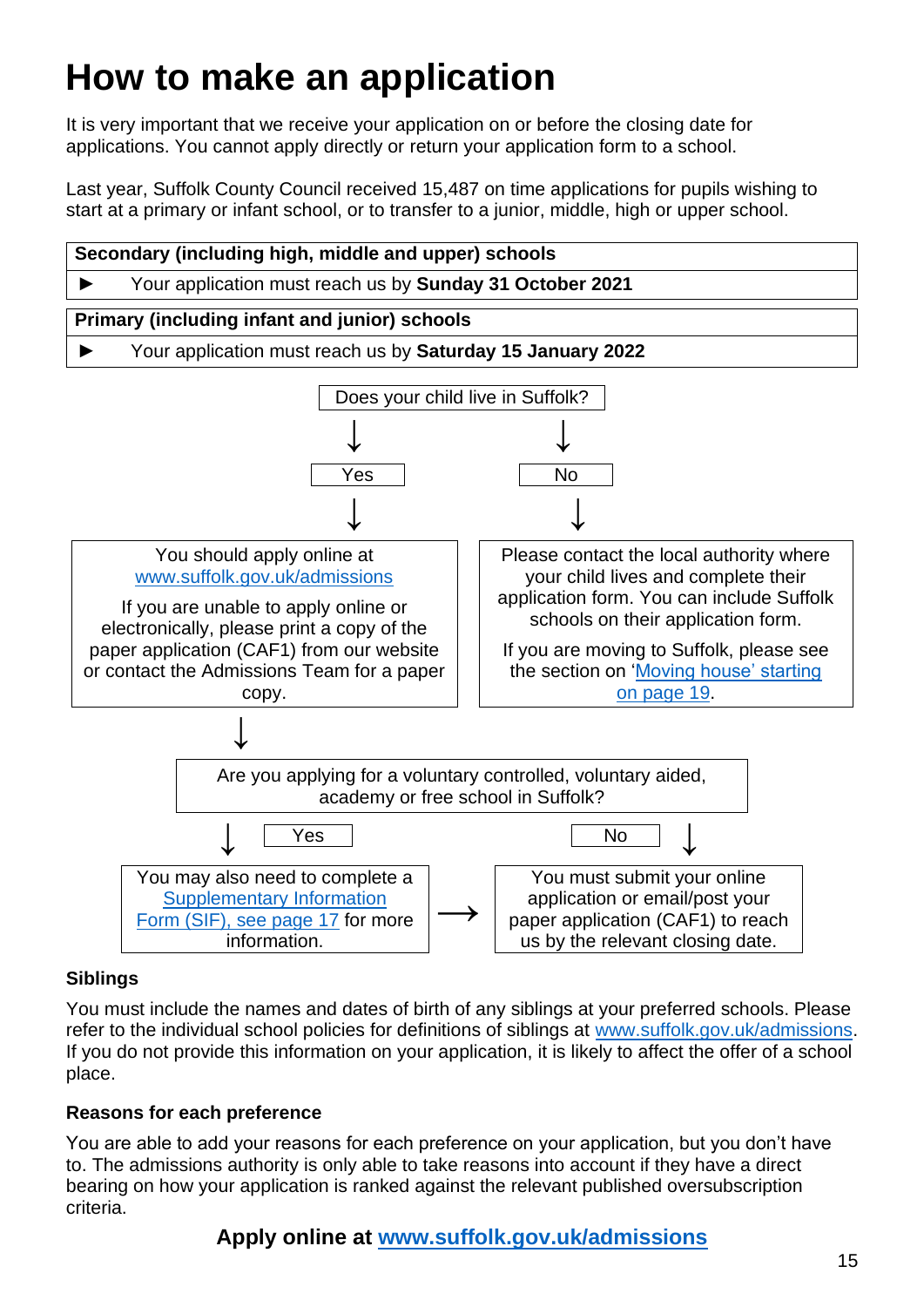## <span id="page-15-0"></span>**How to apply online**

It's safe and simple to apply online at [www.suffolk.gov.uk/admissions.](http://www.suffolk.gov.uk/admissions)

By applying online:

- You will receive confirmation of your application by email
- You can check or change your application right up to the closing date
- You can view the outcome of your application online on the offer day
- You will receive an email with details of your school offer on the offer day.

If you do not have internet access, you can apply online from any Suffolk library.

#### **Your online application must be completed and submitted before midnight on the relevant closing date.**

Please note that when you apply online you must not submit a paper application (CAF1).

You cannot use the online facility to apply after the closing date.

If you wish to apply for a place at [Grace Cook Primary School in Stowmarket,](https://www.suffolk.gov.uk/assets/Children-families-and-learning/schools/2022-2023-School-Data-from-Directories/Grace-Cook-Primary-School.pdf) which is opening in September 2022, you will need to apply separately and directly to Orwell Multi Academy Trust. You will not be able to include this school as one of your three preferences on your online or paper application (CAF1). Your online or paper application (CAF1) will need to include up to three schools that are currently open.

| Step 1 | You will be asked to register, set up a password and add your child(ren)'s details<br>to allow you to start the application process. However, if you have registered<br>since 1 September 2016 you will not need to register again. We would strongly<br>recommend you check 'my details' to ensure they are still accurate, especially if<br>you have moved house since using this online facility.                                                                                  |  |
|--------|---------------------------------------------------------------------------------------------------------------------------------------------------------------------------------------------------------------------------------------------------------------------------------------------------------------------------------------------------------------------------------------------------------------------------------------------------------------------------------------|--|
| Step 2 | Select the schools you want to apply for, these can be schools in Suffolk or in<br>another local authority, and give reasons for your preferences if you want to.                                                                                                                                                                                                                                                                                                                     |  |
| Step 3 | You must agree to the declaration that you:<br>Have read the guide 'Admissions to Schools in Suffolk 2022/2023' and the<br>п<br>relevant Directory of Schools in Suffolk.<br>• Have read and understood the School Travel Policy and how eligibility for<br>SCC funded school travel will be decided.<br>Have given information on the form which is true.<br>٠<br>Are the parent of the child under section 576 of the Education Act 1996,<br>п<br>see page 23 for more information. |  |
| Step 4 | Submit your application. Once you have submitted your application you will<br>receive a confirmation email.                                                                                                                                                                                                                                                                                                                                                                           |  |

You are unable to attach evidence electronically to your online application. You will need to either [email](mailto:admissions@suffolk.gov.uk) or post your evidence to the Admissions Team so that we receive it by the relevant closing date, making it clear who this evidence relates to by writing your child's name and date of birth on it. If you don't have access to a scanner, you can take photos of your evidence or supporting information and attach these to your email. If you send your information through the post, we strongly suggest you get proof of posting as we cannot be responsible for information lost in the post (see the ['Supporting evidence' information on page](#page-17-1) 18).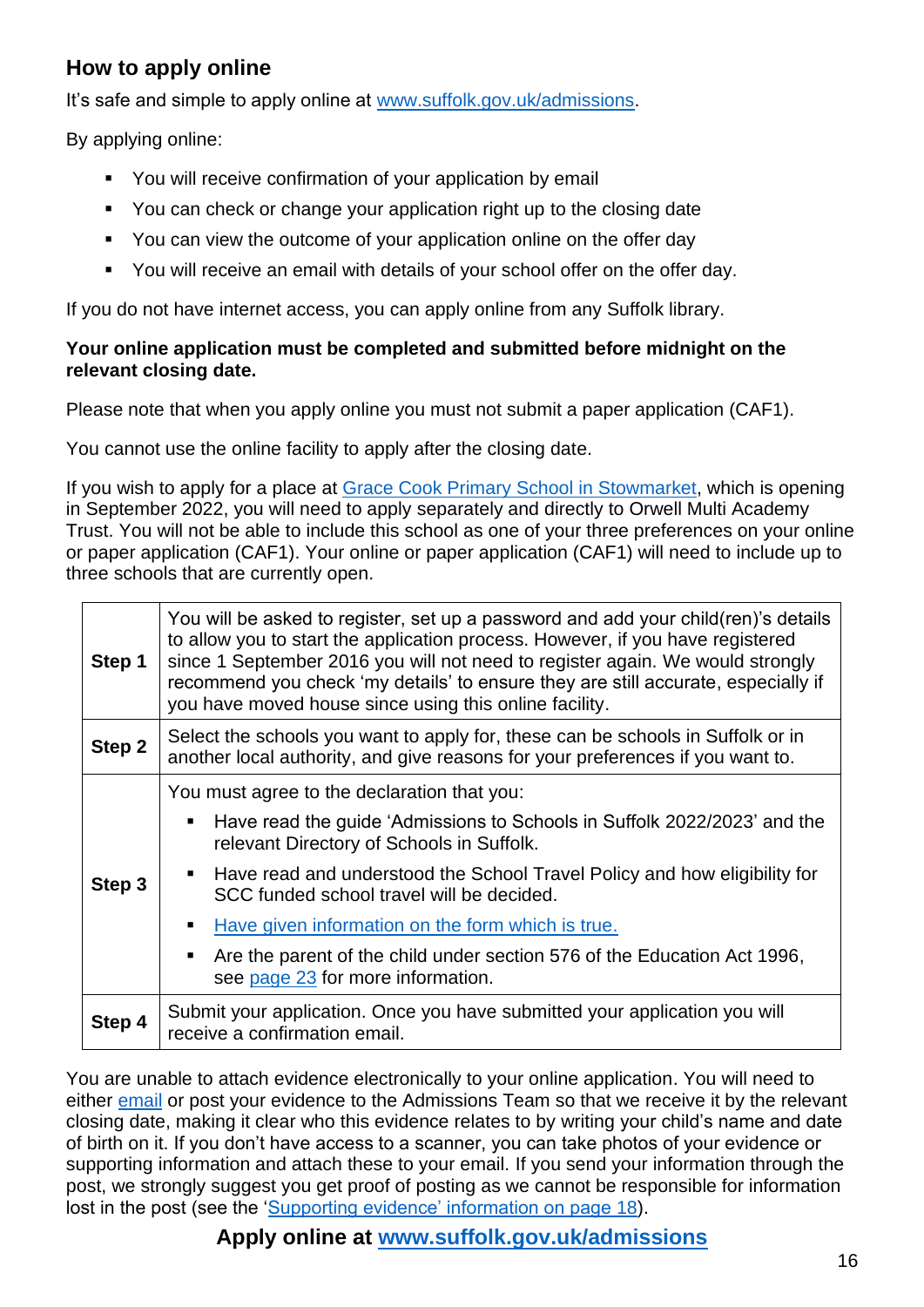If your contact details change before the closing date you will need to update your details and your child's application in the case of an address change. Any change may set your application back to 'unsubmitted' and you may need to resubmit your application. If your contact details change after the closing date you will need to update your details and [email us](mailto:admissions@suffolk.gov.uk) separately with the changes. You are unable to update your child's online application after the closing date. You do not need to let us know separately if you change your email address.

### <span id="page-16-0"></span>**How to apply on paper**

If you are unable to apply online, you must apply using a paper application (CAF1). Please print a copy of the [paper application \(CAF1\)](https://www.suffolk.gov.uk/assets/Children-families-and-learning/schools/Admissions/CAF1-2022-2023.pdf) from our website or you can request a paper copy by contacting us on 0345 600 0981 (local rate).

If you wish to apply for a place at [Grace Cook Primary School in Stowmarket,](https://www.suffolk.gov.uk/assets/Children-families-and-learning/schools/2022-2023-School-Data-from-Directories/Grace-Cook-Primary-School.pdf) which is opening in September 2022, you will need to apply separately and directly to Orwell Multi Academy Trust. You will not be able to include this school as one of your three preferences on your online or paper application (CAF1). Your online or paper application (CAF1) will need to include up to three schools that are currently open.

You must send your application directly to us. Do not hand it in at a school. Neither the school nor ourselves will accept responsibility for any lost application forms.

You must make sure that we receive your application form on or before the relevant closing date for applications. You should [email](mailto:admissions@suffolk.gov.uk) or post your application to the Admissions Team. If you don't have access to a scanner, you can take photos of your application form, evidence or supporting information and attach these to your email.

If you [email](mailto:admissions@suffolk.gov.uk) your paper application (CAF1) or evidence to the Admissions Team, you do not need to send us a copy in the post.

We do not acknowledge receipt of paper applications, so we strongly suggest that you get proof of postage as we cannot be responsible for forms lost in the post.

If you apply on paper, you may not receive your letter with details of the school offered for two or three days after offers are emailed to all those parents and carers who have applied online. We cannot confirm the outcome of your application over the telephone or before you receive your letter.

## <span id="page-16-1"></span>**Supplementary Information Form (SIF)**

Some schools also require a SIF to be completed. If one of your preferences is for a voluntary controlled, voluntary aided, free school or academy you may need to complete a SIF. A SIF is not an application form. It is used to provide extra information to help the admissions authority apply their oversubscription criteria to rank your application. You should submit this at the same time as your application. If you are applying for a voluntary controlled school based on religious grounds you should send your SIF to the Admissions Team to reach us by the relevant closing date. All other SIFs should be returned to the relevant school directly.

If a school requires you to complete a SIF but you choose not to, your application will still be considered but it may affect how your application is ranked. Check the oversubscription criteria for the schools you wish to apply for in the Directory of Schools in Suffolk to see whether you need to complete a SIF. SIFs are available to download from [www.suffolk.gov.uk/admissions](http://www.suffolk.gov.uk/admissions) or can be requested from the voluntary aided, free school or academy.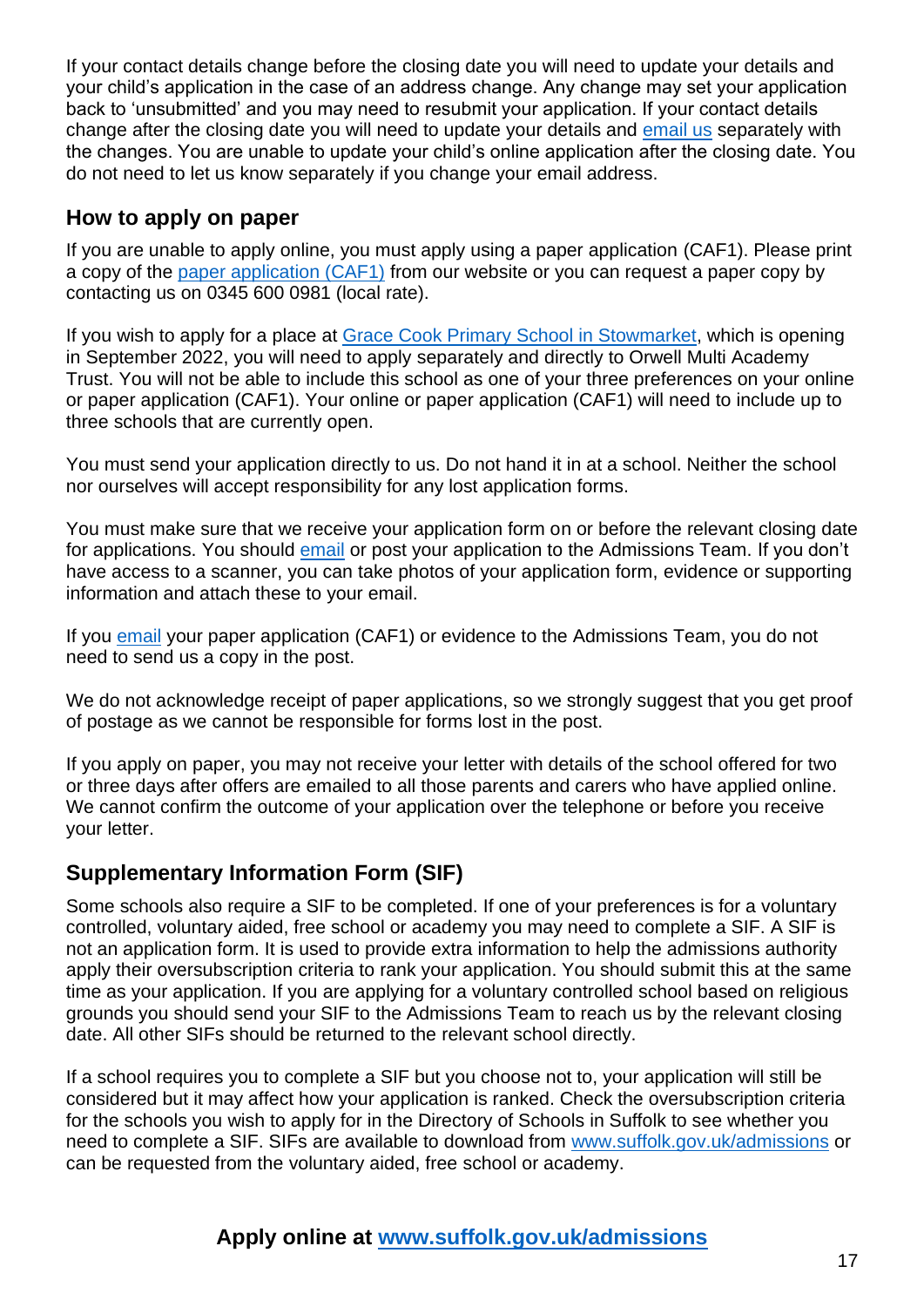## <span id="page-17-0"></span>**Twins, triplets or multiple birth children**

If you are applying for twins, triplets or other multiple births you must make a separate application for each child.

## <span id="page-17-1"></span>**Supporting evidence**

If you want to provide any extra information with your application please include your child's name, date of birth, and the school it relates to on any additional paperwork. Sometimes we need evidence to support your application. This could include:

- An adoption certificate, child arrangements or special guardianship order for a child who was previously in care, immediately following having been in care.
- Evidence to show that your child has previously been in state care outside of England (in the care of or accommodated by a public authority, a religious organisation, or any other provider of care whose sole or main purpose is to benefit society) immediately before they were adopted.
- A Supplementary Information Form (SIF) to support an application based on religious grounds for a voluntary controlled school.
- **Evidence to support your address (see the 'Additional information for applying for a** [school](#page-18-0) place' section).

## **Changing your mind before the closing date**

We understand that for a number of reasons parents and carers may want to change the schools they originally listed on their application.

By applying online, you can change your school preferences at any time before midnight on the closing date. **Please note you must resubmit your application after you have made any changes. If you do not resubmit your application, it will default to unsubmitted and may not be processed**.

If you have to apply using the paper application (CAF1) you can change your school preferences at any time up until the closing date by submitting another paper application form. **You must make sure these changes are received by us on or before the closing date**. We will process the application received before and closest to the closing date.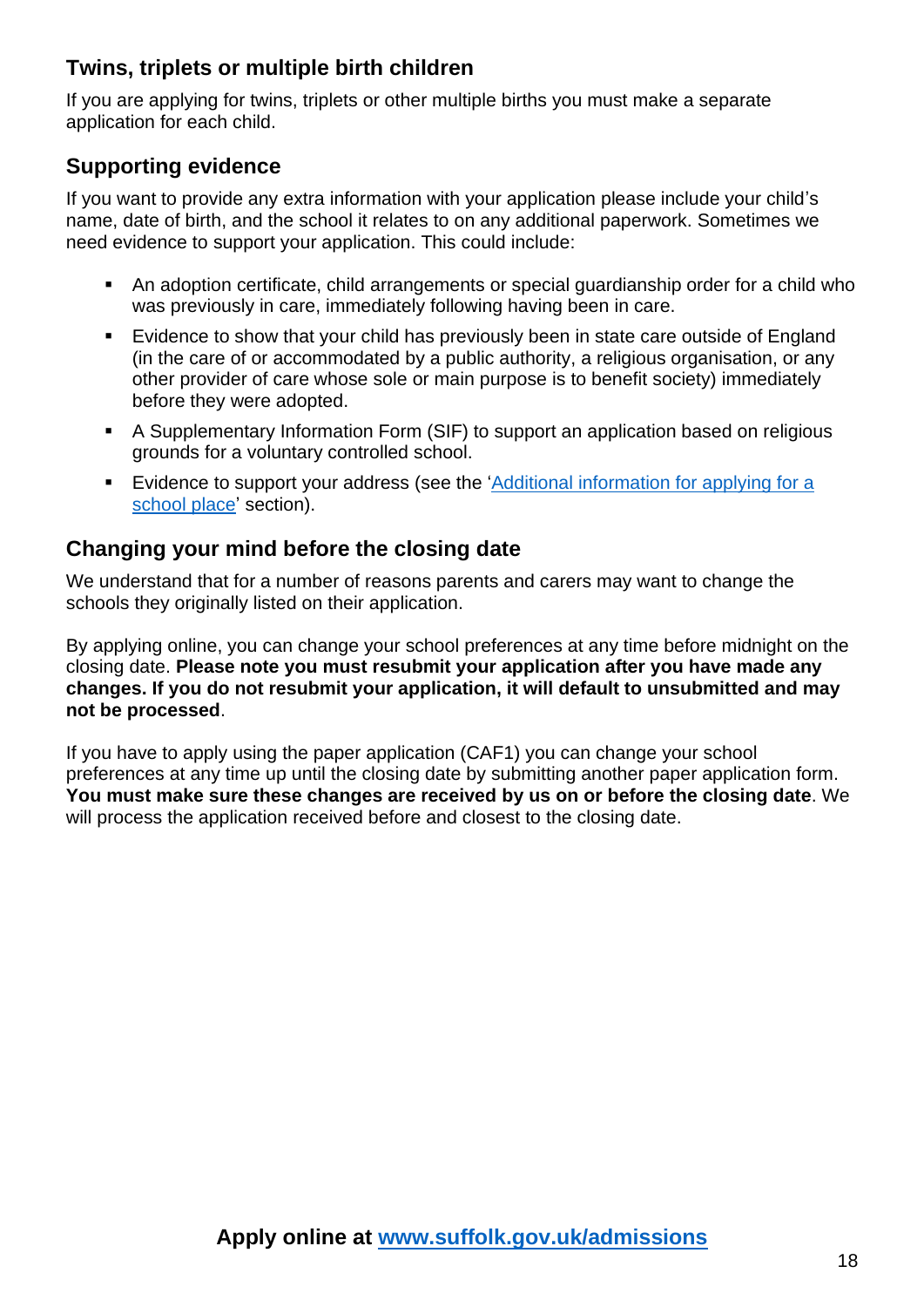## <span id="page-18-0"></span>**Additional information for applying for a school place**

### **Cross-county applications**

|                                                                  | <b>Suffolk Resident</b>                                                                                                                                                                                                                      | <b>Non-Suffolk Resident</b>                                                                                                                                                                  |
|------------------------------------------------------------------|----------------------------------------------------------------------------------------------------------------------------------------------------------------------------------------------------------------------------------------------|----------------------------------------------------------------------------------------------------------------------------------------------------------------------------------------------|
| Applying for a place in<br>a Suffolk school                      | You should apply online using<br>the Suffolk application process<br>or, if you are unable to do so,<br>by completing a paper<br>application (CAF1).                                                                                          | You should contact the local<br>authority where your child lives<br>for information about how to<br>apply. You can include Suffolk<br>schools on your application to<br>your home authority. |
| Applying for a place at<br>a school outside of<br><b>Suffolk</b> | You should include any<br>school(s) that you wish to apply<br>for which are located outside of<br>Suffolk using the Suffolk online<br>application process, or if you<br>are unable to do so, by<br>completing a paper application<br>(CAF1). |                                                                                                                                                                                              |

If one of your preferences is for a selective school in Essex you must:

- Contact the Consortium of Selective Schools in Essex (CSSE) without delay if you are interested in these schools (see the ['Useful contacts'](#page-54-0) section for details).
- Put the school as a preference on your online or paper application (CAF1) and return this to the Admissions Team by the relevant closing date.

## <span id="page-18-1"></span>**Moving house**

#### **Planning to move house before the closing date for applications**

If you are moving to a new address and you want to use that address as your child's ordinarily resident address (see [page 28](#page-27-0)) for your application, you must send us written evidence by the relevant closing date that you are legally committed to the move and that it will happen before the start of the school year you have applied for. The evidence must be one of the following:

- Proof of exchange of contracts for your new address.
- Signed letting/tenancy agreement confirming your new address.

Please note that a sale memorandum, an unsigned tenancy agreement or a letter from your solicitor confirming exchange of contracts will take place soon will not be accepted.

#### <span id="page-18-2"></span>**Children of UK service personnel and crown servants**

If you are a UK service personnel family with a confirmed posting to Suffolk, or a crown servant family returning from overseas to live in Suffolk, we will offer places in advance of the move provided the application is accompanied by:

- An official letter that declares a relocation date
- Evidence of a future address may also be required. A Unit or quartering address can be used if requested.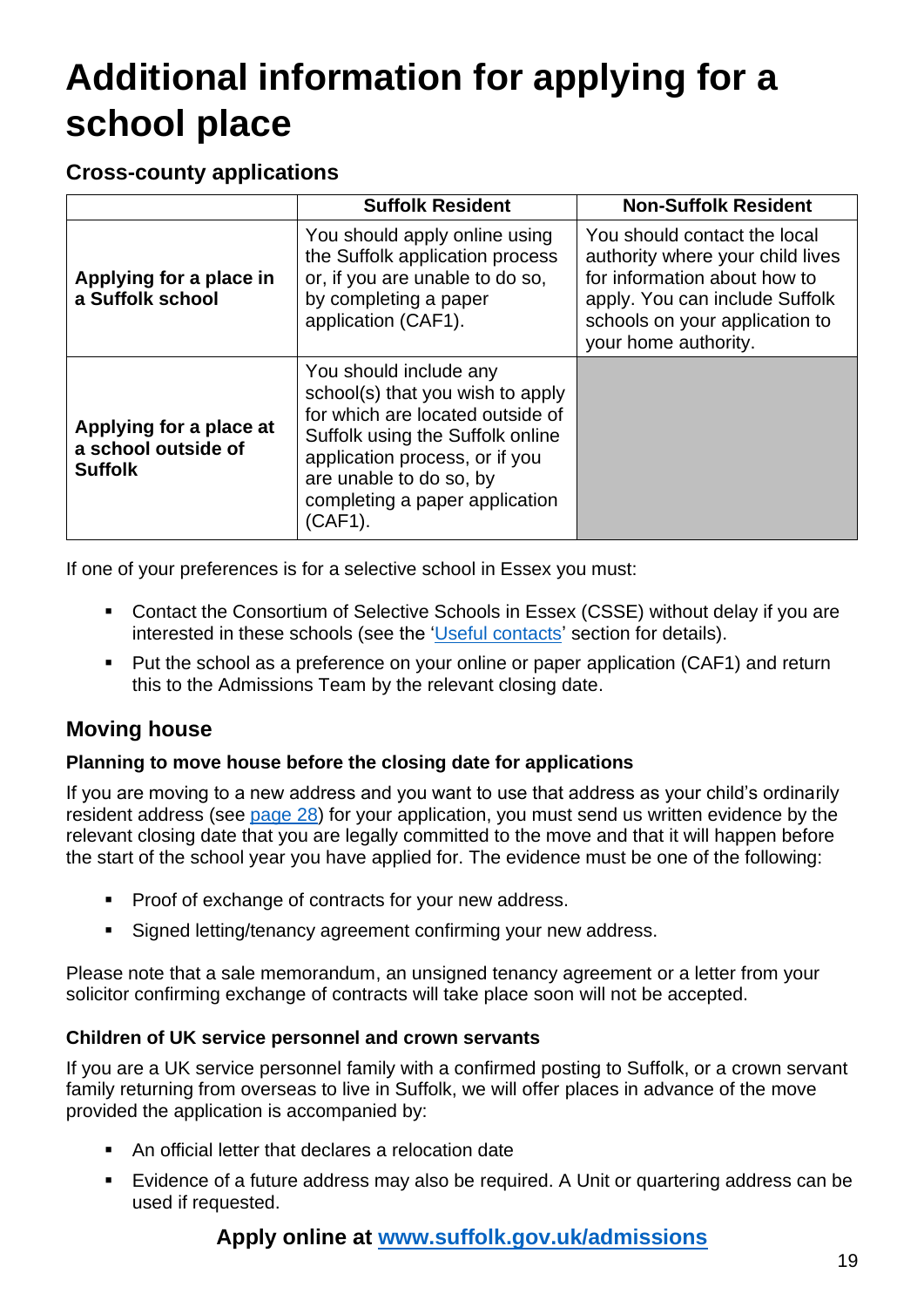#### **Planning to move after the closing date for applications**

If your new address cannot be confirmed by the closing date you should still apply by the relevant closing date using your current address. We recommend you apply for schools based on your current address in case your proposed move falls through. You can then make a further application once your plans have been confirmed. As long as we receive your further application and written evidence that you are legally committed to the move (acceptable evidence shown on [page 19\)](#page-18-1) by the relevant date below we will use your new address to allocate a school place.

#### **Secondary (including high, middle and upper) schools**

► Your evidence must reach us by **Tuesday 4 January 2022**

#### **Primary (including infant and junior) schools**

► Your evidence must reach us by **Friday 4 February 2022**

If you cannot provide evidence of your move by these dates, we will use your child's current address to allocate a school place. However, please let us know if you change address before the relevant national offer day to make sure any correspondence that may be posted is sent to the correct address.

If you own two properties and will be moving from one to the other, or you are moving in with a partner or family so you cannot provide evidence that you are legally committed to a house move, then you must write to us explaining your situation. You may be asked to provide evidence to confirm your address (acceptable evidence shown below). If your circumstances are unusual, please contact the Admissions Team for further advice. You should be aware that using an address that is not your [ordinarily resident address](#page-27-0) to gain a higher priority for a school place may lead to that place being withdrawn, even after your child has started at that school.

You may be asked to provide us with evidence to confirm your new address before your child takes up a place at their new school. We may request one of the following:

- A personal bill such as mobile phone
- A salary or wage slip
- A DVLA registration or driving licence
- A letter from HM Revenue and Customs.

There is no need to include financial information in any evidence you send us.

If you move address before the relevant closing date you must let us know. This is because this may change the oversubscription criterion that applies to your child and how they are ranked in priority order within it.

If your child moves house before the relevant closing date, but you do not tell us, and your change of address would have affected how your application was considered for a school place, this may be fraud and the offer of a school place may be withdrawn by the admissions authority for that school.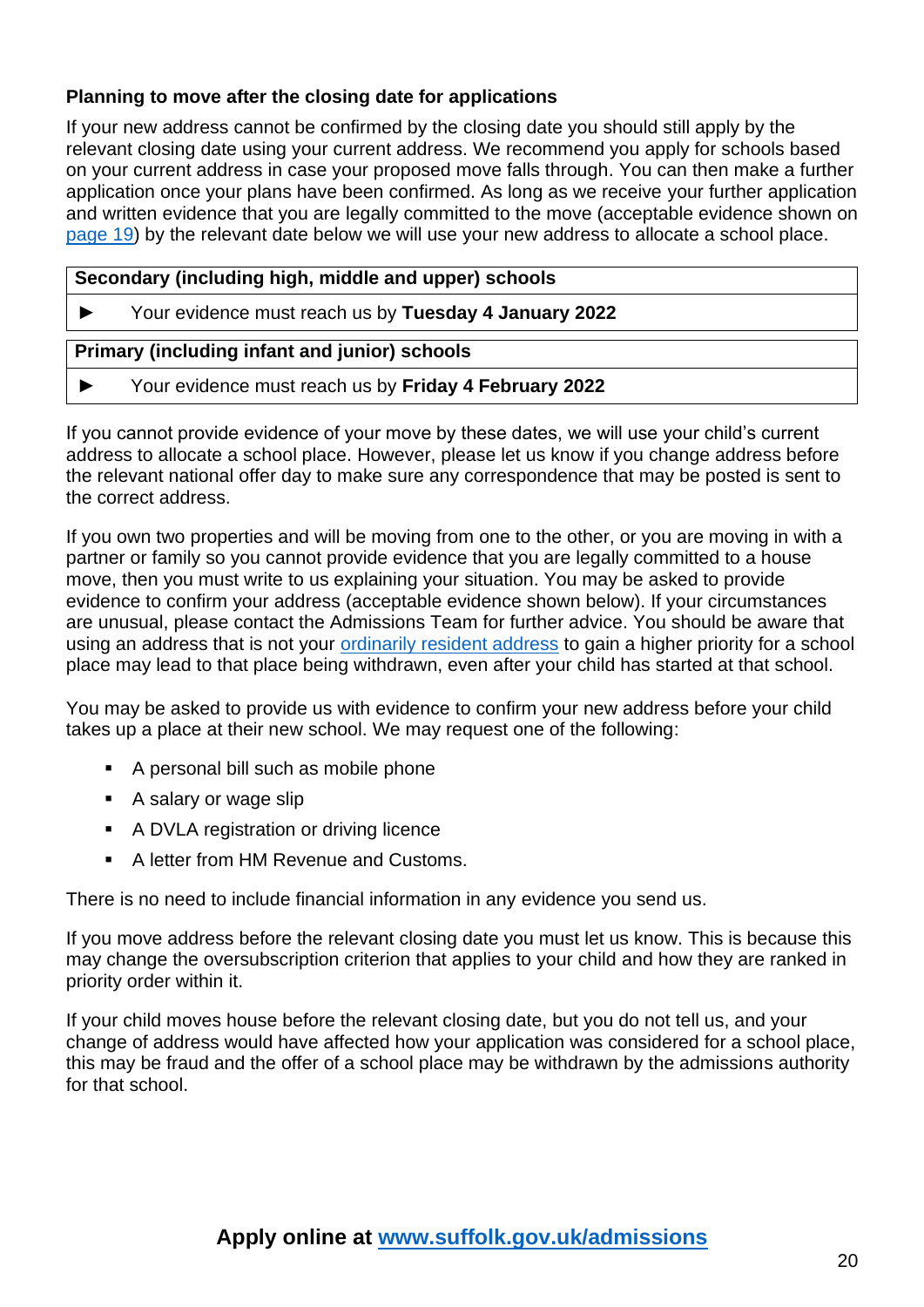#### <span id="page-20-0"></span>**Applications from other countries**

Applications can be made for a Suffolk school when your child is not living in the UK. **It is your responsibility as the parent or carer to check that your child has a right, under their visa entry conditions, to study at a state-funded school (maintained, free school or academy).**

We recommend that if you are entering the UK from overseas and wish to apply for a school place that you check your child has a [right of abode](https://www.gov.uk/right-of-abode) or that the conditions of their immigration status otherwise permits them to attend a maintained, free school or academy in England. Further information can be found at [www.gov.uk/right-of-abode.](https://www.gov.uk/right-of-abode) Irish citizens' right to live in the UK will not change.

Foreign nationals cannot use the six-month standard visitor visa, or 11-month short-term study (English language) visa, to enter the UK to enrol as a pupil at a school.

We will need evidence of your new address in Suffolk. If we do not receive this before we process your child's application, then your child's current address will be used. If this is in another country, it would give your child a lower priority for admission to most schools.

If we receive evidence of your new address by the relevant closing date or we receive this before the following dates, we will process your application from your new address as an on time application. You will need to either email or post your evidence to the Admissions Team making it clear who this evidence relates to by including your child's name and date of birth. If you send your information through the post, we strongly suggest you get proof of posting as we cannot be responsible for information lost in the post.

#### **Secondary (including high, middle and upper) schools**

► Your evidence must reach us by **Tuesday 4 January 2022**

#### **Primary (including infant and junior) schools**

► Your evidence must reach us by **Friday 4 February 2022**

If you cannot provide evidence of your move by these dates, we will use your child's current address to allocate a school place. You may be asked to provide us with evidence to confirm your new address before your child takes up a place at their new school. We may request one of the following:

- A personal bill such as mobile phone
- A salary or wage slip
- A DVLA registration or driving licence
- A letter from HM Revenue and Customs.

There is no need to include financial information in any evidence you send us.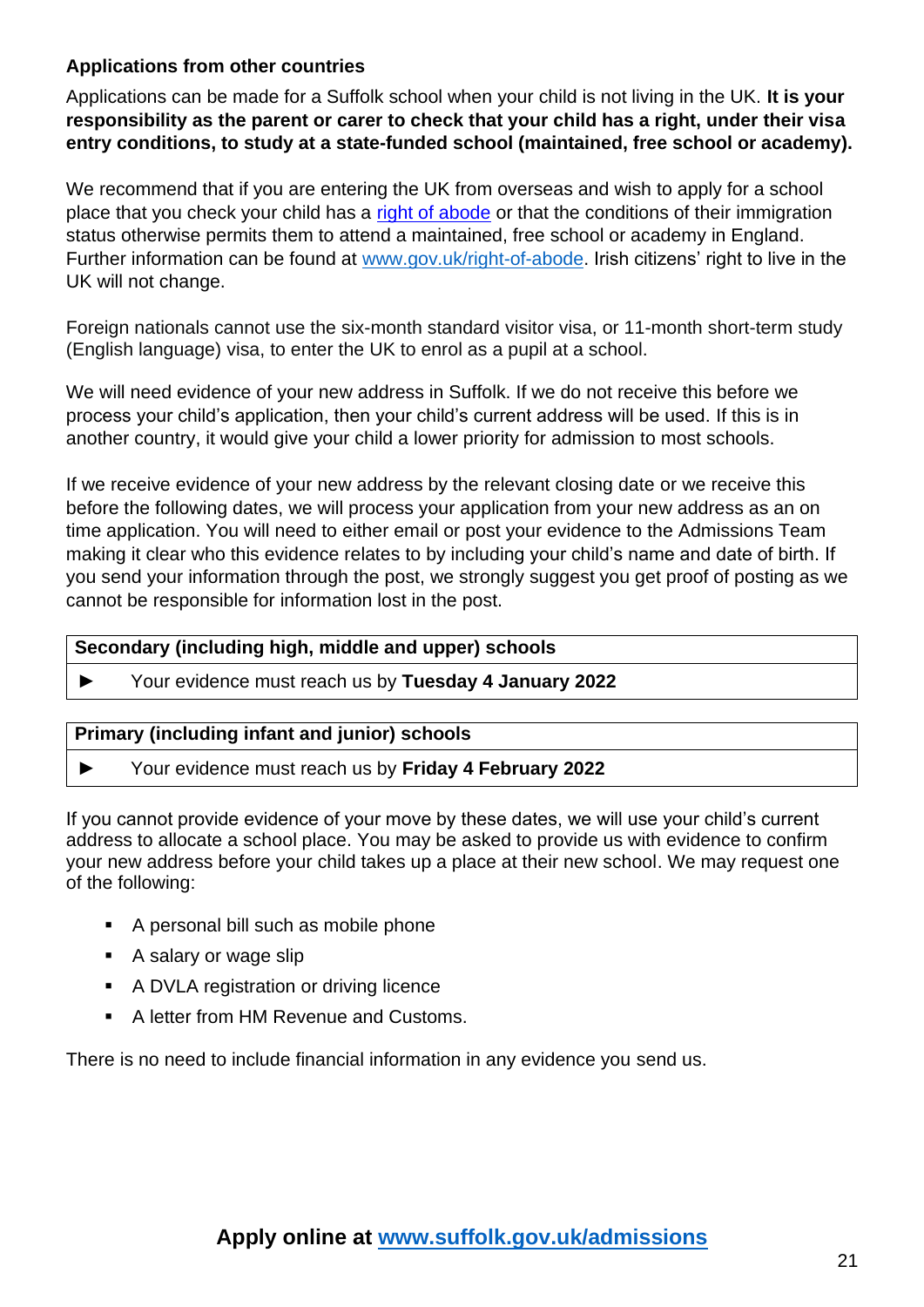## <span id="page-21-0"></span>**Children living at more than one address**

If your child lives at two or more addresses, each for part of the week, only one address can be used in the admissions application process. The address you must use for your application is the child's ordinarily resident address. This is the address where the child sleeps overnight the majority of the time on weeknights (Monday to Friday, and excluding weekends and school holidays).

In cases where your child spends an equal proportion of the school week at two or more different addresses, evidence of which is to be considered the main contact address will be required to support the application. You will be required to agree and state in writing which address is to be used as the ordinarily resident address (see [page 28](#page-27-0)). This address will then be used when processing all school preferences expressed. You cannot use one address for one school preference and another address for another school preference.

Evidence must include the nights the child spends at each address, whether it is a weekly or fortnightly arrangement, or something else. For example, an equal shared care arrangement could be: week one is Monday, Tuesday and Wednesday nights at father's address, with Thursday and Friday nights at mother's address, and week two is Monday and Tuesday nights at father's address, with Wednesday, Thursday and Friday nights at mother's address.

We can only accept and process one application for each child, so it is important that you agree who will make the application and agree the school(s) being applied for.

## <span id="page-21-1"></span>**Parental disputes**

We will process an application from a parent of a child, in education law as defined by section 576 Education Act 1996 (see definition below), unless we are aware of a parental dispute.

Once an application is processed, and a school place has been offered, there are only three lawful reasons to withdraw the offer. If none of these reasons apply, then the offer must stand. These reasons are:

- the school place has been offered in error
- a parent has not responded to an offer within a reasonable period of time or,
- it is established that the offer was obtained through a fraudulent or intentionally misleading application.

If you are a parent objecting to an application and/or a change of school, after an offer has been made and there are no lawful reasons to withdraw that offer, then if you wish to pursue the matter further you will need to seek your own independent legal advice. We will not be able to intervene in this process.

If we are aware of a parental dispute before we process an application, we will put the application(s) on hold and will not process them until we receive either:

- a joint agreement, signed and returned separately by each parent, confirming all the details that we should use for the school admission application
- a Family Court order specifically indicating which parent's views we should follow (for example, a Specific Issues Order or a Prohibited Steps Order) or,
- evidence from one parent that the right of the other parent to have a say in the children's education has been removed.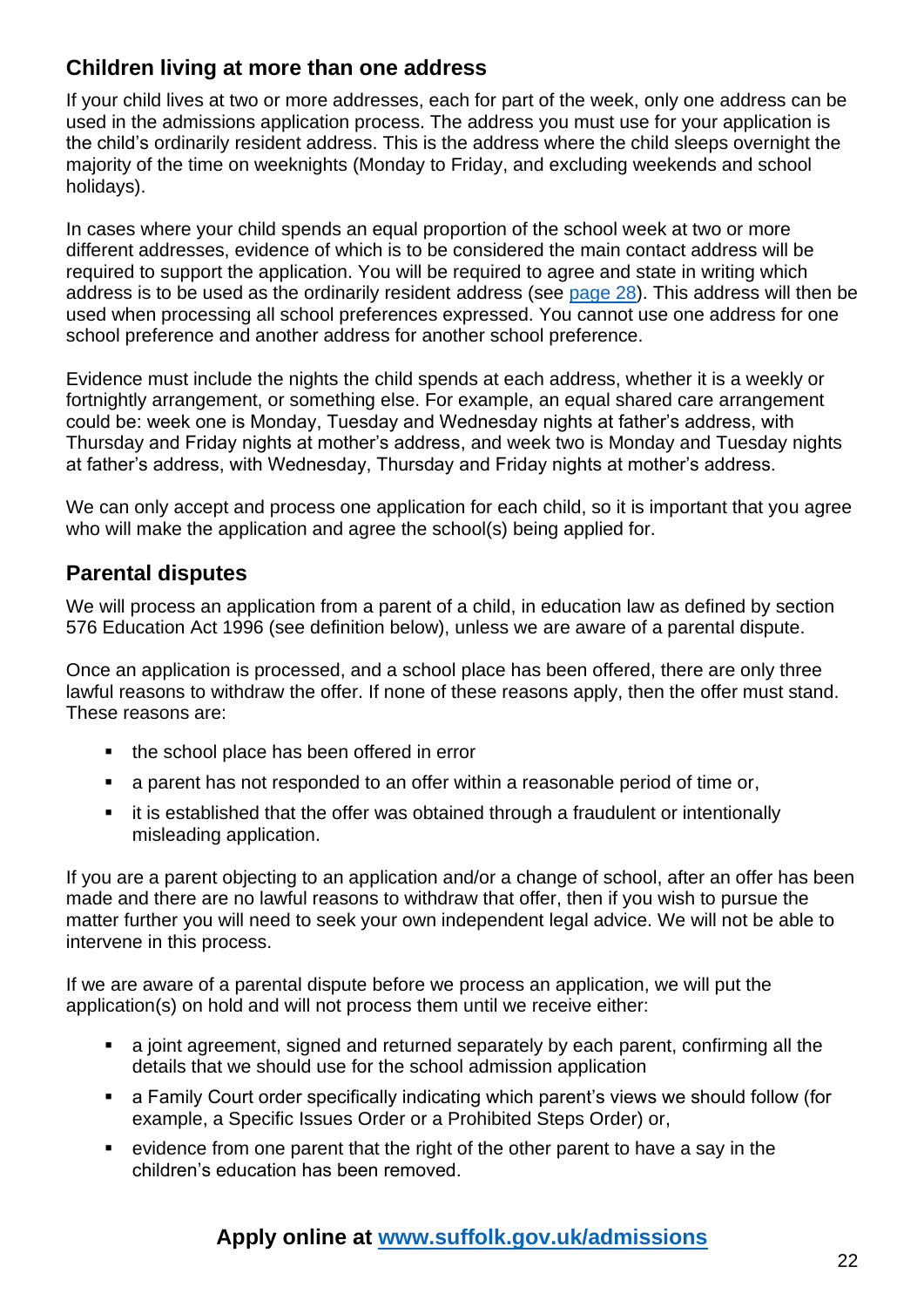If we receive an application for the normal year of entry and we are aware of a parental dispute, you will be advised of any important dates when the evidence set out above will need to be provided to ensure your child is allocated a school place. It is in your child's best interests to agree on an application before the relevant closing date for applications for a place in the normal year of entry. This is because if you don't, all the places at your preferred school(s) may have been filled.

In cases of dispute, if your child lives at two or more addresses, each for part of the week, then we would expect separate evidence from every parent to indicate the nights the child spends at each address, so that the ordinarily resident address can be confirmed (see [page 28\)](#page-27-0). We will not be able to intervene or mediate throughout this process.

## <span id="page-22-0"></span>**Definition of parent**

Section 576 Education Act 1996 states that a 'parent', in relation to a child or young person, includes:

- all biological parents, whether they are married or not
- any person who, although not a biological parent, has parental responsibility for a child or young person – this could be an adoptive parent, a step-parent, guardian or other relative
- any person who, although not a biological parent and does not have parental responsibility, has care of a child or young person.

A person typically has care of a child or young person if they are the person with whom the child lives, either full or part time and who looks after the child, irrespective of what their biological or legal relationship is with the child. Every parent, as defined above, has an equal right to make decisions about the child's education.

You may be asked to provide evidence that you are the 'parent' of a child as we will need to be satisfied that you have a right to this information before sharing it with you. We may ask for this evidence even if you reside with the child or not.

## <span id="page-22-1"></span>**Fraudulent applications**

You must let us know if you have any change in circumstances (for example change of address). If information is deliberately withheld or untrue, your application may be invalid and could result in the offer of a school place being withdrawn.

We may check application addresses with current schools. We may also carry out address checks randomly for a school's full allocation to confirm that all of the children offered places at that school live at the address given as their ordinarily resident address on their application or subsequent evidence. However, if you have any concerns or information about the use of fraudulent information, please contact us as soon as possible. Any information you provide will be strictly confidential.

Allegations of false addresses or other false information given on an application form or Supplementary Information Form (SIF) will be investigated. The admission authority may withdraw the offer of a place if they find that details were deliberately false or misleading.

We do not have a significant issue in Suffolk of fraudulent addresses being used. However, cases are investigated as necessary and as a result places have been withdrawn because applications were found to have been made fraudulently, this can be particularly distressing for all concerned.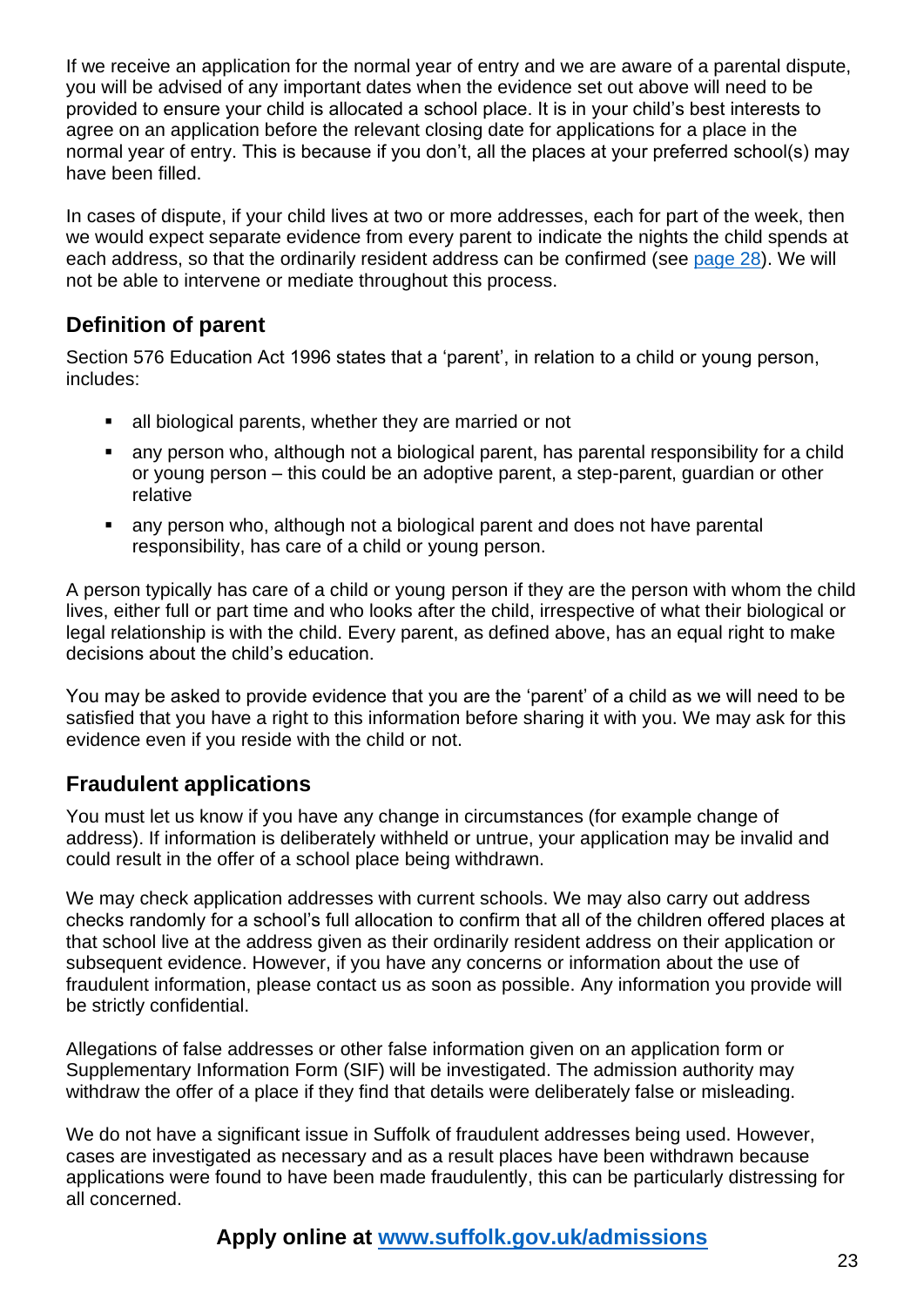## <span id="page-23-0"></span>**Children out of year group**

It is expected that children will normally be educated within their chronological year group. However, admission authorities will make decisions on the basis of the circumstances of each case and in the best interests of the child concerned in line with the School Admissions Code.

You need to be aware that any decision made by an admission authority about a change to the chronological year group will not be binding on any other admission authorities considering applications for this year group or schools in later years. The admission authorities of the preferred schools named in such an application would have to consider the evidence provided and reach their own conclusion, in the light of the legislation and guidance available at that time.

There are different ways of making a request for delayed or accelerated transfer depending on what type of school you intend to apply for:

#### **Community and voluntary controlled schools**

You can make a request in writing for a delayed or accelerated transfer to the Admissions Team. This will need to include, where relevant, any supporting evidence. An application for your child's normal transfer year group should be made at the same time for delayed transfer requests. The request with a paper application (CAF1) must be sent to the Admissions Team by the relevant national closing dates (see the ['Important dates'](#page-3-0) section).

Officers at Suffolk County Council will make a decision on the request, taking into account the views of the headteacher of the school(s) concerned. The Admissions Team will write to you with the outcome including the reasons for the decision. If the request is refused you will be given details of how to complain. Even if the request is agreed there is no guarantee there will be a place available at your preferred school(s).

#### **Voluntary aided, free schools and academies**

You can make a request to the admission authority for each school in writing. This will need to include, where relevant, any supporting evidence. The governing body or academy trust will make a decision on the request, taking into account the views of the headteacher.

The school will write to you with the outcome including the reasons for the decision. If the request is refused, you should be given the details of how to complain to the school.

A paper application (CAF1) must be sent to Suffolk County Council along with the decision letter(s) from the own admissions authority school(s) and other relevant evidence by the national closing dates (see the ['Important dates'](#page-3-0) section). Even if the request is agreed there is no guarantee there will be a place available.

If you have not got the agreement of the admission authority for your child to enter the Reception Year, rather than Year 1, your preference for that school will not be considered.

Further information regarding [Summer born children is available on page 9.](#page-8-1)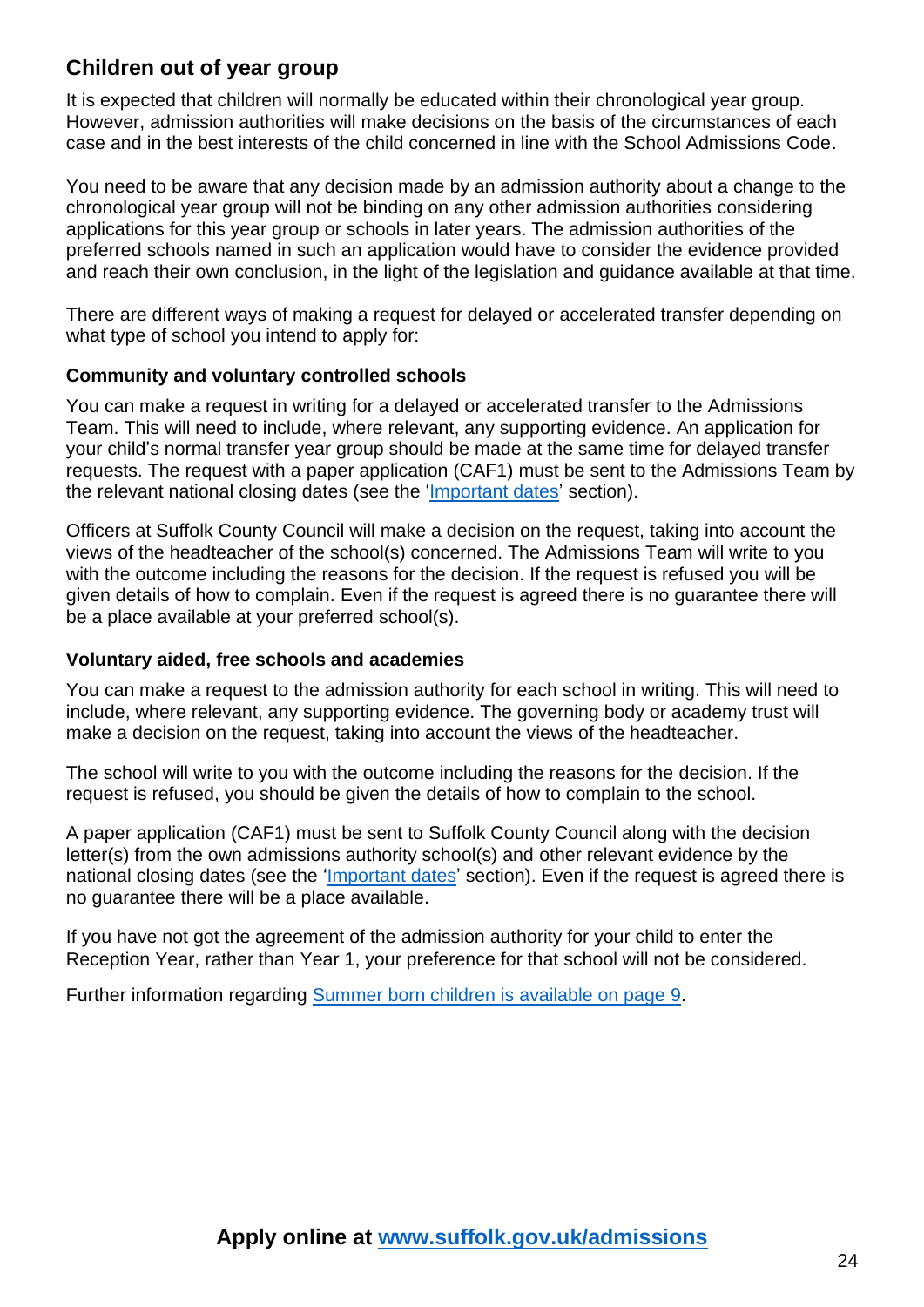## <span id="page-24-0"></span>**How places are offered**

Each school offers a set number of places in any one year. This number is known as the Published Admission Number (PAN). Although the PAN applies to the year of entry, this number would normally be applied across all year groups in the school. However, sometimes there are situations when this is not possible. If the number of applicants is less than the PAN all applicants will normally be admitted.

There is an example of how places are offered using Suffolk County Council's admissions oversubscription criteria on [page 29.](#page-28-0)



| Step 1 | If your first preference can be met, an offer of a place will be made for your child at<br>that school.                                                                                                                                                                                                                                                                                                                                                                                         |
|--------|-------------------------------------------------------------------------------------------------------------------------------------------------------------------------------------------------------------------------------------------------------------------------------------------------------------------------------------------------------------------------------------------------------------------------------------------------------------------------------------------------|
| Step 2 | If your first preference cannot be met but your second preference can be met, an<br>offer of a place will be made for your child at that school. Your child's name will be<br>placed on the waiting list for your first preference school and you will be given the<br>right of appeal.                                                                                                                                                                                                         |
| Step 3 | If your second preference cannot be met but your third preference can be met, an<br>offer of a place will be made for your child at that school. Your child's name will be<br>placed on the waiting list for your first and second preference schools and you will<br>be given the right of appeal.                                                                                                                                                                                             |
|        | If none of your preferences can be met, an offer of a place will be made for your<br>child at the next nearest suitable school which has a place available. The nearest<br>suitable school could be a community, voluntary controlled, voluntary aided, free<br>school or academy. The nearest suitable school will be measured by walking<br>distance.*                                                                                                                                        |
| Step 4 | *Distances are measured by the shortest available route along which a child may<br>walk, accompanied as necessary. Routes are calculated using a network comprised<br>of the Ordnance Survey MasterMap Highways Network, which includes all roads and<br>urban paths, and Public Rights of Way as shown on the Definitive Map. Distances<br>are measured from the point of the network that is closest to the address point of the<br>child's home to the nearest gate or access to the school. |
|        | Your child's name will also be placed on the waiting lists for your first, second and<br>third preference schools and you will be given the right of appeal.                                                                                                                                                                                                                                                                                                                                    |

### **How places are offered if there are more applications than places available**

If a school receives more applications than it has places available ('oversubscribed') then the school's published oversubscription criteria are used to decide which applicants will be offered a place. Your child will be offered a place at the highest ranked school where possible.

Depending on the type of school, these decisions are either made by Suffolk County Council, the school's governing body or by the academy trust. You can find the oversubscription criteria for all schools online at [www.suffolk.gov.uk/admissions.](http://www.suffolk.gov.uk/admissions)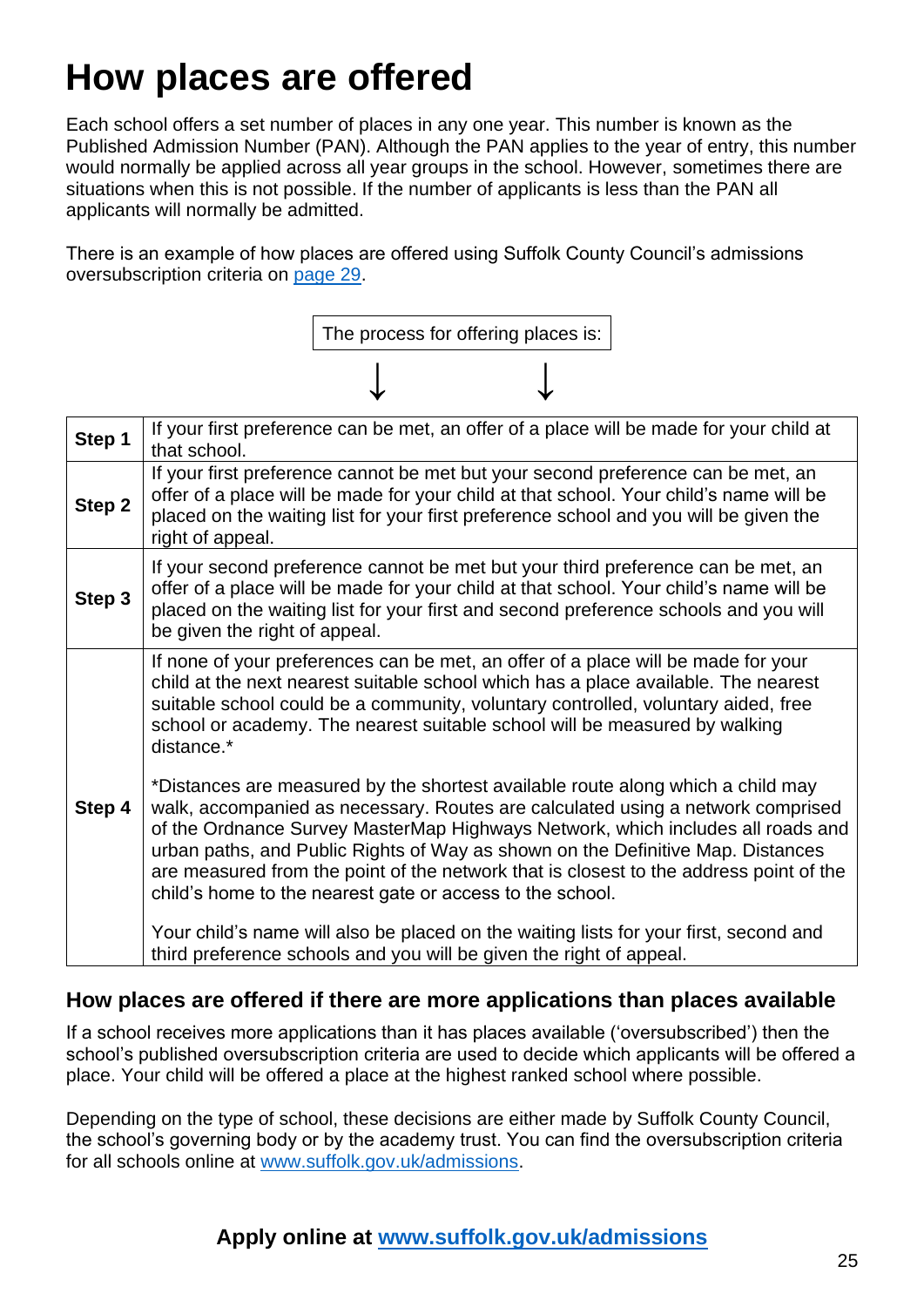### <span id="page-25-0"></span>**Suffolk County Council's admissions oversubscription criteria for community and voluntary controlled schools**

Where there are more applications than places available, we will rank your application using Suffolk County Council's admissions oversubscription criteria below.

#### **Children who have an Education, Health and Care (EHC) plan which names the school must by law be offered a place at that school.**

The following admissions oversubscription criteria show the order of priority for places at community and voluntary controlled schools and at those voluntary aided schools and academies where they have agreed to operate the same policy as Suffolk County Council. These are identified in the relevant Directory of Schools in Suffolk online at [www.suffolk.gov.uk/admissions.](http://www.suffolk.gov.uk/admissions)

These criteria may also be used to allocate places at schools that were community or voluntary controlled schools when their admissions arrangements were determined for the 2022/2023 school year but have since converted to academy status.

For applications to the normal year of entry at a school, these criteria will be applied according to the evidence provided to show the circumstances existing before midnight at the end of the closing date.

| $\mathbf{1}$   | Children in care (looked after children) and children who were previously in care<br>(children who were looked after, but ceased to be so because they were adopted or<br>became subject to a child arrangements order or special guardianship order,<br>immediately following having been in care, including those who appear [to the<br>admission authority] to have been in state care outside of England and ceased to be in<br>state care as a result of being adopted).                                                                                                                           |
|----------------|---------------------------------------------------------------------------------------------------------------------------------------------------------------------------------------------------------------------------------------------------------------------------------------------------------------------------------------------------------------------------------------------------------------------------------------------------------------------------------------------------------------------------------------------------------------------------------------------------------|
| $\overline{2}$ | Sibling: where the child has a sibling in the school or a sibling has already been offered<br>a place at the school, and where the sibling will still be attending the school at the time<br>of admission but not in a specialist unit or a specialist resource base for Hearing<br>Impaired provision, a nursery or in the sixth form. Priority will be given, where<br>necessary, to applications where there is the smallest age gap.                                                                                                                                                                |
|                | The term 'sibling' includes: natural, half, step, and adopted brothers and sisters; a child<br>of the partner of the parent; and children who are fostered into the family. In all these<br>cases, the child and their sibling will both be living at the same address (that is where<br>the child is ordinarily resident) in a single family unit. This means that children from<br>different family units, where those separate families are living together at the same<br>address, are not considered siblings under this criterion.                                                                |
|                | The sibling criterion will also apply to applications to the following paired infant and junior<br>schools in Suffolk:                                                                                                                                                                                                                                                                                                                                                                                                                                                                                  |
|                | SET Maidstone Infant and SET Causton Junior Schools, Felixstowe<br>ш<br>Fairfield Infant and Colneis Junior Schools, Felixstowe.<br>٠                                                                                                                                                                                                                                                                                                                                                                                                                                                                   |
|                | We will treat these applicants as siblings when the older child is already attending the<br>junior school or will be offered a junior school place in the normal year of entry. In<br>cases where the younger child is about to start in the Reception Year group in the<br>infant school and the older child is due to transfer to the paired junior school, we will<br>treat both applicants as siblings. Similarly, we will use the sibling criterion for an<br>application to a junior school if the younger child is already attending or has been<br>offered a place at the paired infant school. |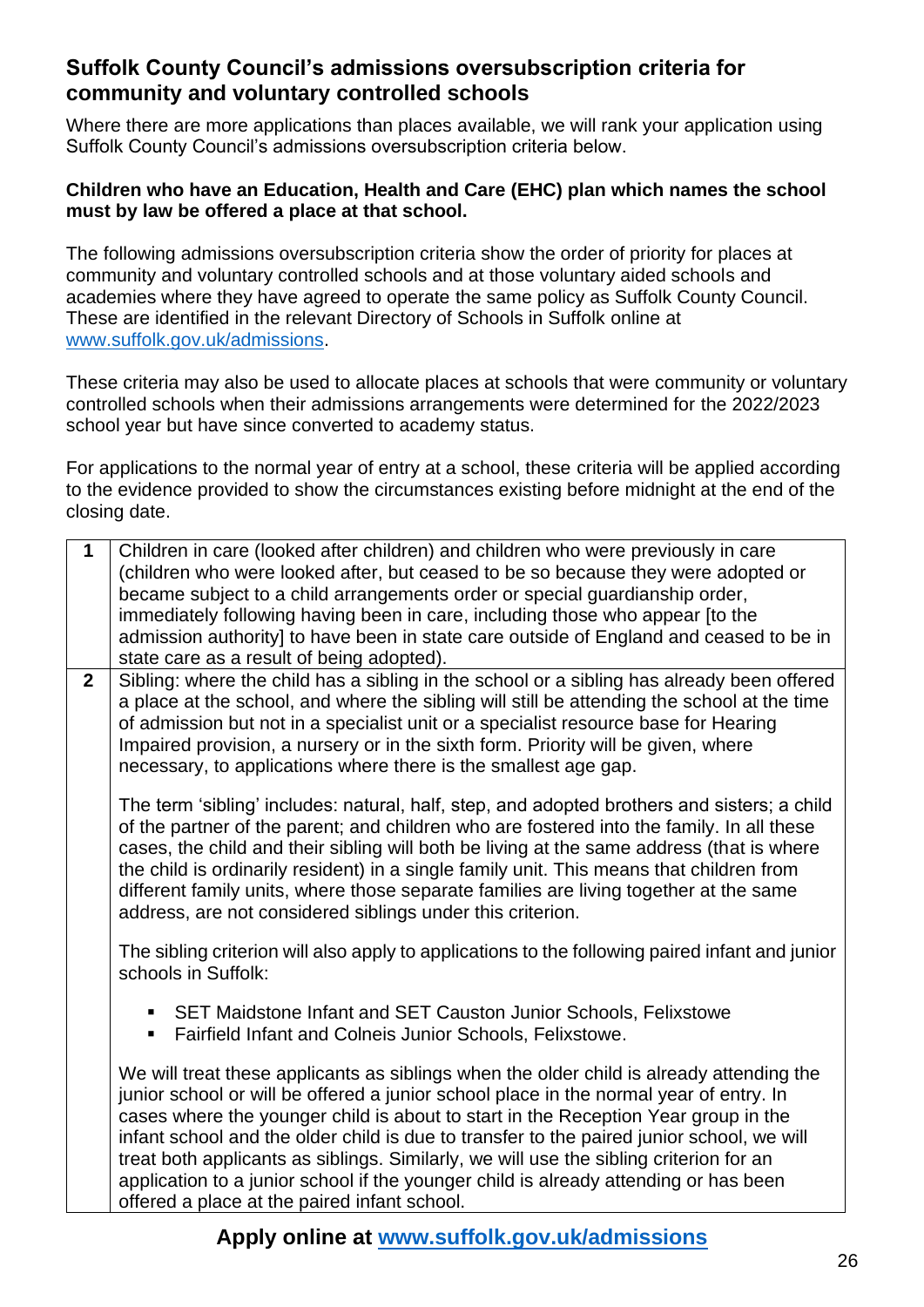| $\overline{3}$ | Children who are ordinarily resident in the catchment area.                                                                                                                                                                                                                                                                                                                                                                                                                                                                                                                                                                                                                                                          |
|----------------|----------------------------------------------------------------------------------------------------------------------------------------------------------------------------------------------------------------------------------------------------------------------------------------------------------------------------------------------------------------------------------------------------------------------------------------------------------------------------------------------------------------------------------------------------------------------------------------------------------------------------------------------------------------------------------------------------------------------|
|                | Places will be allocated in the following priority order:                                                                                                                                                                                                                                                                                                                                                                                                                                                                                                                                                                                                                                                            |
|                | a) If the school is voluntary controlled, children whose parents/carers are applying on<br>the grounds that the child and/or the family have been practising members of the<br>Church of England (or other church within the Worldwide Anglican Communion) for<br>a minimum period of one year before the relevant closing date. You must complete<br>a Suffolk County Council Supplementary Information Form (SIF). This SIF must<br>specifically state that you and/or your child are a practising member of the Church<br>of England (or other church within the Worldwide Anglican Communion), which<br>means you and/or your child go to an Anglican church regularly, that is to say at<br>least once a month. |
|                | In the event that regular attendance has not been possible because the church<br>has been closed for public worship, and has not provided alternative premises for<br>worship, the requirements of the admission arrangements in relation to regular<br>attendance will only apply to a period when the church or alternative premises<br>have been available for public worship.                                                                                                                                                                                                                                                                                                                                    |
|                | b) Children who live nearest to the school. We will measure the distance by a straight<br>line ('as the crow flies'). All straight line distances are calculated electronically by<br>Suffolk County Council using data provided jointly by the Post Office and<br>Ordnance Survey. The data plots the co-ordinates of each property and provides<br>the address-point between which the straight line distance is measured and<br>reported to three decimal places. Where there is more than one home within a<br>single building (for example apartments) we will measure to a single point within<br>that building irrespective of where those homes are located.                                                 |
| 4              | Children who live outside the school's catchment area in the same priority order as set                                                                                                                                                                                                                                                                                                                                                                                                                                                                                                                                                                                                                              |
|                | out in (a) and (b) above.                                                                                                                                                                                                                                                                                                                                                                                                                                                                                                                                                                                                                                                                                            |

## **Notes to Suffolk County Council's admissions oversubscription criteria:**

#### **Parent**

For the purposes of education law, section 576 of the Education Act 1996 defines a 'parent' as:

- all natural (biological) parents, whether they are married or not
- any person who, although not a natural parent, has parental responsibility for a child or young person (this could be a step-parent, guardian or other relative)
- any person who, although not a natural parent, has care of a child or young person.

A person has care of a child or young person if they are the person with whom the child lives and who looks after the child, irrespective of what their relationship is with the child.

#### **Children in care (looked after children)**

A 'child in care' or a 'looked after child' is a child who is (a) in the care of a local authority, or (b) being provided with accommodation by a local authority in the exercise of their social services functions (see the definition in Section 22(1) of the Children Act 1989).

#### **Children previously in care (previously looked after children)**

Children previously in care (previously looked after children) includes children who were adopted under the Adoption Act 1976 (Section 12 adoption orders) and children who were adopted under the Adoption and Children Act 2002 (Section 46 adoption orders). Child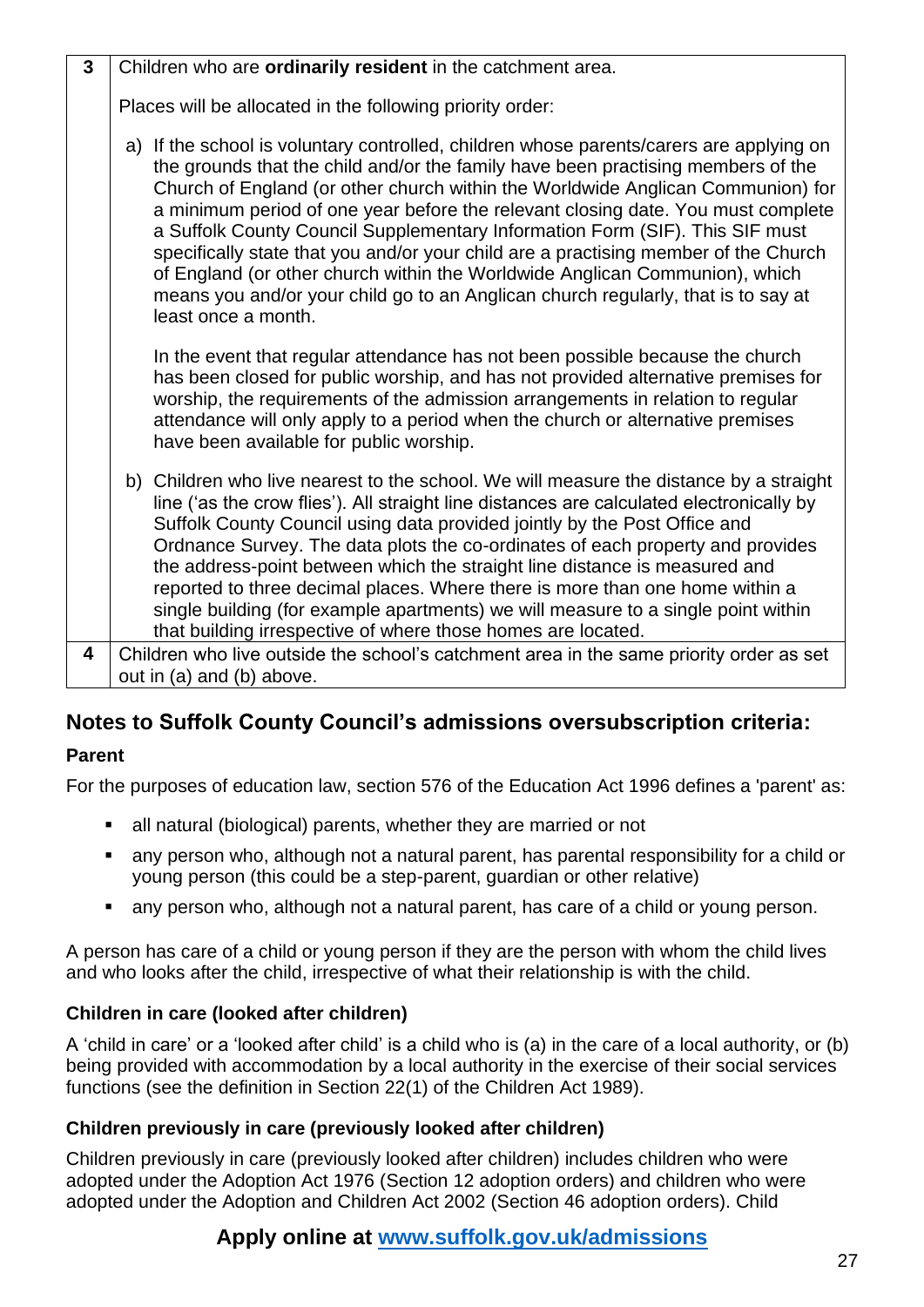arrangements orders are defined in Section 8 of the Children Act 1989, as amended by Section 12 of the Children and Families Act 2014. Child arrangements orders replace residence orders and any residence order in force prior to 22 April 2014 is deemed to be a child arrangements order.

#### **Children adopted from state care outside of England**

A child is regarded as having been in state care outside of England if they were in the care of or were accommodated by a public authority, a religious organisation, or any other provider of care whose sole or main purpose is to benefit society and ceased to be in state care as a result of being adopted.

#### **Religious grounds criterion**

The website used to confirm membership of the Church of England is [www.churchofengland.org.](http://www.churchofengland.org/) For families moving to Suffolk from other countries, the website to confirm membership of churches within the Worldwide Anglican Community is [www.anglicancommunion.org.](http://www.anglicancommunion.org/)

#### **Distance tie-breaker**

It is possible that the PAN of the school will be reached in any one of the categories. For this reason, all applications will be prioritised according to the criteria described. Decisions will be made about the offer of places in accordance with those priorities. If it is necessary to use a tiebreaker to distinguish between two or more applications, a distance criterion will be used. We will give priority to the applicants who live nearest to the school as measured by a straight line.

In the unlikely event that two applicants competing for a single place at a school live the same distance from the school, the place will be offered to one applicant on the basis of lots drawn by an officer of Suffolk County Council not involved with admissions.

#### **Twins, triplets and other multiple births**

If the final place available at a school is offered to a twin, triplet or other multiple birth and the remaining sibling(s) would ordinarily be refused, we will offer places to the remaining sibling(s) at the same school. The law requires that this will apply even in those primary schools where this would mean that more than 30 pupils would be admitted to an infant class with a single qualified teacher. Where a sibling of a twin, triplet or other multiple birth has a school named on their EHC plan, we will from the date of issue of the EHC plan treat their twin, triplets or other multiple births under the sibling oversubscription criterion for the named school. This does not apply to siblings of children in a specialist unit or a specialist resource base for Hearing Impaired provision or a nursery, because they do not meet the sibling definition in the oversubscription criteria.

#### <span id="page-27-0"></span>**Ordinarily resident**

By ordinarily resident we mean the place where your child usually lives. We consider this to be where they sleep overnight. We may need proof of this address. If you use another address to give the impression that your child lives at a different address to where they are ordinarily resident, such as a second home or a grandparent's address, so that you have a higher priority for a place at that school; we consider this to be a fraudulent application. Where a child lives at two or more addresses, each for part of the week, the address at which the child is ordinarily resident will be considered to be the address that the child lives at for most of the week (excluding weekends and school holidays). Separate evidence in writing from each parent must be provided to confirm the child's living arrangements at the time of application.

**Apply online at [www.suffolk.gov.uk/admissions](http://www.suffolk.gov.uk/admissions)** In cases where the child spends an equal proportion of the school week at two or more different addresses, evidence of which is to be considered the main contact address will be required to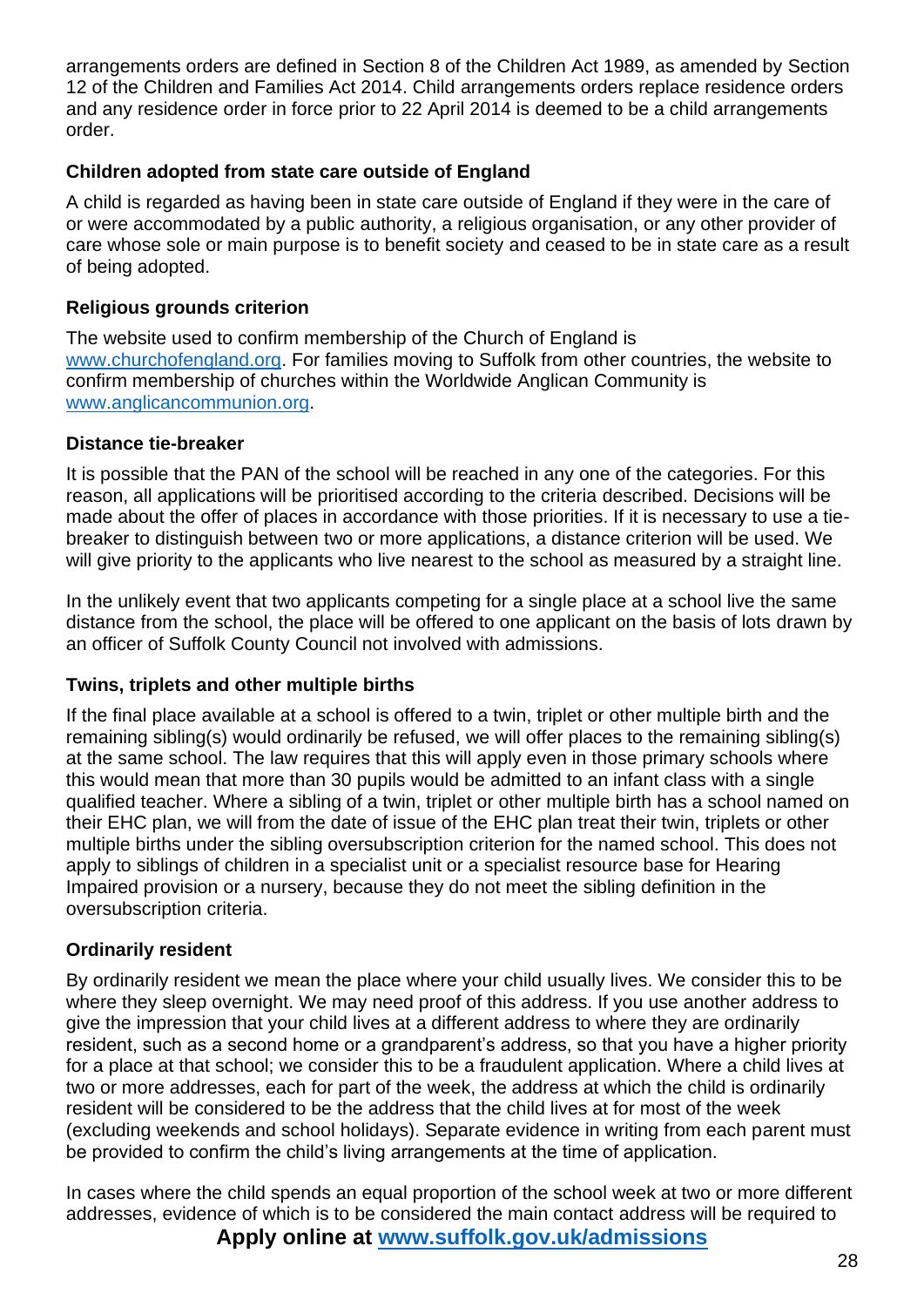support the application. Agreement in writing by the parents will be required to state which address is to be used as the ordinarily resident address. This address will then be used when processing all school preferences expressed. It is not acceptable to use one address for one school preference and another address for another school preference.

If we are aware of a [parental dispute](#page-21-1) affecting the application, we may not be able to deal with the application and you may need to seek independent legal advice in order to resolve the matter.

### <span id="page-28-0"></span>**Example of how places are offered for the normal year of entry using Suffolk County Council's admissions oversubscription criteria**

Jack does not have an Education, Health and Care plan and he is not a child in care or a child who was previously in care. His parents apply for the following three maintained schools.

| <b>First preference</b>                                                                                                                                                                                                                                                                         | <b>Second preference</b>                                                                                                                                                                                                                  | <b>Third preference</b>                                                                                                                                                                                                                                                                                                                                                                                                                            |
|-------------------------------------------------------------------------------------------------------------------------------------------------------------------------------------------------------------------------------------------------------------------------------------------------|-------------------------------------------------------------------------------------------------------------------------------------------------------------------------------------------------------------------------------------------|----------------------------------------------------------------------------------------------------------------------------------------------------------------------------------------------------------------------------------------------------------------------------------------------------------------------------------------------------------------------------------------------------------------------------------------------------|
| <b>School A</b>                                                                                                                                                                                                                                                                                 | <b>School B</b>                                                                                                                                                                                                                           | <b>School C</b>                                                                                                                                                                                                                                                                                                                                                                                                                                    |
| A popular and oversubscribed<br>school. Jack does not have a<br>sibling already at the school<br>who will still be there next<br>year, or a sibling who has<br>been offered a place. Although<br>the school is near to Jack's<br>home he lives outside of the<br>catchment area.                | The school is some distance<br>away and Jack lives outside<br>of the school's catchment<br>area. However, Jack's sister<br>Chloe attends and will still be<br>at the school next year.                                                    | Jack's catchment area<br>school.                                                                                                                                                                                                                                                                                                                                                                                                                   |
|                                                                                                                                                                                                                                                                                                 |                                                                                                                                                                                                                                           |                                                                                                                                                                                                                                                                                                                                                                                                                                                    |
| Jack meets priority 4b) of<br>the oversubscription criteria for<br>this school.                                                                                                                                                                                                                 | Jack meets priority 2 of the<br>oversubscription criteria for<br>this school.                                                                                                                                                             | Jack meets priority 3b) of<br>the oversubscription criteria<br>for this school.                                                                                                                                                                                                                                                                                                                                                                    |
|                                                                                                                                                                                                                                                                                                 |                                                                                                                                                                                                                                           |                                                                                                                                                                                                                                                                                                                                                                                                                                                    |
| Jack is not offered a place at<br>this school because all the<br>places at the school were<br>offered to other children who<br>had a higher priority when the<br>oversubscription criteria were<br>applied.<br>Jack's name is added to the<br>waiting list and the right of<br>appeal is given. | Jack is offered a place<br>because he had a higher<br>priority than other children<br>when the oversubscription<br>criteria were applied.<br>As he has ranked this<br>school above his third<br>preference he is offered a<br>place here. | Jack would be offered a<br>place because he had a<br>high priority for a catchment<br>area place in the<br>oversubscription criteria.<br>As Jack could be offered<br>more than one school place,<br>we offered him a place at<br>the highest ranked school<br>on his application that could<br>offer a place (his second<br>preference school).<br>As a place could be offered<br>at a higher preference<br>school, this place is not<br>required. |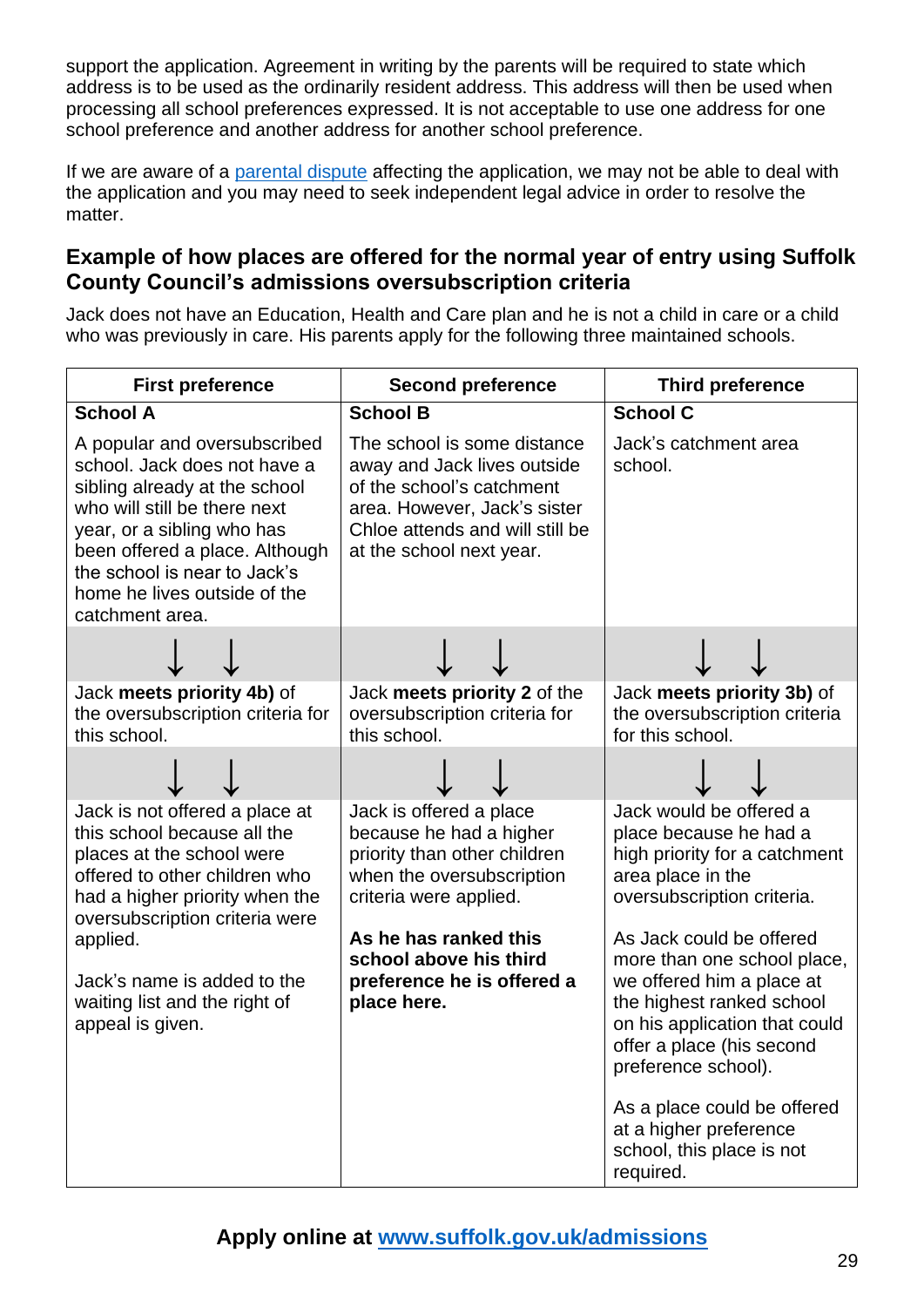## <span id="page-29-1"></span>**Applications received after the closing date – late applications**

## **Applications received after the closing date**

You cannot make an online application after the closing date. To apply after the closing date, you must complete a [paper application \(CAF1\).](https://www.suffolk.gov.uk/assets/Children-families-and-learning/schools/Admissions/CAF1-2022-2023.pdf) Any paper application received after the closing date will normally be treated as a late application.

You reduce your chances of being offered a place at one of your preferred schools if you apply late. Late applications are not dealt with until all on time applications have been considered. This can cause great upset especially if your child's friends all apply by the closing date and have confirmation of their school place. It could also mean your child misses out on induction days at the school offered.

#### <span id="page-29-2"></span>**Exceptional circumstances**

Sometimes there are very exceptional reasons why an application cannot be made by the closing date. This only applies in circumstances outside your control which made it impossible for the application to have been made on time. If you feel that this applies to you, please write to us giving all your reasons and include as much supporting evidence with your application as you can by the dates given below.

| Secondary (including high, middle and upper) schools |                                                       |  |
|------------------------------------------------------|-------------------------------------------------------|--|
|                                                      | Your evidence must reach us by Tuesday 4 January 2022 |  |
|                                                      | <b>Primary (including infant and junior) schools</b>  |  |
|                                                      |                                                       |  |

Your evidence will be considered by a panel and each case will be decided individually. You will receive a letter telling you whether your application will be treated as late or on time. Please note that we may carry out checks and/or ask for further information, which may be sensitive in order to make our decisions.

If you make a late application by the relevant date above and you do not include any reasons as to why it could not be made by the closing date, it will be processed as a late application.

Late applications will continue to be accepted after the dates shown above but they will not be considered 'on time', regardless of the circumstances. This means that we will process your application after we have offered school places to all the applicants who applied on time.

## <span id="page-29-0"></span>**Changing your mind after the closing date**

If you want to change any of your school preferences after the closing date, but you have not had any change in circumstances (for example you have not moved house), you should submit a paper [application \(CAF1\).](https://www.suffolk.gov.uk/assets/Children-families-and-learning/schools/Admissions/CAF1-2022-2023.pdf) We will still process your original application and offer a place based on this on national offer day unless you request in writing for it to be withdrawn. However, the new application will supercede your previous application.

This means that you must include any schools from your first application above your new preferences on your second or subsequent application if you would like them to remain as a live preference. **Further information on how this affects your previous offer is available on the next page.**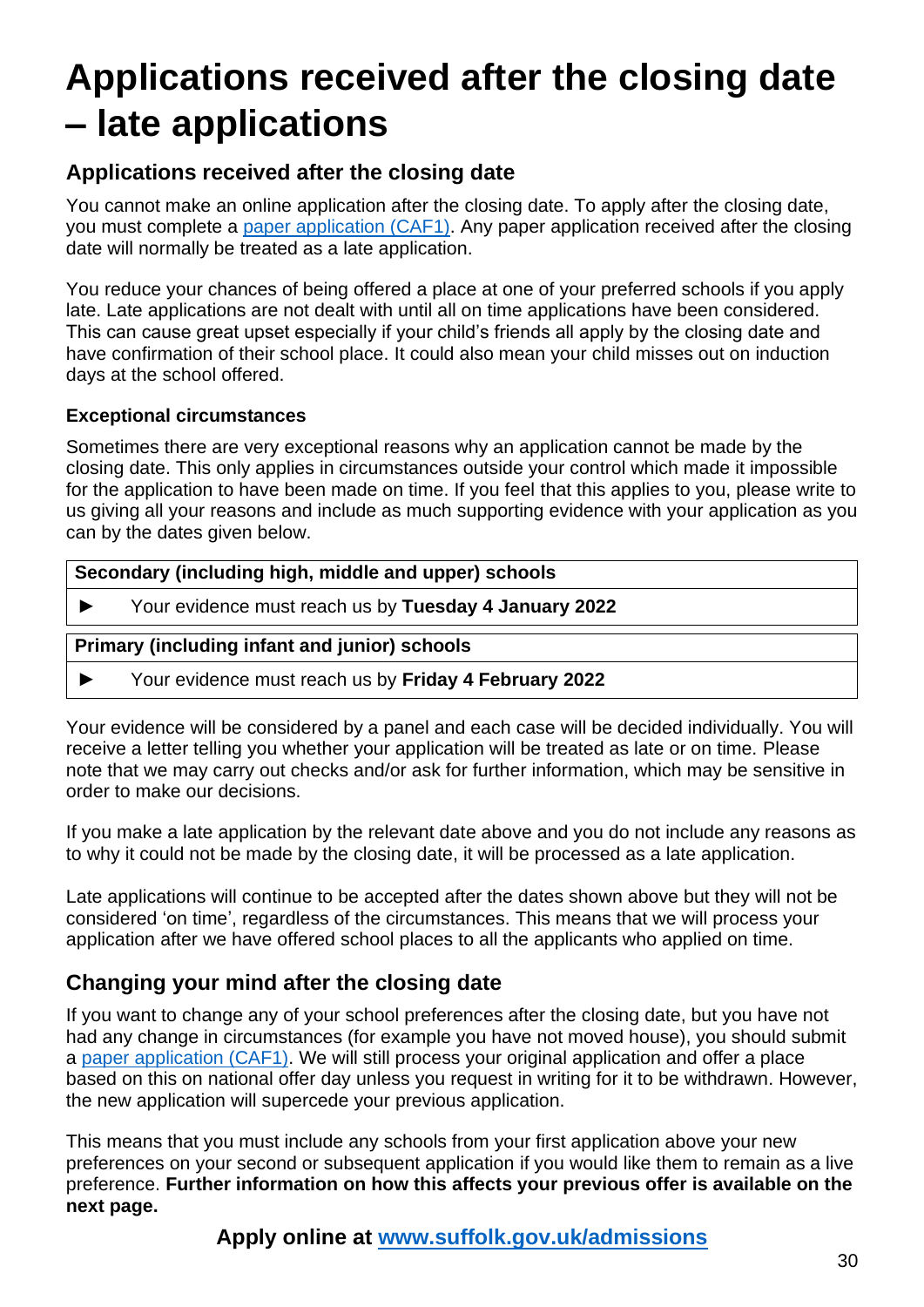#### **When you make a new application, you will be agreeing to the following:**

- That any previous offer of a school place that may have been made will be withdrawn if we can offer a place at any school from your second or subsequent applications. Therefore, please think carefully before making a subsequent application.
- That you will no longer have the right to appeal against a refusal for a school that is not included on your most recent application.
- **•** That your child's name will be removed from any waiting list for that school.

We will process your second or subsequent applications as soon as we can, and we will do our best to let you know the outcome before the end of the summer term. Please also be aware that we are unable to confirm the status or outcome of your application over the telephone. You will be informed of the outcome in writing.

#### **Please note that if you submit a second or subsequent application then this will override any previous application. This is because you can only have up to three 'live' preferences at any one time.**

## <span id="page-30-0"></span>**Processing late applications**

If you apply late this could mean that all the places at your preferred school(s) may have been offered already. If we cannot offer your child a place at any of the schools you have applied for, we will offer your child a place at the next nearest suitable school which has a place available. The nearest suitable school will be measured by walking distance.

| <b>Application</b><br>received between      | How and when we will deal with your application                                                                                                                                                                                                                                                                                                                                                                                                                                                                                                                                                          |
|---------------------------------------------|----------------------------------------------------------------------------------------------------------------------------------------------------------------------------------------------------------------------------------------------------------------------------------------------------------------------------------------------------------------------------------------------------------------------------------------------------------------------------------------------------------------------------------------------------------------------------------------------------------|
| 12 September<br>2021 and<br>31 October 2021 | On time application: if you applied online, we will send you an email on<br>Tuesday 1 March 2022 to let you know which school has been offered. If<br>you applied on a paper application (CAF1), we will send you a letter by<br>second class post on Tuesday 1 March 2022 to let you know which<br>school has been offered.                                                                                                                                                                                                                                                                             |
| 1 November 2021<br>and<br>4 January 2022    | If we did not receive any evidence as to why your application was late,<br>or we did not agree your reasons were very exceptional, then your<br>application will be processed in the second round of allocations, and you<br>will be notified of the outcome by the end of March 2022.                                                                                                                                                                                                                                                                                                                   |
| 5 January 2022<br>and<br>28 February 2022   | Your application will be processed in the second round of allocations,<br>and you will be notified of the outcome by the end of March 2022.<br>We will only process a second or subsequent application made during<br>this period, in the second round of allocations, if you provide and we<br>agree your reasons for the change are exceptional. You will be notified<br>of the outcome by the end of March 2022.<br>If we do not agree the reasons for your application being late are<br>exceptional, we will deal with your application after we have processed<br>the second round of allocations. |
| 1 March 2022 and<br>31 August 2022          | We will process your application after the second round of allocations,<br>and you will be notified of the outcome as soon as we can.                                                                                                                                                                                                                                                                                                                                                                                                                                                                    |

#### **Secondary (including high, middle and upper) schools**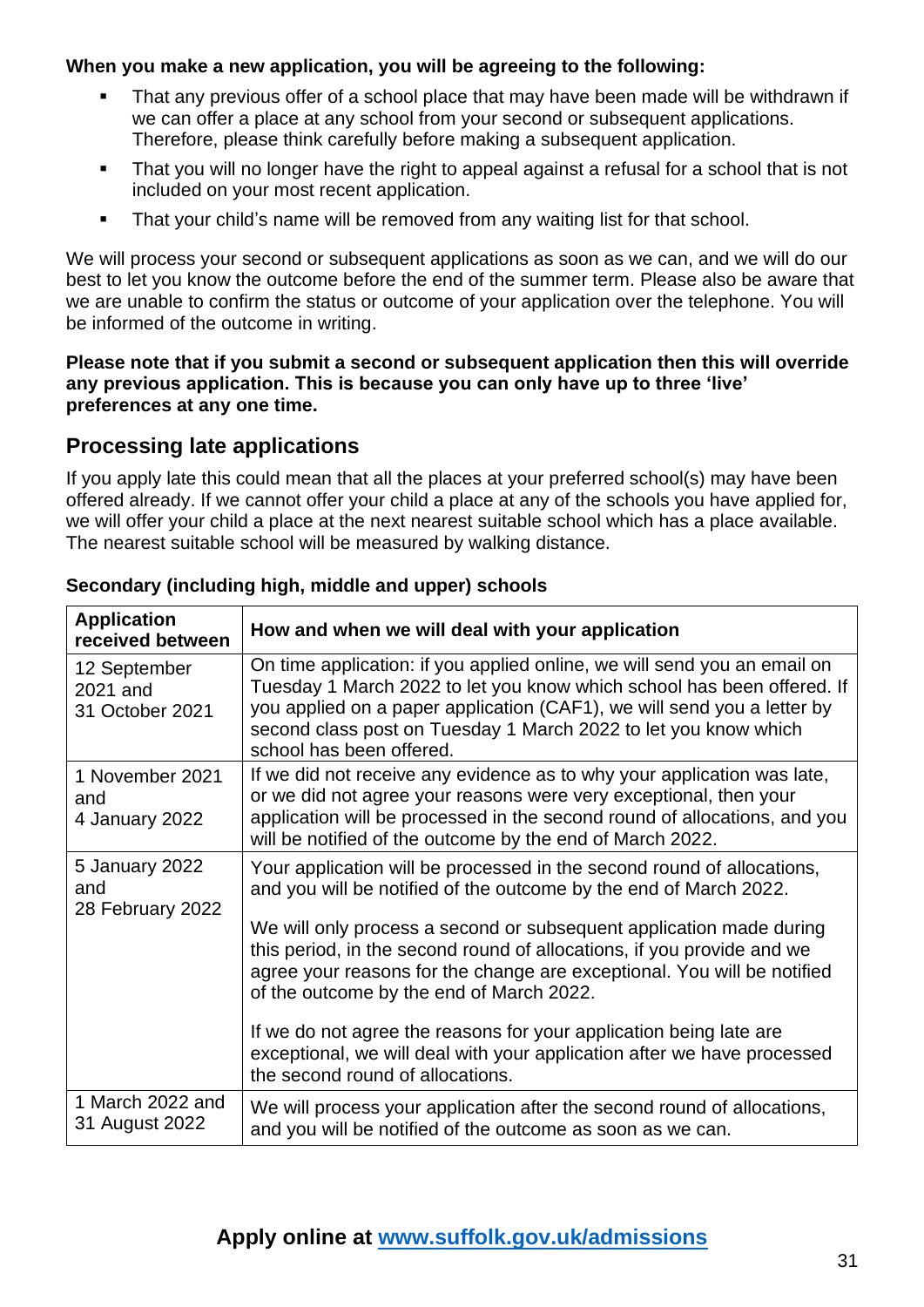#### **Primary (including infant and junior) schools**

| <b>Application</b><br>received between             | How and when we will deal with your application                                                                                                                                                                                                                                                                              |
|----------------------------------------------------|------------------------------------------------------------------------------------------------------------------------------------------------------------------------------------------------------------------------------------------------------------------------------------------------------------------------------|
| 12 September<br>2021 and<br><b>15 January 2022</b> | On time application: if you applied online, we will send you an email on<br>Tuesday 19 April 2022 to let you know which school has been offered. If<br>you applied on a paper application form, we will send you a letter by<br>second class post on Tuesday 19 April 2022 to let you know which<br>school has been offered. |
| <b>16 January 2022</b><br>and<br>4 February 2022   | If we did not receive any evidence as to why your application was late,<br>or we did not agree your reasons were very exceptional, then your<br>application will be processed in the second round of allocations, and you<br>will be notified of the outcome by the middle of May 2022.                                      |
| 5 February 2022<br>and 18 April 2022               | Your application will be processed in the second round of allocations,<br>and you will be notified of the outcome by the middle of May 2022.                                                                                                                                                                                 |
|                                                    | We will only process a second or subsequent application made during<br>this period, in the second round of allocations, if you provide and we<br>agree your reasons for the change are exceptional. You will be notified<br>of the outcome by the middle of May 2022.                                                        |
|                                                    | If we do not agree the reasons for your application being late are<br>exceptional, we will deal with your application after we have processed<br>the second round of allocations.                                                                                                                                            |
| 19 April 2022 and<br>31 August 2022                | We will process your application after the second round of allocations,<br>and you will be notified of the outcome as soon as we can.                                                                                                                                                                                        |

If your child is starting school for the first time and you do not make an application for a full-time place in the Reception Year at a primary or infant school, we will be unable to allocate a place to them.

If you do not make an application for a place at a junior, middle or secondary school we will allocate a school place for your child if you live in Suffolk and are attending a Suffolk maintained school, academy, or free school and we have your child's details. We will offer them a place at the nearest suitable school with a place available. This will be once all on time applications and late applications have been processed. It may be late in the summer term when we write to you with the school we can offer.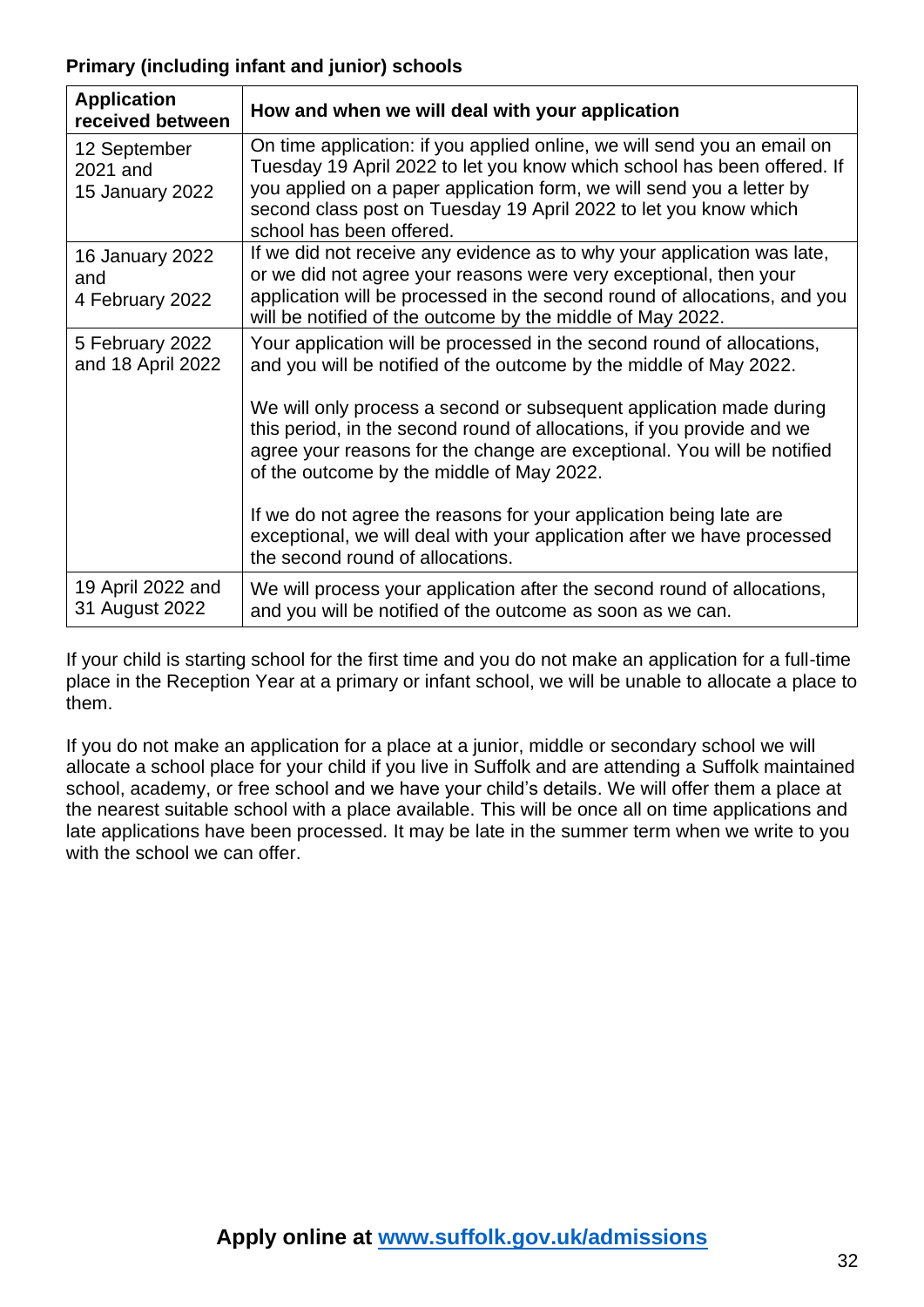## <span id="page-32-0"></span>**Offer of a school place**

## **Online applications**

If you applied online, you will receive an email (unless you have indicated that you do not wish to) with details of your child's offer of a school place on the national offer day below. If you have not been offered a place at your preferred school(s), this email will give you more information about what to do next. You may also find the [waiting list](#page-33-0) and [appeals process](#page-35-0) sections in this guide useful.

## **Paper applications**

If you applied on a paper application (CAF1), we will send you a letter by second class post on the national offer day below with the offer of a school place. If you have not been offered a place at your preferred school(s), this letter will give you more information about what to do next. You may also find the [waiting](#page-33-0) list and [appeals process](#page-35-0) sections in this quide useful.

#### **Secondary (including high, middle and upper) schools**

► An offer of a school place will be sent out on **Tuesday 1 March 2022**

#### **Primary (including infant and junior) schools**

► An offer of a school place will be sent out on **Tuesday 19 April 2022**

If we have not heard from you by the relevant date below, we will assume you have accepted the school place that has been offered to your child. If you accept the school place offered this will not affect your chances of getting a place from the waiting list or through an appeal for any of your preferred schools that your child has been refused a place at.

#### **Secondary (including high, middle and upper) schools**

► If you do not want to accept the place offered for your child, please let us know in writing\* by **Tuesday 15 March 2022**

#### **Primary (including infant and junior) schools**

► If you do not want to accept the place offered for your child, please let us know in writing\* by **Monday 2 May 2022**

Even if your circumstances change after the dates set out above and you no longer need the school place offered, please let us know by email or by writing to us as soon as possible, as we may have a waiting list for that school and may be able to reallocate the place to another child.

**\*Please note:** we will not withdraw an offer of a school place unless your child has another school place or education provision in place. It is important to let us know what alternative provision is in place for your child when you write or email us.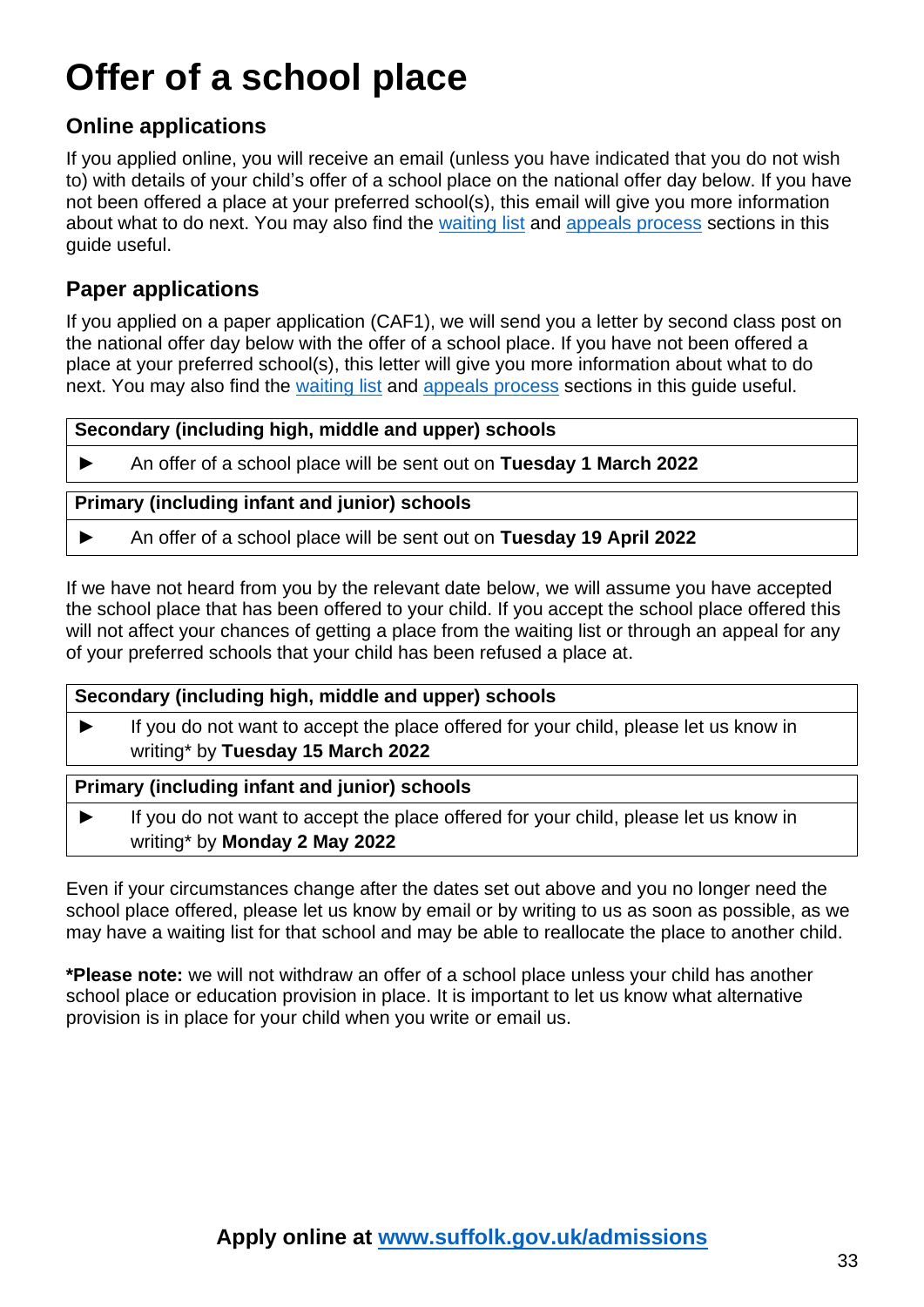## <span id="page-33-0"></span>**What happens when your child cannot be offered a place at your preferred school(s)**

## **Waiting lists**

If we are unable to offer your child a place at your preferred school(s), we will automatically add their name to the waiting list for that school(s). Names are placed on the waiting list in the priority order set out in the school's admissions oversubscription criteria.

The order of the waiting list can change each time a child's name is added or the circumstances of a child already on the list changes. As a result, a child's place on the list can go up or down (for example due to withdrawals or late applications).

If you change your address while your child is on a waiting list, you must let us know. Please be aware that this may change your child's position on the waiting list. Written evidence of this will be required.

Having your child's name on a waiting list will not affect your right to appeal for any of the schools your child has been refused a place at.

Late applicants will be added to any waiting lists in oversubscription priority order if their parental preferences cannot be met.

If a place becomes available at a school, it will be offered to the child who is ranked highest on the waiting list. Places are not offered based on the date on which names were placed on the list.

The waiting lists for community and voluntary controlled schools will close on 31 December 2022. The waiting lists for those voluntary aided schools and academies who have agreed to operate the same policy as Suffolk County Council (SCC) will also close on 31 December 2022.

Information on when the waiting lists close for voluntary aided, free schools and academies who do not follow the same policy as SCC is available from the schools directly.

#### **Waiting lists and SCC funded school travel**

If after the initial offer of a school place, a place can be offered from the waiting list, by the end of the summer term (July 2022), for a school which was previously refused but with a higher parental preference, any previous offer of SCC funded school travel will normally be withdrawn.

#### **Moving from the waiting list to the in-year application process**

Once the waiting lists have closed the names of all the children on those lists will be removed. After this date, if you would like your child to be considered for any place that becomes available at a school, you will need to make an in-year application. More information is available at [www.suffolk.gov.uk/admissions](http://www.suffolk.gov.uk/admissions) or by contacting us on 0345 600 0981 (local rate). Some voluntary aided, free schools and academies may continue to operate waiting lists throughout the year. Please contact these schools direct for more information.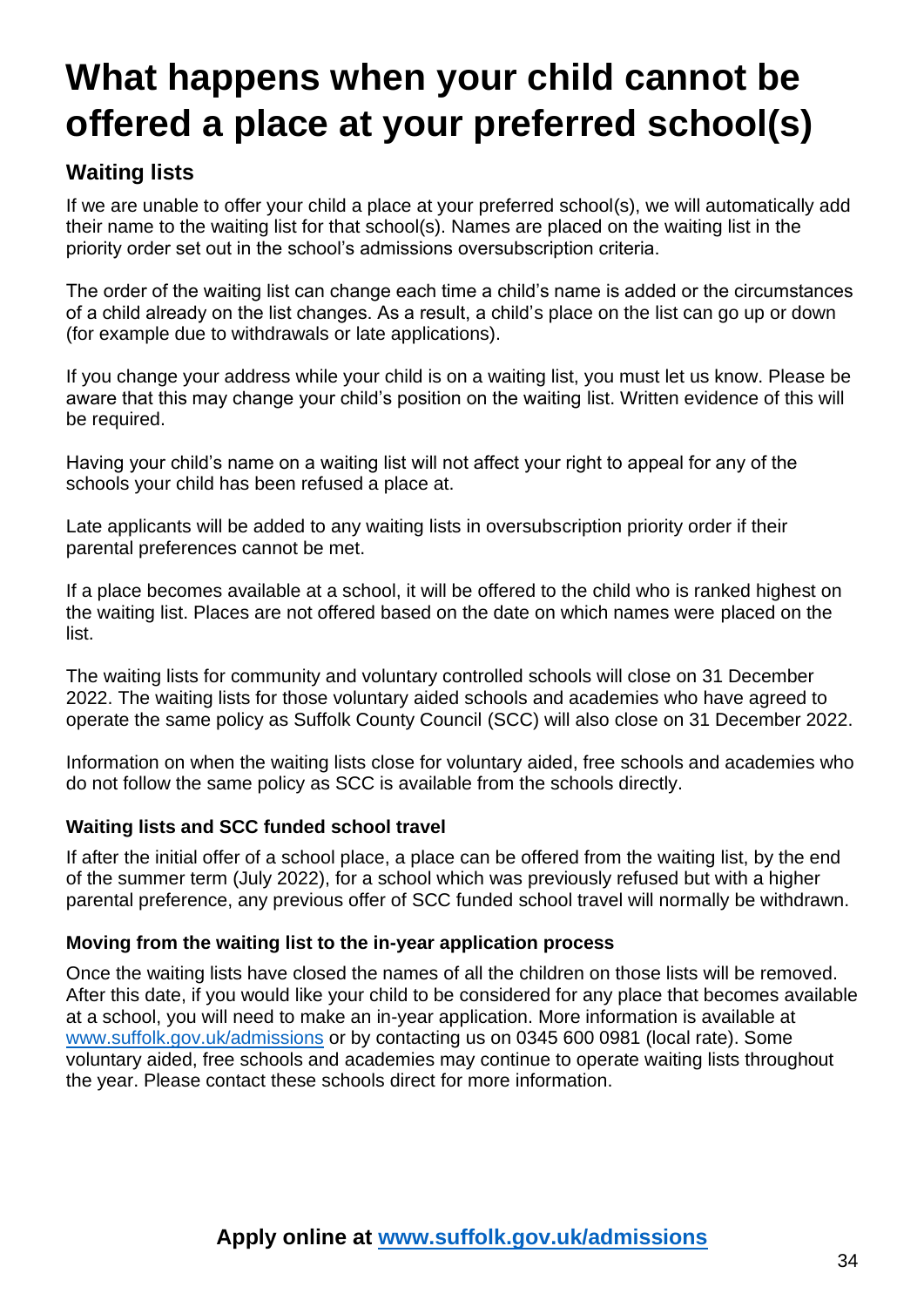### <span id="page-34-0"></span>**Making another application for the schools you have already applied for**

You can apply for a school place for your child through the in-year process and we will consider this. However, if your application has been refused, we will not process another application for the same school in the same school year, unless there has been a significant change in circumstances of the parent/carer, child or school. This might be a house move or a place becoming available at a school.

If there is no significant change in circumstances, you can make another application for the following school year. However, this will not normally be considered more than one term ahead of the date when you want your child to start at the school.

Some voluntary aided, free schools and academies may have different arrangements. You should contact them directly for more information.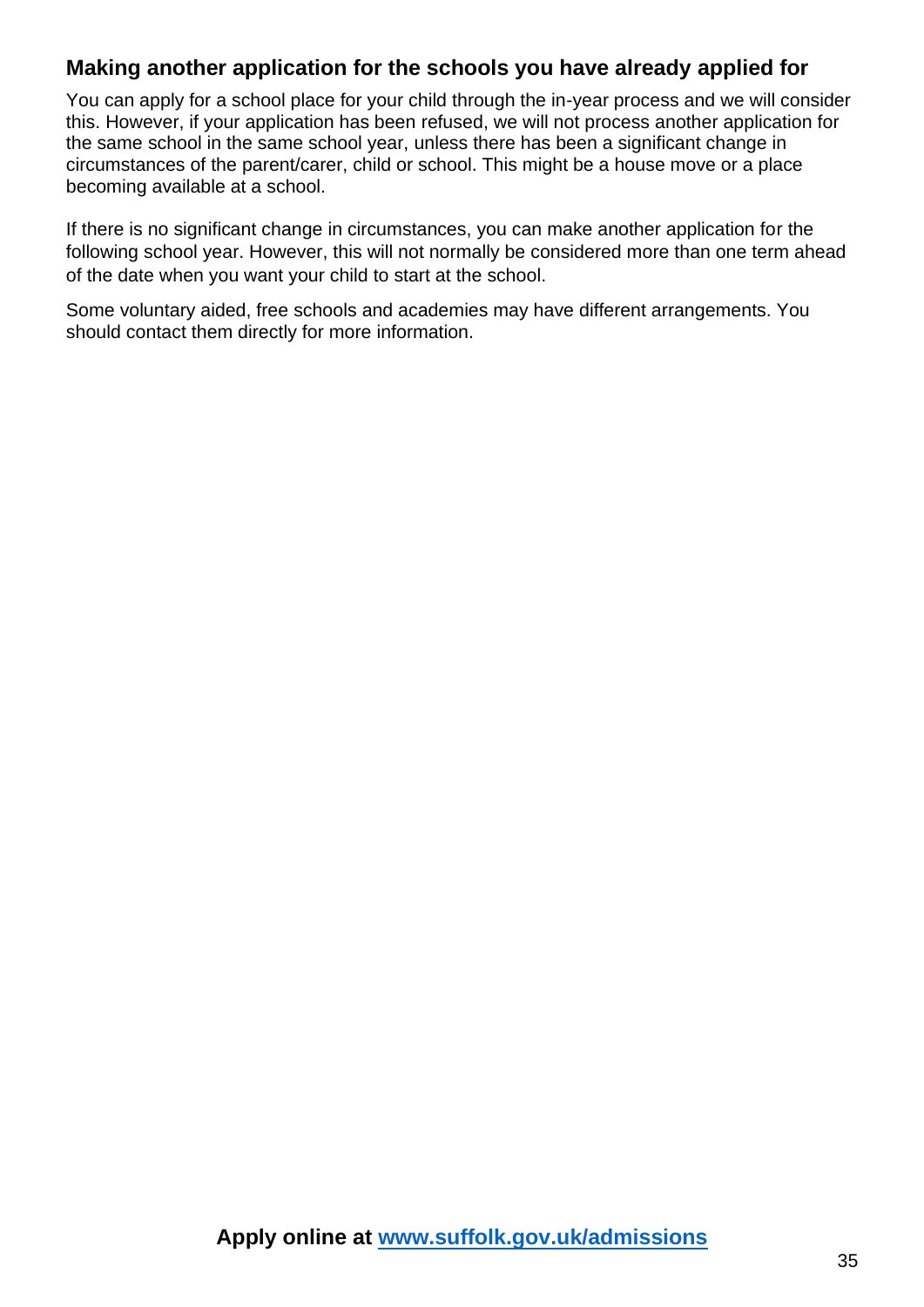## <span id="page-35-0"></span>**The appeals process for Suffolk schools**

Please visit [www.suffolk.gov.uk/admissions](http://www.suffolk.gov.uk/admissions) for information about the appeals process and to download an appeal application form and guidance notes.

You have the right of appeal if your child has been refused a place at one of your preferred schools. You should submit your appeal application form to the Education Appeals Office (see the ['Useful contacts'](#page-54-0) section) by the relevant dates below. Appeals received on or before the dates below will be heard within 40 school days. If they are received after these dates, they may be heard later.

|  |  |  | Secondary (including high, middle and upper) schools |  |  |
|--|--|--|------------------------------------------------------|--|--|
|--|--|--|------------------------------------------------------|--|--|

► You must submit your appeal form to the Education Appeals Office by **Tuesday 29 March 2022**

#### **Primary (including infant and junior) schools**

► You must submit your appeal form to the Education Appeals Office by **Monday 23 May 2022**

If you made a late application your appeal should be heard within 40 school days from the deadline for lodging an appeal where possible, or within 30 school days of the appeal being lodged.

If you want to appeal for a school outside of Suffolk, you must contact the relevant local authority who will provide you with the necessary forms and information.

### **The appeal hearing**

An independent appeal panel will review the decision the admissions authority made to refuse your child a place at your preferred school.

During the appeal hearing a representative from the admissions authority will explain why it was not possible to offer your child a place at the school. You are strongly advised to attend the appeal hearing to help clarify, explain and expand upon your written reasons for appealing.

The clerk will write to you with a decision within five school days.

#### **Infant class size appeals**

Infant class size legislation states that it is against the law for children in an infant class, which is defined as a class in which the majority of children will reach the age of five, six or seven during the school year (Reception Year, Year 1 and Year 2) to be taught in a class of over 30 pupils with a single qualified teacher.

If you decide to appeal and your child has been refused a place because the admission of another child would breach infant class size legislation, then your appeal will be heard as an infant class size appeal. This type of appeal can apply to applications for the Reception Year, Year 1 and Year 2.

There are very limited grounds for success for infant class size appeals. The panel can only offer a place where it is satisfied that:

a) The admission of additional children would not breach infant class size; or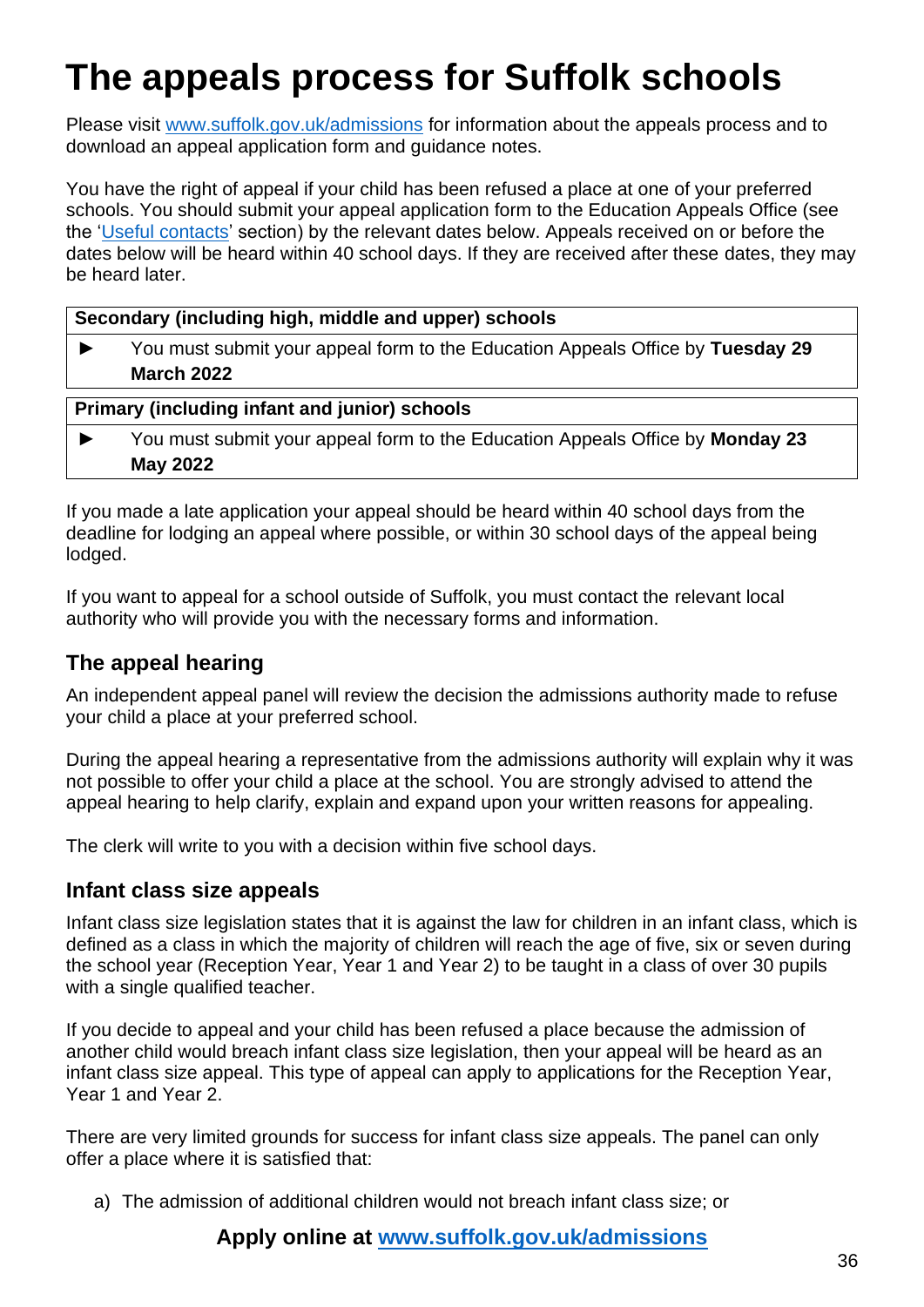- b) The admission arrangements did not comply with admissions law or were not correctly and impartially applied and the child would have been offered a place if the arrangements had complied or had been correctly and impartially applied; or
- c) The decision to refuse admission was not one which a reasonable admission authority would have made in the circumstances of the case.

In relation to c) the threshold for finding that an admission authority's decision to refuse admission was not one that a reasonable authority would have made is high. The panel will need to be satisfied that the decision to refuse to admit the child was 'perverse in light of the admission arrangements, that is it was 'beyond the range of responses open to a reasonable decision maker' or 'a decision which is so outrageous in its defiance of logic or of accepted moral standards that no sensible person who had applied his mind to the question could have arrived at it'.

For example, a decision that makes it impossible for you to transport all your family to school on time or even impossible for you to continue working, is very unlikely to meet this threshold and found to be 'perverse'. This has been established in the courts.

### **Future infant class size appeals**

Your appeal will also be heard as an infant class size appeal if the admission of an additional child would cause future infant class size prejudice. An example of this may be a school that has a Published Admission Number of 60, who organise three Reception Year classes of 20 children, which then become two classes of 30 children when the children enter Year 1 or Year 2. Admission of a sixty-first child to the Reception Year would lead to one of the future Year 1 or Year 2 classes exceeding the infant class size limit of 30 children with one qualified teacher. We will tell you if future infant class size prejudice applies to your appeal.

## **Sixth form appeals**

Where the offer of a place would have been conditional upon exam results, the panel must hear appeals within 30 school days of confirmation of those results.

Where the offer of a place would not have been conditional upon exam results, appeals must be heard within 40 school days of the deadline for lodging appeals.

### **Children who have been permanently excluded from two schools**

If your child has been permanently excluded from two or more schools and the most recent exclusion occurred within the past two years, the right of appeal does not apply for the schools refused.

## **Children with an Education, Health and Care (EHC) plan**

If your child has an EHC plan your appeal needs to be directed to the First-tier Tribunal (Special Educational Needs and Disability). Further information is available online at [www.gov.uk/courts-tribunals/first-tier-tribunal-special-educational-needs-and-disability.](http://www.gov.uk/courts-tribunals/first-tier-tribunal-special-educational-needs-and-disability)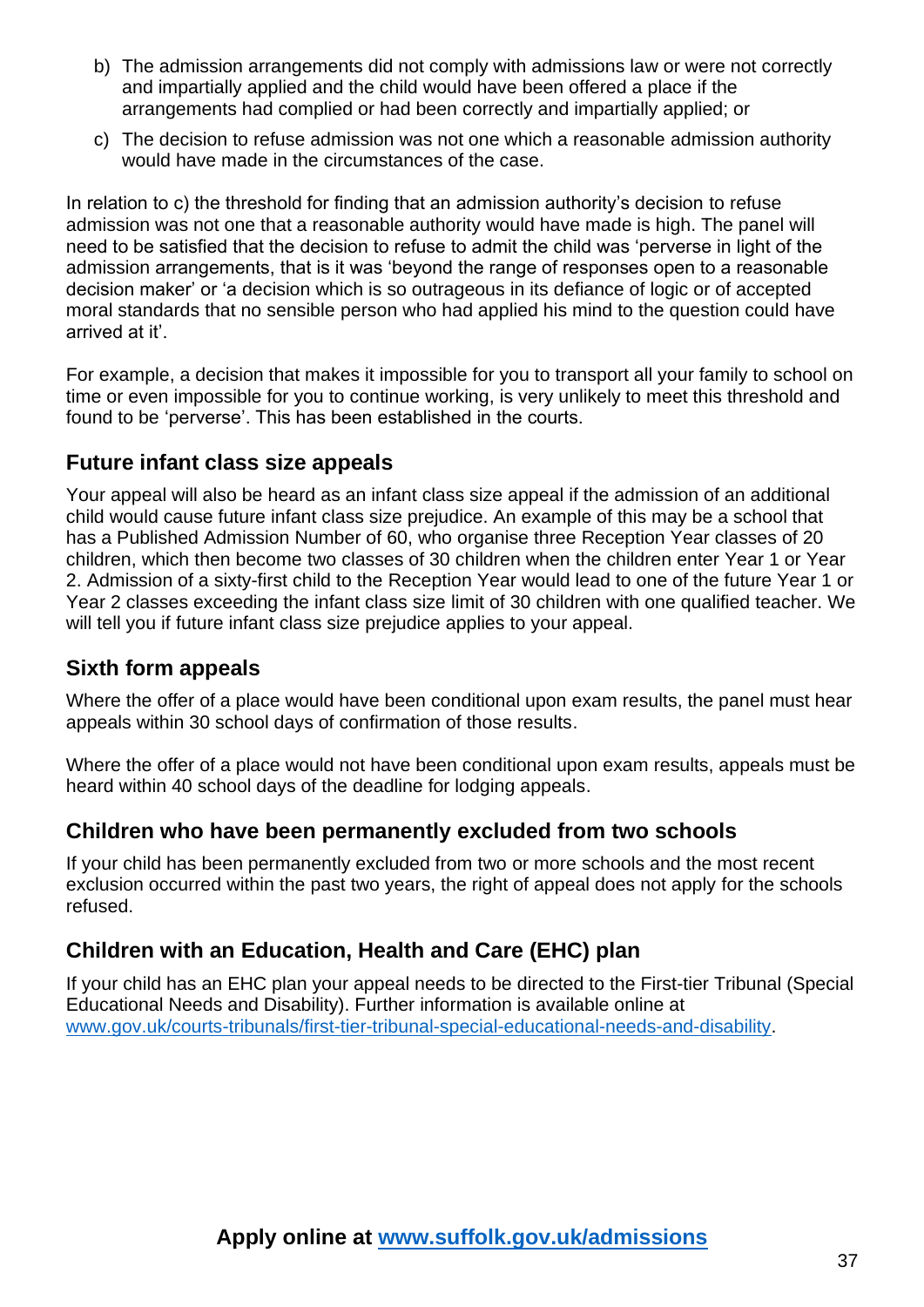## <span id="page-37-0"></span>**Early education**

## **What funded early education and childcare can I get for my child?**

#### **Three and four year olds**

All three and four year olds in England can get 570 hours of funded early education and childcare per year. It's usually taken as 15 hours a week for 38 weeks of the year during school term time.

- Children born between 1 April and 31 August 2019 can start their early education at the beginning of the Autumn term 2022 (September).
- Children born between 1 September and 31 December 2019 can start their early education at the beginning of the Spring term 2023 (January).
- Children born between 1 January and 31 March 2020 can start their early education at the beginning of the Summer term 2023 (April).

Some three and four year olds in Suffolk can get 30 hours of funded early education and childcare each week. The entitlement to an additional 15 hours funded childcare (570 hours a year) is to support working parents with the cost of childcare and enable them, where they wish, to return to work or to work additional hours.

If eligible, you are entitled to an extra 570 hours of funded childcare a year to use flexibly, so 1140 hours in total. You, and any partner, must each expect to earn (on average) at least £120 a week (equal to 16 hours at the National Minimum or Living Wage). If you, or your partner, are on maternity, paternity or adoption leave, or you are unable to work because you are disabled or have caring responsibilities, you could still be eligible. You cannot get 30 hours funded childcare if either you, or your partner, expect to earn £100,000 or more.

You will find more information about this at [www.childcarechoices.gov.uk.](http://www.childcarechoices.gov.uk/)

#### **Two year olds**

Some two year olds can also get 15 hours of funded early education if they meet certain criteria. To find out whether you can get this for your two year old go to [www.suffolk.gov.uk/two.](http://www.suffolk.gov.uk/two)

### **Where can I get funded early education and childcare for my child?**

You can get funded early education with a childminder or a private, voluntary or independent pre-school playgroup or private day nursery included in Suffolk's list of Approved Providers. You can find out which settings are included in this list at [www.suffolk.gov.uk/fsd.](http://www.suffolk.gov.uk/fsd)

Your child can also get funded early education at many state schools. Please look at the school's website or contact the schools direct for further information. You will need to ask the school or setting what age of children they take (two, three or four year olds) and what hours they offer each day as some are able to be more flexible than others.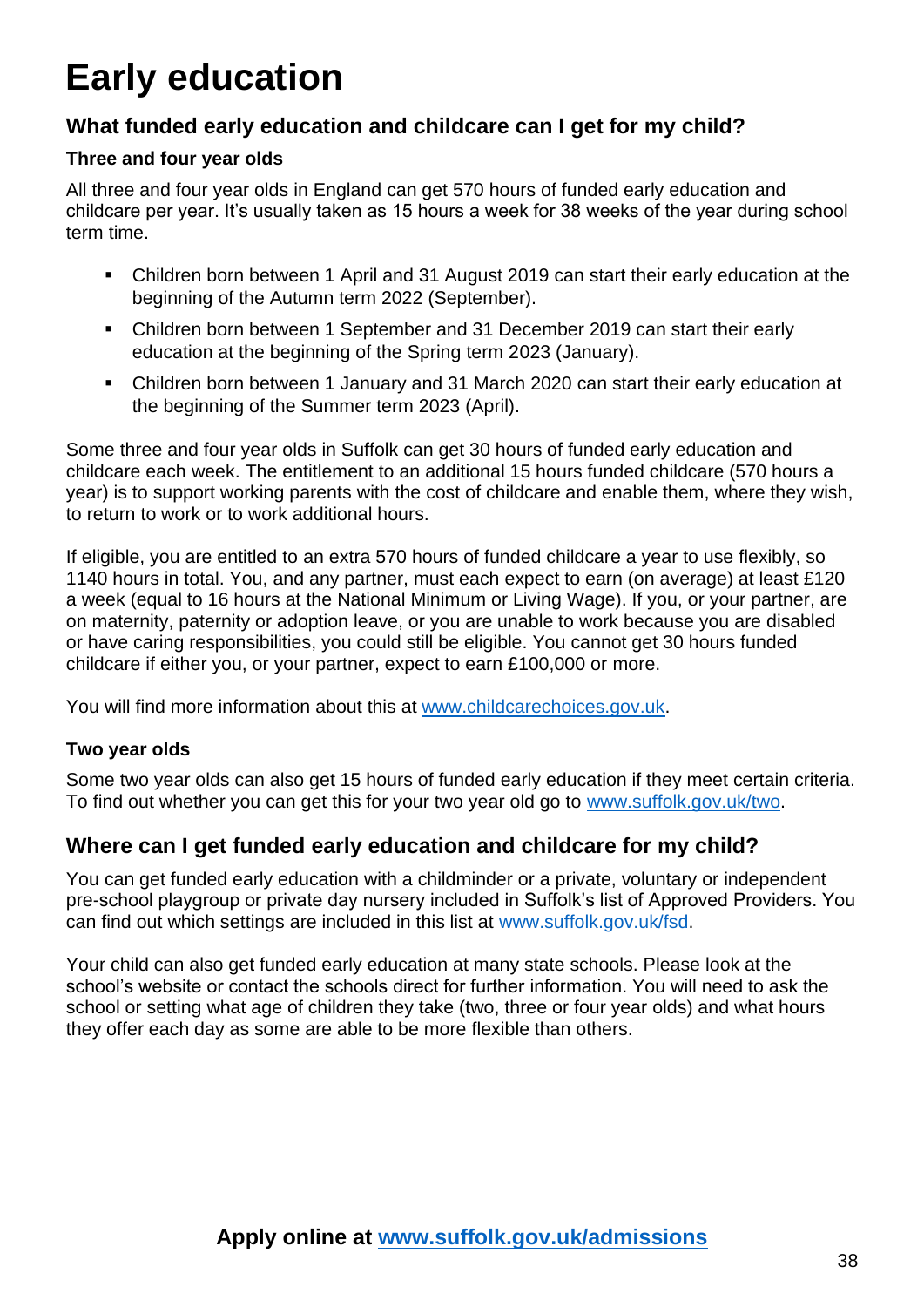## **How do I apply for a place for my child?**

The providers of funded early education and childcare will have their own admissions policies which will explain how they allocate places and what will happen if more children have applied than the places available.

You can speak to your local school, pre-school playgroup or day nursery to find out what places they offer and how to apply.

### **When does funded early education and childcare stop?**

Funded early education and childcare stops once your child starts the Reception Year in a school.

If they are not attending a school they can continue to get funded early education and childcare in an approved private, voluntary or independent provider until they are of compulsory school age. This is the beginning of the term after their fifth birthday.

If your child already attends a day nursery, pre-school playgroup or childminder you can choose to keep them there until your child is of compulsory school age.

## **When can my child start school in the Reception Year?**

All primary schools must offer children a full-time place at the start of the Autumn term in the September following their fourth birthday. Children normally attend school full-time in the Reception Year in the September following their fourth birthday. However, legally they don't have to start full-time education until the term after their fifth birthday.

Until this time they do not have to take up a school place or can choose to attend school parttime. Once you are offered a school place you can talk to the school about your options. Whatever you decide, it is important that you apply for an infant or primary school place by the closing date.

Please note that a place in a school nursery class does not guarantee a place in the Reception Year of that school. You must make a separate application by the closing date of **Saturday 15 January 2022**.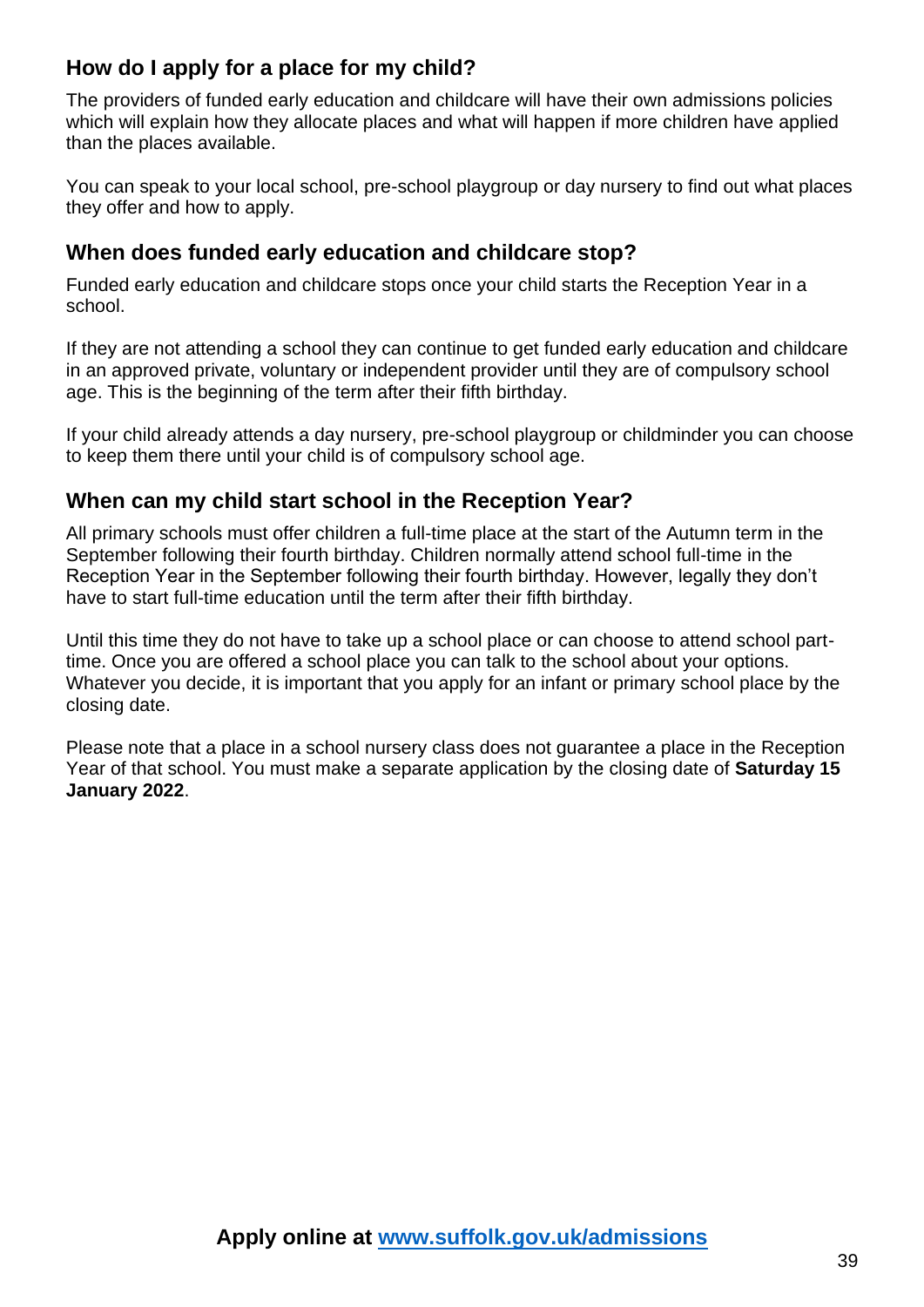## <span id="page-39-0"></span>**Children with Special Educational Needs**

A child or young person has SEN if they have a learning difficulty or disability which calls for special educational provision to be made for him or her.

- 1. A child or young person of compulsory school age has a learning difficulty or disability if he or she:
	- Has a significantly greater difficulty in learning than the majority of others of the same age, or
	- Has a disability which prevents or hinders him or her from making use of facilities of a kind generally provided for others of the same age in mainstream schools or mainstream post-16 providers.
- 2. For children and young people aged two or more, special educational provision is educational or training provision that is additional to or different from that made generally for other children or young people of the same age by mainstream schools, maintained nursery schools, mainstream post-16 providers or by relevant early years providers. For a child under two years of age, special educational provision means educational provision of any kind.
- 3. A child under compulsory school age has special educational needs if he or she is likely to fall within the definition in paragraph 1 above when they reach compulsory school age or would do so if special educational provision was not made for them (Section 20 Children and Families Act 2014).

Children and young people may have SEN that impact on their ability to access an educational curriculum for a number of reasons, some examples may include:

- Communication and interaction, for example, speech and language difficulties or other communication difficulties such as autism.
- Cognition and learning, for example, developmental delay, specific learning difficulties such as dyslexia.
- Social, emotional and mental health difficulties, for example, severe challenging behaviour.
- Sensory and/or physical needs, for example, problems with hearing, eyesight or physical difficulties which impact on accessing the curriculum.

If, as parents or carers, you feel that your child is not making the expected progress you can discuss your concerns with the member of staff with responsibility for SEN. In a school this will be the SEN Co-ordinator (SENCo), in other settings the designation of the member of staff will vary.

If a member of staff within the setting feels that a child or young person is not making the progress that is expected, they should talk to you about what they think the difficulties are and what measures they are going to put in place to help.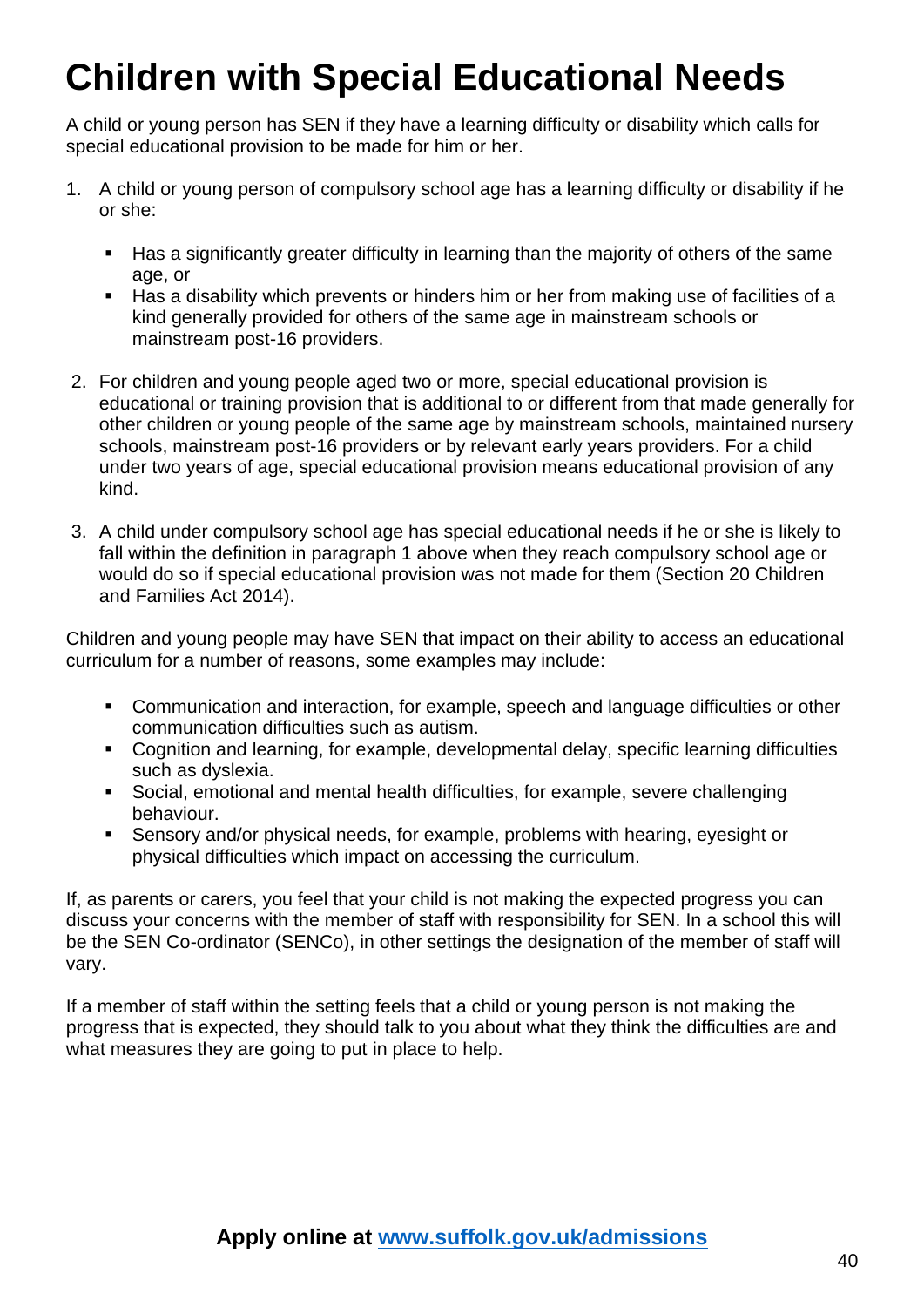## **Applying for a school place if your child has SEN**

#### **Secondary (including high, middle and upper) schools**

If you would like to discuss your child's options, please speak to the SENCo at your child's current school.

For the majority of children, their educational needs will be met in a mainstream school. You must apply online or on a paper application (CAF1) by **Sunday 31 October 2021**.

#### **Primary (including infant and junior) schools**

If your child is starting in the Reception Year at a primary or infant mainstream school, please contact the Suffolk Special Educational Needs and Disabilities Information Advice and Support Service (Suffolk SENDIASS) team for more information (see the ['Useful contacts'](#page-54-0) section).

For the majority of children, their educational needs will be met in a mainstream school. You must apply online or on a paper application (CAF1) by **Saturday 15 January 2022**.

## **Education, Health and Care (EHC) plan**

If your child is struggling to make progress at school even though additional support has been provided, then the SENCo may suggest that a request for an EHC Needs Assessment is made. If an assessment is agreed, then Suffolk County Council will then use the information and advice gathered to decide whether an EHC plan is required so they can clearly identify the support that is required or in some cases, consider a specialist placement. The majority of children with an EHC plan will continue to attend a mainstream school and the school will make sure that the support is made available. This may involve specialist education services and other practitioners.

If your child is currently undergoing an EHC Needs Assessment which will not be completed before the closing date for making an application, then you should still apply by the relevant closing date for a mainstream school.

You can find out more about EHC Needs Assessments and EHC plans by contacting your school or the SENDIASS team (see the ['Useful contacts'](#page-54-0) section for details). More information can also be found online at [www.suffolklocaloffer.org.uk.](http://www.suffolklocaloffer.org.uk/)

## **Specialist Education Settings in Suffolk**

Admissions to special schools and specialist units are managed by Inclusion Services and are outside the normal admissions arrangements. The majority of children of statutory school age will have an EHC plan when admissions to a special school or unit is considered. There will be a small number of children that may be considered for a place in the Reception and Key Stage 1 specialist units.

We will listen to your views about the school you want your child to attend before we decide which school your child will go to. We have to be sure that:

- The school will be able to help your child learn
- The other children will be able to learn
- It is a sensible way of using the funding available.

For advice or support you can contact the SENDIASS team (see the ['Useful contacts'](#page-54-0) section for details).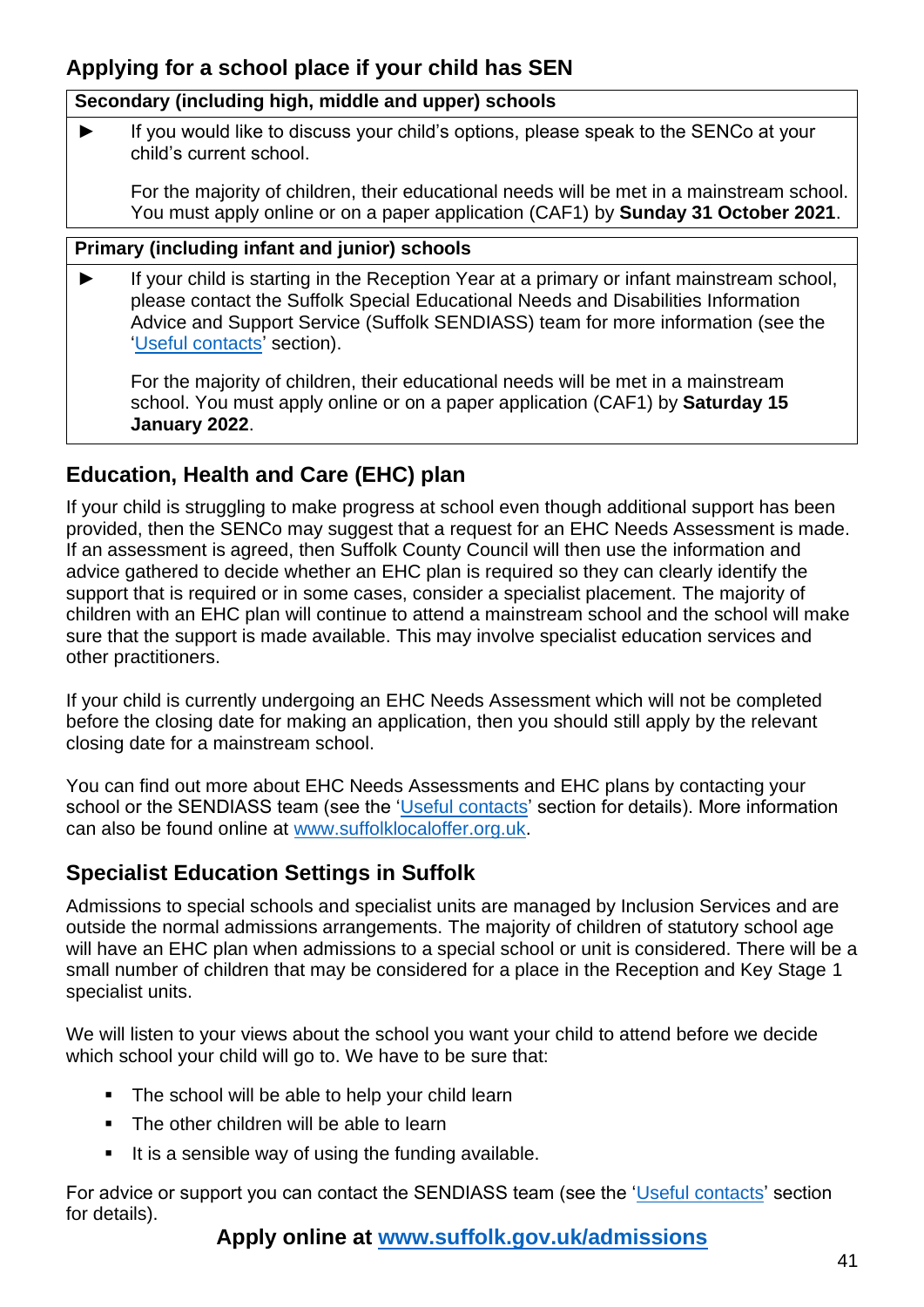## **Special schools**

There are 12 special schools in Suffolk. If a special school is felt to be the best option for your child then the decision to offer a place is made by Suffolk County Council, who will consider all the information concerning your child's needs. An offer will be made to you for your acceptance. If you disagree with the offer, you will have a formal right of appeal. Sometimes children are offered a dual placement, this means they spend part of the week at a special school and the other part in their local mainstream school. Suffolk County Council's specialist education staff and some special school staff will help teachers in other Suffolk schools by sharing their knowledge, ideas and equipment.

### **Specialist units and resource bases**

Suffolk also has a number of specialist units and resource bases in mainstream schools. These units offer places to children from the Reception Year to the end of Year 11 and from Key Stage 2, different units specialise in different areas of needs such as learning, communication and interaction, and hearing impairment. If a specialist unit is felt to be the best option for your child then the decision to offer a place is made by Suffolk County Council, who will consider all the information concerning your child's needs. An offer will be made to you for your acceptance. If you disagree with the offer, you will have a formal right of appeal.

## **Other local council's and independent, non-maintained special schools**

Very occasionally, when a child's needs cannot be met in a Suffolk special school, a place may be arranged at another local council or an independent, non-maintained special school which could be outside Suffolk. This would always be discussed with you first.

## **Alternative Tuition**

We also make provision for a small number of young people who are not in school. This is arranged through Inclusion Services in discussion with you and we provide support to meet your child's needs.

## **Suffolk's local offer**

We have developed a 'local offer' which contains information about services and provisions for children and young people with special educational needs and disabilities in Suffolk. It is a webbased resource which helps you find out which services are available in your area. Further details about Suffolk's local offer are online at [www.suffolklocaloffer.org.uk.](http://www.suffolklocaloffer.org.uk/)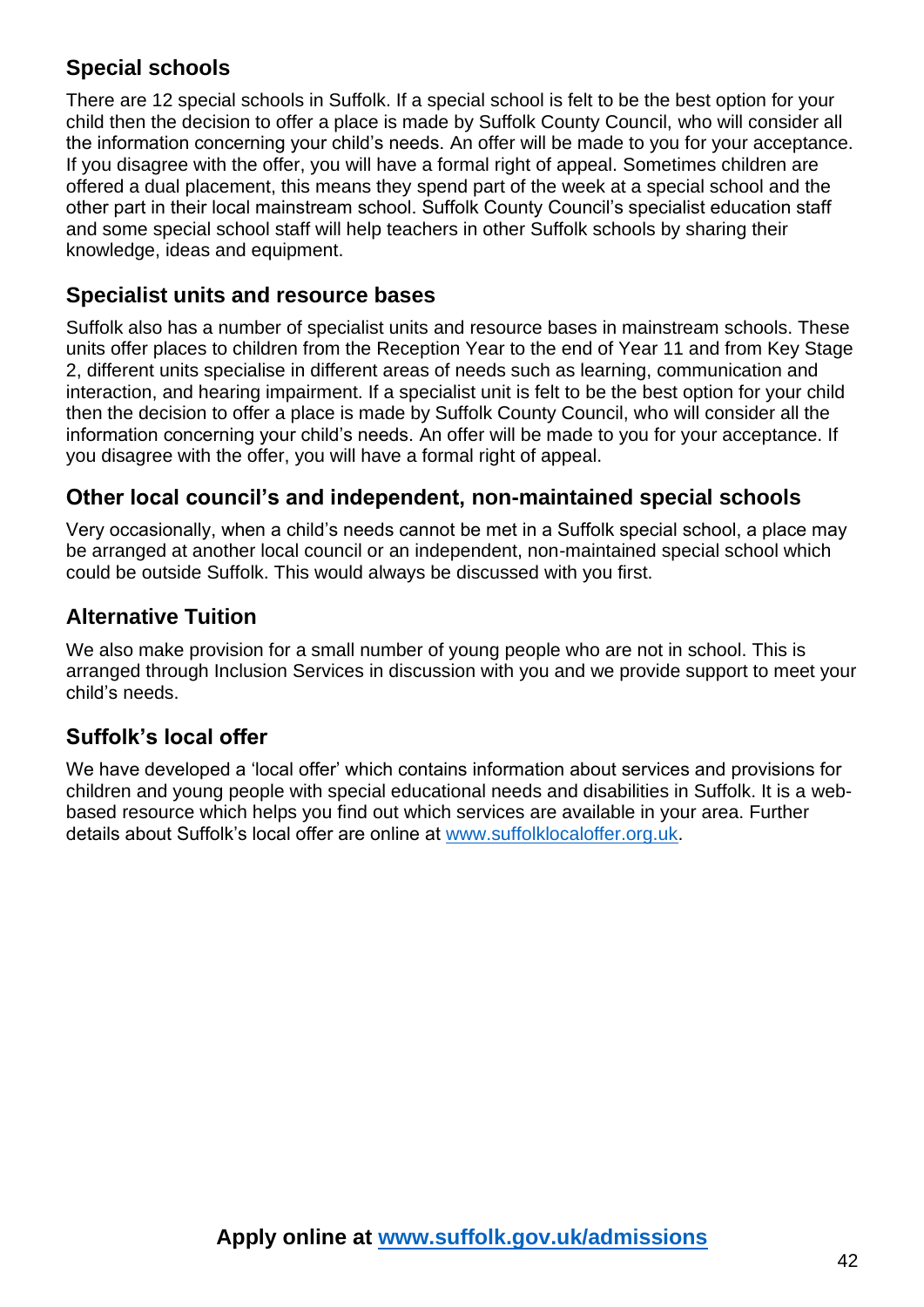## <span id="page-42-0"></span>**School Travel Policy**

## **Suffolk County Council (SCC) School Travel Policy**

Suffolk's School Admissions Policies and SCC's School Travel Policy are separate policies. It is important you understand how your school admission preferences may affect your child's eligibility for SCC funded school travel before you apply for a school place.

The current School Travel Policy applies to children starting at a new school or when they move house. SCC funded school travel will only be provided when a child is attending their **nearest suitable school** and meets the distance criteria as detailed in the table on the next page. Pupils who were eligible for SCC funded school travel before September 2019, will continue to retain their eligibility until they change school or move house.

All children living in Suffolk who will be starting at a new school will be eligible for SCC funded school travel when they meet the statutory walking distance criteria from their home to the **nearest suitable school** that would have had a place available for them. This would be whether or not an application was made for a place at that school.

Full details about SCC funded school travel, including additional arrangements for low income families and those with Special Educational Needs and Disabilities (SEND), can be found at [www.suffolkonboard.com/schooltravel](http://www.suffolkonboard.com/schooltravel).

When you apply for a school place for your child, it is important to think about how you will get your child to school on time. Most parents make their own arrangements for their child to go to and from school.

#### **Nearest School Checker**

Find out what your nearest school is at [nearestschool.suffolk.gov.uk.](http://nearestschool.suffolk.gov.uk/)

Your **catchment area school** may not be the nearest suitable school for SCC funded school travel – you **must** check this before you apply for a school place if SCC funded school travel is important to you.

**Important:** If your child is offered a place at a school that is **not your nearest suitable school** but a place could have been offered at a nearer school when your admission application is decided, whether or not you applied for that school, you will be responsible for making school travel arrangements for your child, travelling with them as necessary, and paying their travel costs.

#### **Closing date for eligible pupils to opt-in**

If your child is starting at a new school in September 2022 and you wish to be assessed for SCC funded school travel, you will need to opt-in by **31 May 2022**. Late applications may not be processed by the beginning of the Autumn term 2022.

SCC funded school travel may be provided on a dedicated closed contract school bus, for pupils only, or on public transport, depending on where you live.

Information on school travel will be provided in the admissions email or letter that we send you in 2022 when we offer your child a school place. Find out more information about school travel and whether your child may be eligible at [www.suffolkonboard.com/schooltravel.](http://www.suffolkonboard.com/schooltravel)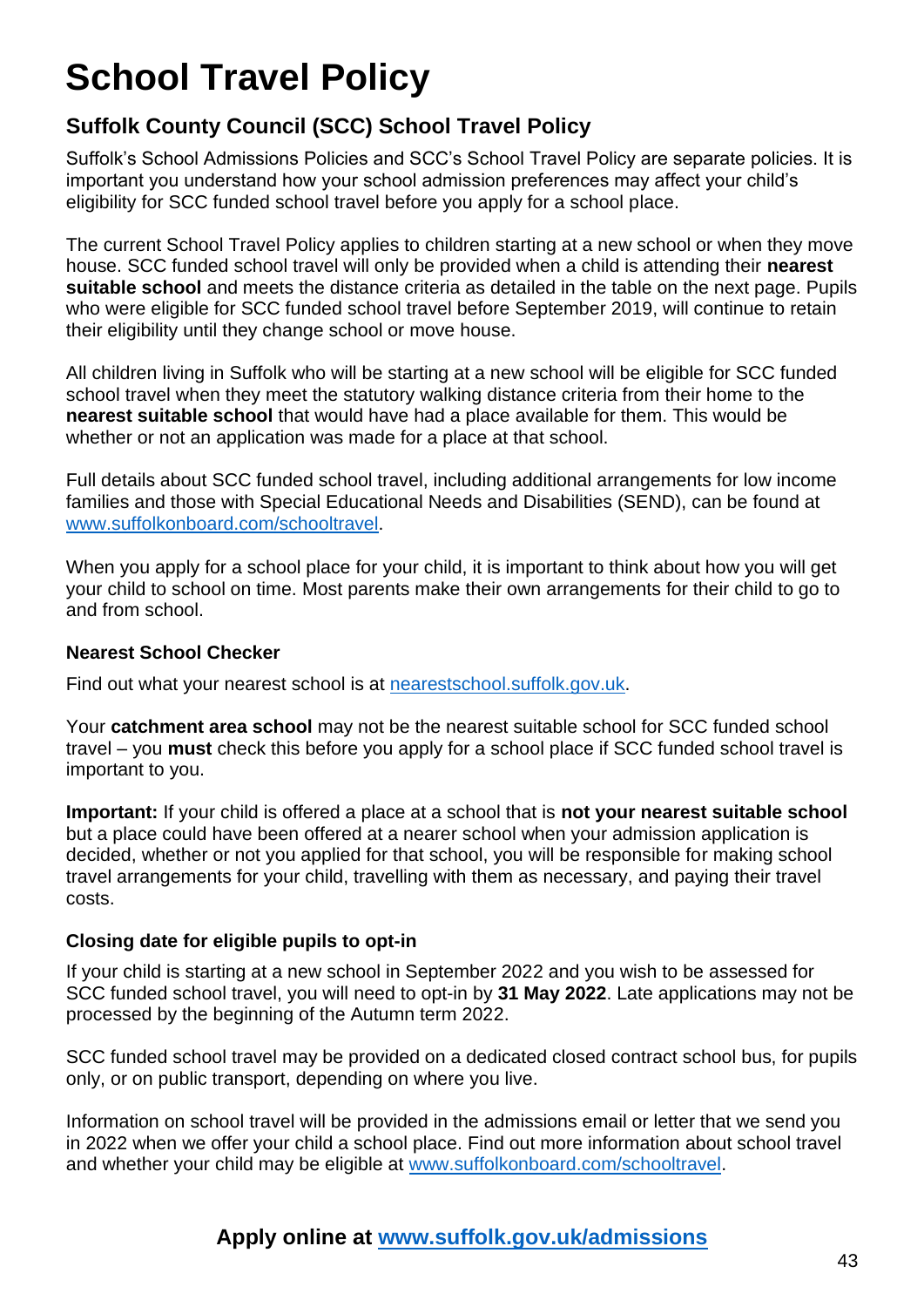## <span id="page-43-1"></span>**SCC funded school travel**

We will offer your child SCC funded school travel if your child meets at least one of the eligibility criteria in the table below.

<span id="page-43-0"></span>

| <b>Statutory</b><br>walking<br>distance      | All children aged between 5 and 16* (Reception Year to Year 11) qualify for<br>SCC funded school travel if they attend their nearest suitable school with a<br>place available when the school admission application is decided and live at<br>least:                                                                                                                                                                                                                                                                                                                                                   |
|----------------------------------------------|---------------------------------------------------------------------------------------------------------------------------------------------------------------------------------------------------------------------------------------------------------------------------------------------------------------------------------------------------------------------------------------------------------------------------------------------------------------------------------------------------------------------------------------------------------------------------------------------------------|
|                                              | Two miles from the school if they are aged under 8.                                                                                                                                                                                                                                                                                                                                                                                                                                                                                                                                                     |
|                                              | Three miles from the school if they are aged 8 or older.<br>ш                                                                                                                                                                                                                                                                                                                                                                                                                                                                                                                                           |
|                                              | *ages are taken at 1 September each school year. If your child receives SCC<br>funded school travel and is under eight years of age and lives more than two<br>miles but less than three miles from the school allocated, travel<br>arrangements will finish at the end of the school year following their eighth<br>birthday.                                                                                                                                                                                                                                                                          |
|                                              | We will support travel for four-year olds who have a full-time place in the<br>Reception Year class when their fifth birthday falls during the school year.                                                                                                                                                                                                                                                                                                                                                                                                                                             |
|                                              | The way we measure distances for school travel is different to the method<br>used for school admissions. We measure distances by the shortest available<br>route along which a child may walk accompanied as necessary. Routes are<br>calculated using a network comprised of the Ordnance Survey MasterMap<br>Highways Network, which includes all roads and urban paths, and Public<br>Rights of Way as shown on the Definitive Map. Distances are measured from<br>the point of the network that is closest to the address point of the child's<br>home to the nearest gate or access to the school. |
| Safety of<br>the Route                       | If your child attends their nearest suitable school and does not meet the<br>statutory walking distance criteria but you consider the route from home to<br>the school is unsafe for them to walk, accompanied as necessary, with<br>reasonable safety then you can appeal this decision. If an appeal panel<br>agrees with you, we will provide SCC funded school travel while the route<br>remains unsafe.                                                                                                                                                                                            |
| <b>Next</b><br>nearest<br>suitable<br>school | If your child is offered a place at a school that is not your nearest suitable<br>school but a place could have been offered at a nearer school when your<br>admission application is decided, whether or not you applied for that school,<br>you will be responsible for making school travel arrangements for your child,<br>travelling with them as necessary, and paying their travel costs.                                                                                                                                                                                                        |
| Low<br>income                                | <b>Extended Rights Eligibility</b><br>Your child will be entitled to SCC funded school travel if you are on low<br>income and receive the maximum Working Tax Credit or if they are entitled to<br>free school meals. If this applies, then they will get SCC funded school travel<br>if they are either:                                                                                                                                                                                                                                                                                               |
|                                              | Aged 8 to 11 attending the nearest suitable school from your address<br>and the school is two miles and over                                                                                                                                                                                                                                                                                                                                                                                                                                                                                            |
|                                              | Aged 11 to 16 attending one of the three nearest suitable schools from<br>ш<br>your address that is two to six miles away                                                                                                                                                                                                                                                                                                                                                                                                                                                                               |
|                                              | Aged 11 to 16 attending the nearest school preferred on grounds of<br>$\blacksquare$<br>religion or belief that is two to fifteen miles from your address.                                                                                                                                                                                                                                                                                                                                                                                                                                              |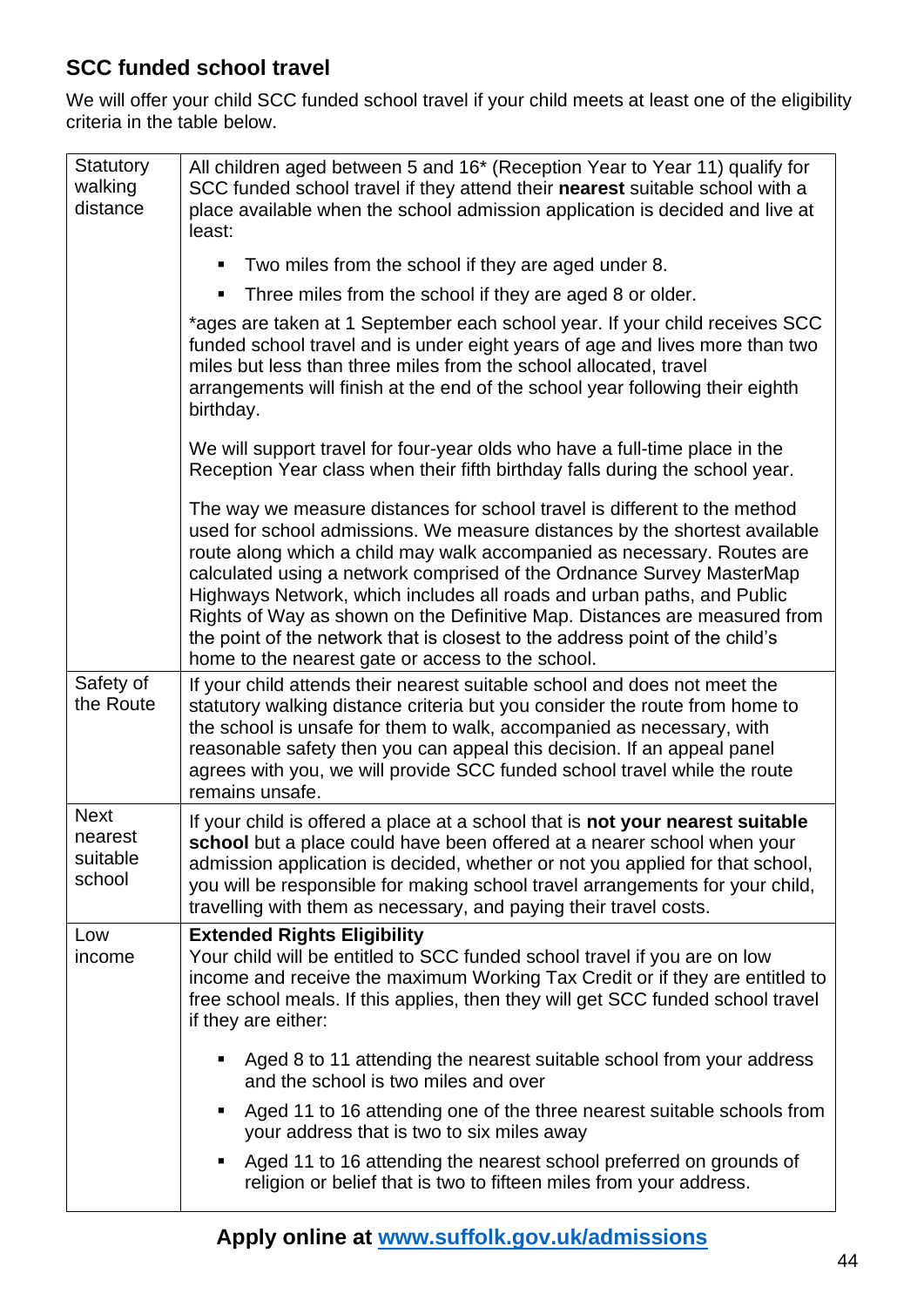|                                                                      | We measure distances by the shortest available route along which a child<br>may walk accompanied as necessary. Routes are calculated using a network<br>comprised of the Ordnance Survey MasterMap Highways Network, which<br>includes all roads and urban paths, and Public Rights of Way as shown on<br>the Definitive Map. Distances are measured from the point of the network<br>that is closest to the address point of the child's home to the nearest gate or<br>access to the school or college. Once three miles is reached, we measure via<br>road routes to check that the distance is not more than six or fifteen miles. |
|----------------------------------------------------------------------|----------------------------------------------------------------------------------------------------------------------------------------------------------------------------------------------------------------------------------------------------------------------------------------------------------------------------------------------------------------------------------------------------------------------------------------------------------------------------------------------------------------------------------------------------------------------------------------------------------------------------------------|
| Special<br>Educational<br><b>Needs</b><br>(SEN)<br><b>Disability</b> | If your child has special educational needs and disabilities, or mobility<br>difficulties, we will assess their eligibility for SCC funded school travel against<br>our School Travel Policy, except where a child has an Education, Health and<br>Care (EHC) plan that states travel arrangements should be provided.                                                                                                                                                                                                                                                                                                                 |
| and<br>mobility<br>difficulties                                      | In very exceptional cases, we may agree to provide a passenger assistant to<br>travel with your child. This decision would be made on an individual basis<br>using the evidence provided.                                                                                                                                                                                                                                                                                                                                                                                                                                              |
|                                                                      | If your child does not have an EHC plan but has special educational needs<br>and/or mobility difficulties (including temporary medical conditions) then we<br>will assess their entitlement on a case by case basis (see the<br>Review/Appeals section on the next page).                                                                                                                                                                                                                                                                                                                                                              |
| <b>Exceptions</b>                                                    | If you feel you or your child has exceptional circumstances that require your<br>child to have help with SCC funded school travel you can ask us to review<br>your case (see the Review/Appeals section on the next page).                                                                                                                                                                                                                                                                                                                                                                                                             |

If your child is eligible for SCC funded school travel and home to school travel options are not available in your area, we may consider paying you a mileage allowance to take your child to and from school instead.

#### **Spare seats**

If your child is not eligible for SCC funded school travel, we may still be able to help you through our spare seat procedures. If there are spare seats on vehicles that SCC has arranged specifically for children eligible for SCC funded school travel, then you may be able to buy a seat for your child on a term by term basis. SCC will sell these on a first come first served basis.

We cannot guarantee that a spare seat will continue to be available as this will depend on the number of seats needed for children who are eligible for SCC funded school travel. We reassess school travel capacity every school term. However, this may mean that we may have to withdraw the offer of a spare seat if more children become eligible for SCC funded school travel.

The charging arrangements for the sale of spare seats for the school year commencing September 2022 will be £1,020 per year. The termly charge will be £340 per child per seat. Each year the cost of a spare seat will rise by £90 per year (£30 per term) until it reaches the average cost of a spare seat (which was £1,187 in July 2021). The following table explains the charging structure over the next three years. As agreed at Cabinet in June 2018, the charges for spare seat travel are to align with the actual average costs per seat for transport.

| <b>School Year</b> | Autumn term | <b>Spring term</b> | <b>Summer term</b> | Total per year |
|--------------------|-------------|--------------------|--------------------|----------------|
| 2022/2023          | £340        | £340               | £340               | £1,020         |
| 2023/2024          | £370        | £370               | £370               | £1.110         |
| 2024/2025          | £400        | £400               | £400               | £1,200*        |

\*or up to the average cost of a seat, if lower.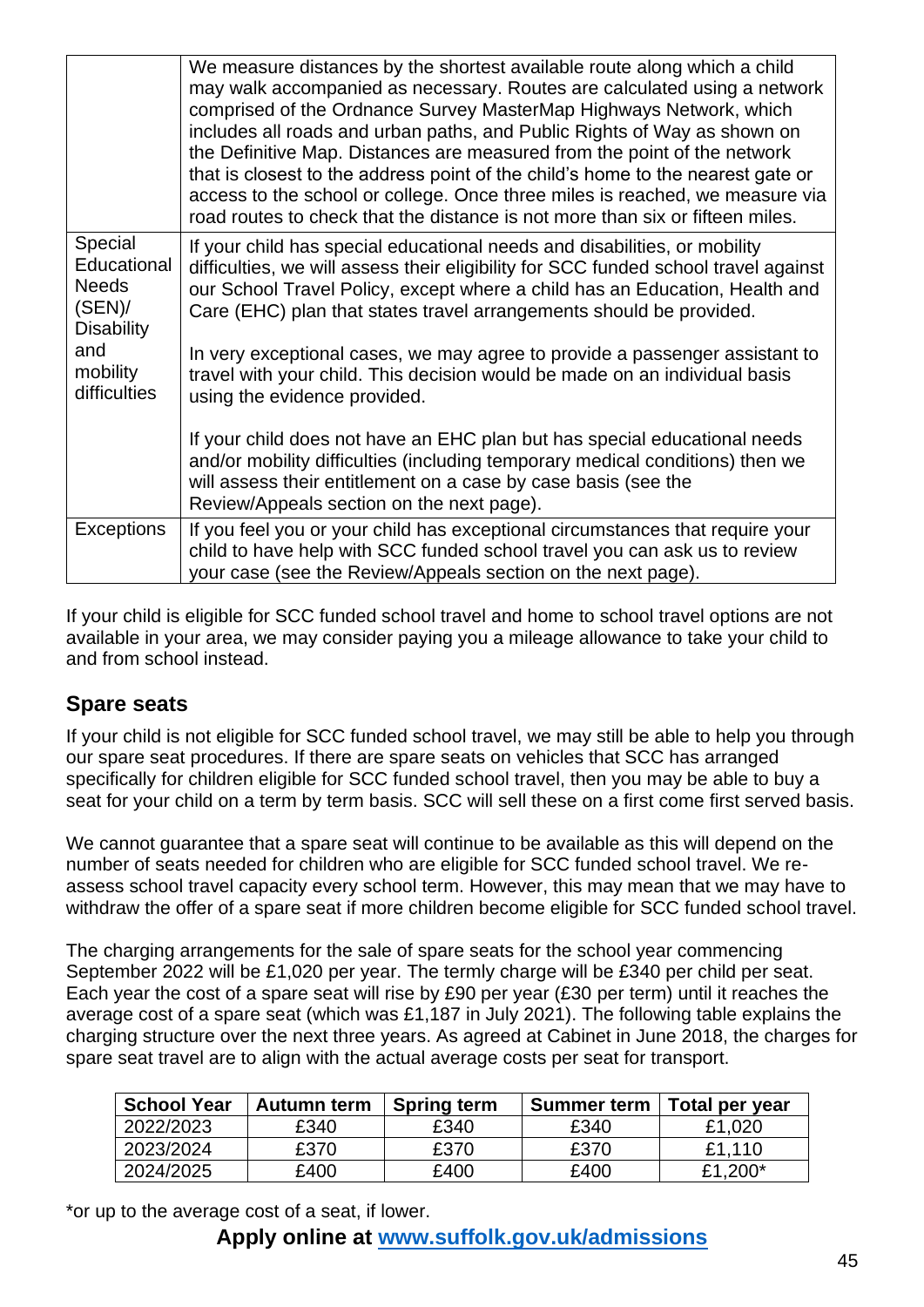If your child has Special Educational Needs and Disabilities (SEND) and is not eligible for SCC funded school travel, you may purchase a spare seat for £780 per year for the school year 2022/2023. The termly charge will be £260 per child per seat. Each year the charge of a spare seat will rise by £30 per year (£10 per term).

| <b>School Year</b> | Autumn term | <b>Spring term</b> | <b>Summer term</b> | Total per year |
|--------------------|-------------|--------------------|--------------------|----------------|
| 2022/2023          | £260        | £260               | £260               | £780           |
| 2023/2024          | £270        | £270               | £270               | £810           |
| 2024/2025          | £280        | £280               | £280               | £840           |

We can offer you a half termly payment option if your child is offered a seat. More information is available online as you make your payment at [www.suffolkonboard.com/pay.](http://www.suffolkonboard.com/pay)

You will need to contact the operator directly for the price of seats on any commercially operated public transport routes, or routes run by schools. The contact details for bus companies operating in Suffolk are available online at [www.suffolkonboard.com/operators.](http://www.suffolkonboard.com/operators)

If you would like us to check if we can offer you a spare seat, please complete the online form at [www.suffolkonboard.com/optin](http://www.suffolkonboard.com/optin) or you can call us on 0345 606 6173.

You can opt-in for a spare seat from 1 July 2022. Applications for spare seats will not be assessed until all the on time applications for eligible pupils have been processed. On time spare seat applications will be assessed from August 2022. For full details on the priorities for allocating spare seats, please refer to the Spare Seat guidance 2022/2023 at [www.suffolkonboard.com/schooltravel.](http://www.suffolkonboard.com/schooltravel) We recommend that you plan alternative arrangements to travel to and from school in case it is not possible for us to offer your child a spare seat.

#### **Review/Appeals Process**

If your child is not eligible for SCC funded school travel and you believe that you or your child's circumstances need special consideration, you have a right to challenge our decision.

You may challenge a school travel decision for the following reasons:

- The travel arrangements we have offered.
- Your child's eligibility.
- You disagree with the distance measurement in relation to statutory walking distances, including Public Rights of Way.
- Safety of the route.

Further information on Review/Appeals process is available online at [www.suffolkonboard.com/appeals.](http://www.suffolkonboard.com/appeals)

### **Roman Catholic travel**

Children starting at Roman Catholic schools are not entitled to SCC funded school travel unless it is the nearest suitable school. There may be exceptions to this if your family has a low income, please see the eligibility table on [page 44.](#page-43-1)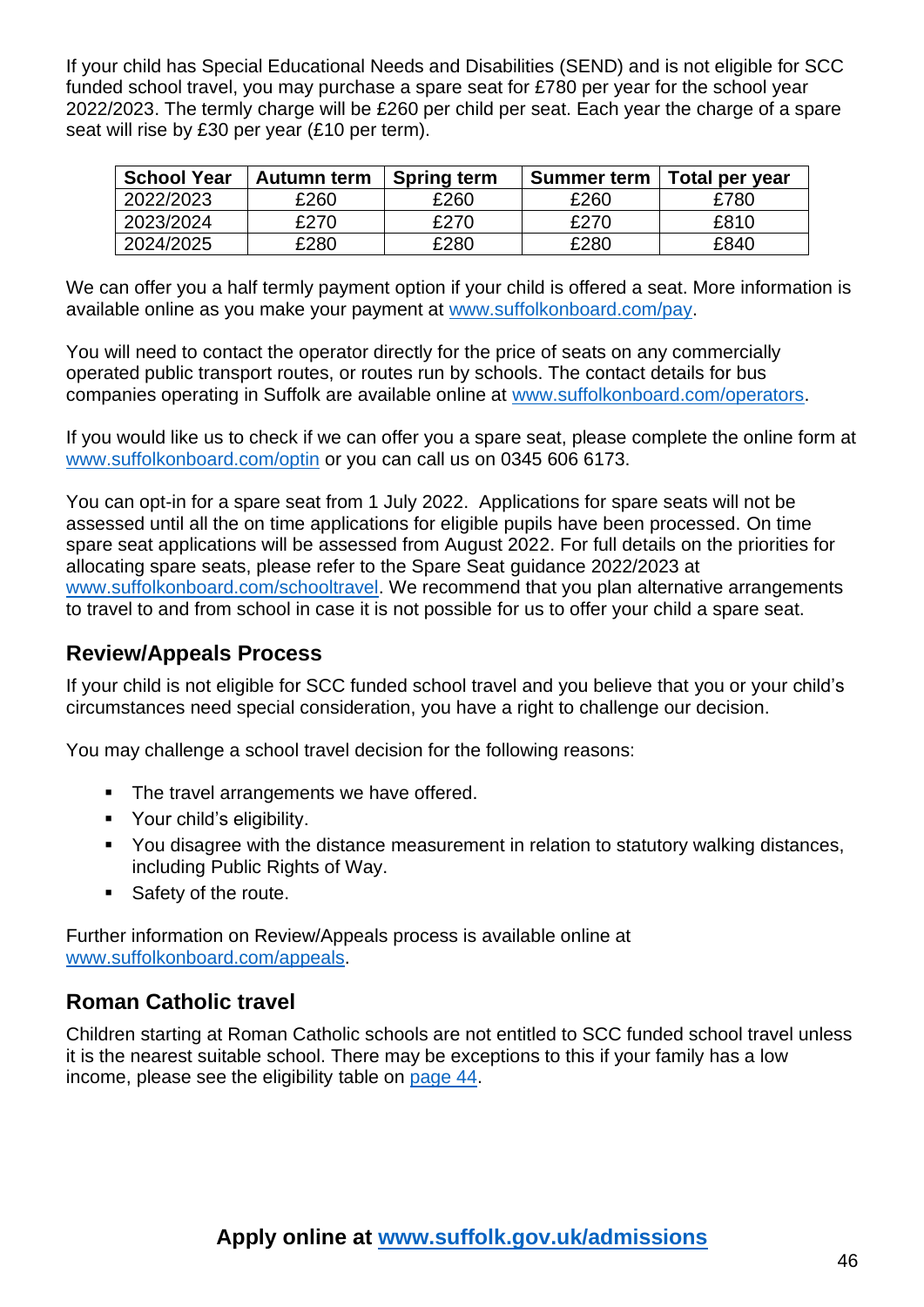## **Sustainable modes of travel**

SCC has a Sustainable Modes of Travel Strategy (SMoTS) for schools and colleges available at [www.suffolkonboard.com/smot.](http://www.suffolkonboard.com/smot) The aim of this is to provide your child with the opportunities to travel to and from school in a sustainable way. This can improve their health and wellbeing and also the quality of the local environment. Travelling to school in a sustainable way can also save you money and can help your child develop their independence.

Sustainable modes of travel can include:

- Walk, use a bicycle or scoot to school or college.
- Access public transport or Connecting Communities (using the Endeavour Card).
- Use a motorcycle or moped.
- Car share.
- Make other arrangements for example park and stride.

All schools in Suffolk have a School Travel Plan (STP) which identifies the problems children may experience during their journey to and from school. It sets out the school's aims to overcome these problems and describes the steps to improve these. Schools should review their STPs regularly and we provide a range of templates to help schools with this. Free to use tools are available here [thewaytogosuffolk.org.uk/school.](https://thewaytogosuffolk.org.uk/school/)

#### **Cycle allowance**

For pupils aged 11-16 and eligible for SCC funded school travel, there is now a pilot [cycle](https://www.suffolkonboard.com/school-travel/travel-options/walk-or-cycle/cycle-allowance-pilot-for-2021-22/)  [allowance](https://www.suffolkonboard.com/school-travel/travel-options/walk-or-cycle/cycle-allowance-pilot-for-2021-22/) scheme on offer for the 2022/2023 school year. Inspired by the Government guidance during the Covid-19 pandemic, it offers £70 per term or £210 lump payment if you need to buy a bike. [Bikeability Level 3](https://bikeability.org.uk/bikeability-training/bikeability-level-3/) training will need to be completed to check the instructor considers there is a safe route from your home to your child's school. You need to sign up for a whole year starting in September and you will not be given a bus pass.

Information about planning your journey, including walking and cycling maps and travel choices, can be found at [thewaytogosuffolk.org.uk.](https://thewaytogosuffolk.org.uk/)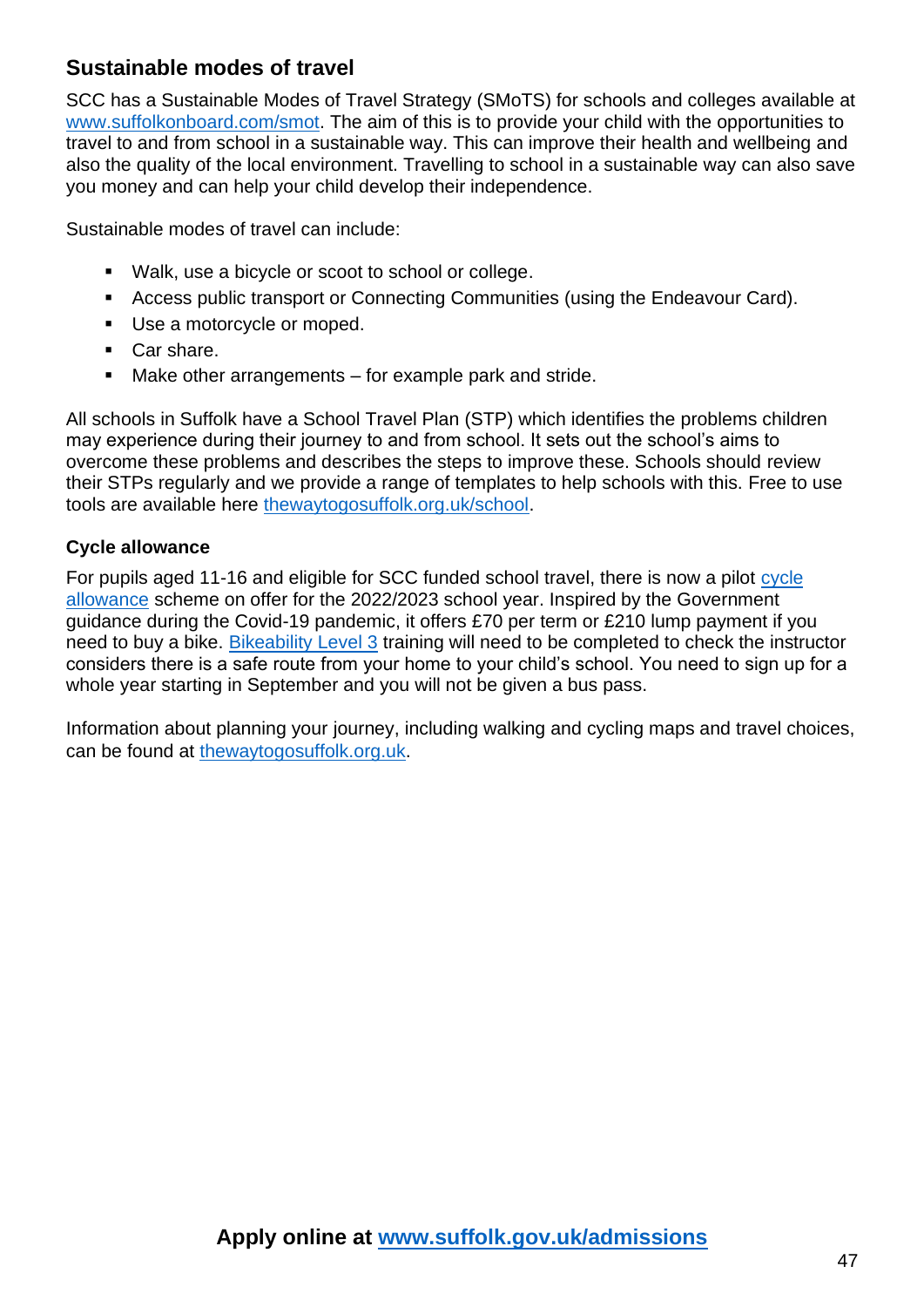## <span id="page-47-0"></span>**Choices for 16 to 19 year olds in Suffolk**

There is lots of information and advice for young people in Suffolk at [www.thesource.me.uk.](http://www.thesource.me.uk/)

## **Options after 16**

Young people need to stay in some form of learning until they are 18 under the Raising of the Participation Age (RPA) legislation. This means that they will need to think about whether to:

- Remain in full-time education (such as school sixth form or college)
- Go on to work-based learning (such as an apprenticeship or traineeship)
- Go onto a Supported Internship
- Be in full-time work alongside part-time learning leading to an accredited qualification
- Take up volunteering for 20 hours or more and do this alongside part-time learning which leads to an accredited qualification
- Be self-employed, combining this with part-time learning leading to an accredited qualification.

To find out more about RPA and how this affects your child visit [www.thesource.me.uk/rpa.](http://www.thesource.me.uk/rpa)

Wherever your child chooses to study they will need to apply in good time. It is best to contact local providers directly or look at their websites for detailed information.

| Apprenticeships                              | Apprenticeships give young people the chance to work for an employer, learn<br>on the job, improve their skills and earn a salary while being supported by<br>training providers. There are currently over 200 types of apprenticeship<br>offered in Suffolk ranging from administration and financial services to sports<br>and working with children and young people. Further support and information<br>is available from Apprenticeships Suffolk visit<br>www.apprenticeshipssuffolk.org.                      |
|----------------------------------------------|---------------------------------------------------------------------------------------------------------------------------------------------------------------------------------------------------------------------------------------------------------------------------------------------------------------------------------------------------------------------------------------------------------------------------------------------------------------------------------------------------------------------|
| <b>Further</b><br>Education (FE)<br>colleges | The three FE colleges in Suffolk are East Coast College, Suffolk New College<br>(including Suffolk Rural at their Otley Campus) and West Suffolk College. All<br>offer a wide range of courses and qualifications and young people can study<br>full-time or part-time. Colleges provide a different learning environment, they<br>also provide support and help of a personal tutor.                                                                                                                               |
| School sixth<br>forms                        | Young people already at a school with a sixth form may choose to remain, or<br>they could go to a sixth form at another school. School sixth forms vary widely<br>from each other in terms of size and range of courses, and this could affect<br>their choices.<br>You should contact the school sixth form directly for details of the application<br>process including any closing date, for further information or a prospectus. If<br>you are refused a place you have a right of appeal against that refusal. |
| 16 to 19<br>providers                        | Alternatively, young people can choose to attend one of the 16 to 19<br>providers - One in Ipswich, Lowestoft Sixth Form College or Abbeygate Sixth<br>Form College in Bury St Edmunds.<br>You should contact them directly for details of their application processes<br>including any closing dates, for further information or a prospectus. If you are<br>refused a place you have a right of appeal against that refusal.                                                                                      |
| Independent<br>Training<br>Providers         | Independent training providers offer a range of study programmes that can<br>include qualifications including retakes of Maths and English, training, work<br>experience placements, enrichment activities and skills development. They<br>often have more than one intake in a year.                                                                                                                                                                                                                               |
|                                              | Apply online at www.suffolk.gov.uk/admissions                                                                                                                                                                                                                                                                                                                                                                                                                                                                       |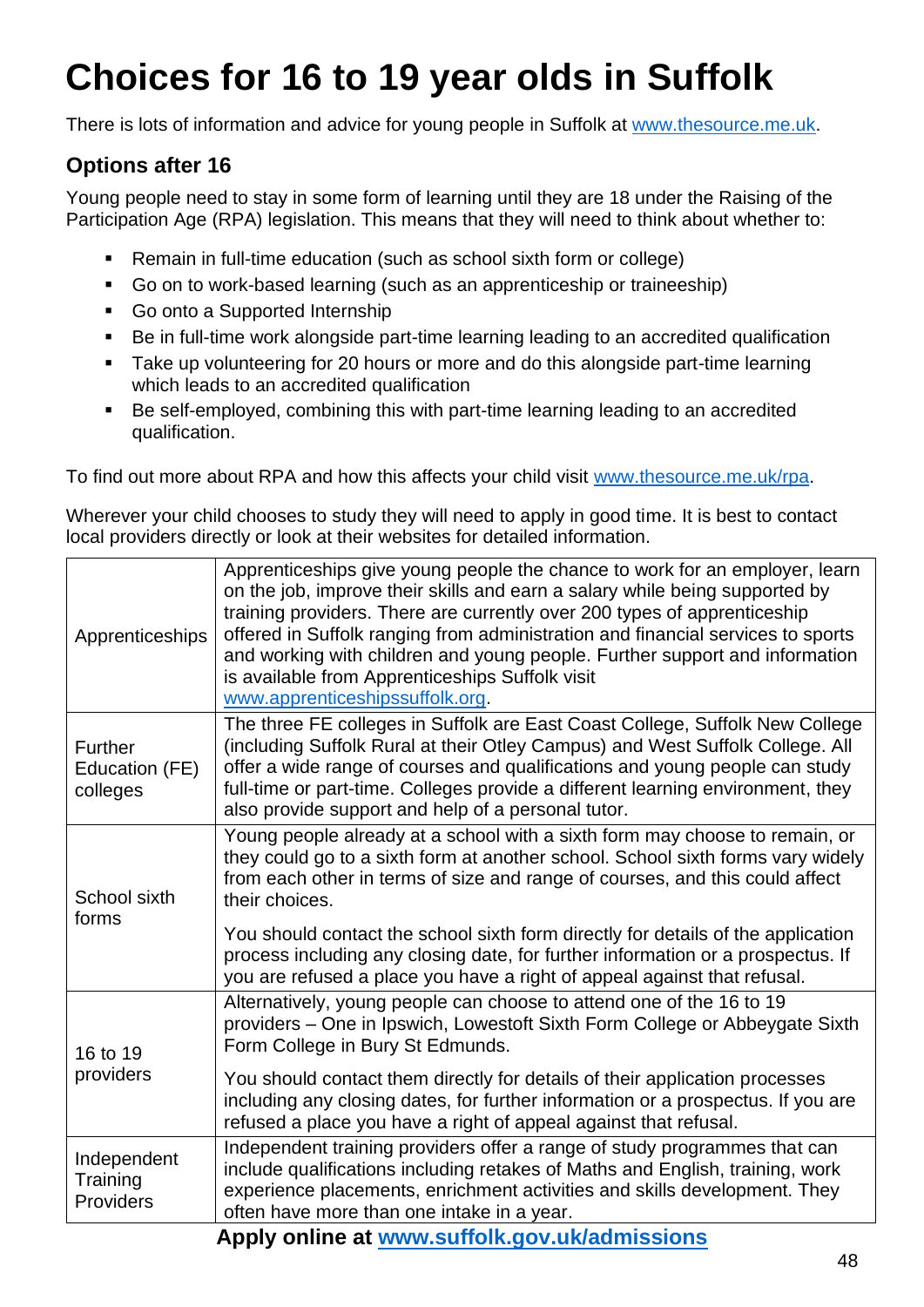|            | Some young people may also consider starting their own business enterprise.     |
|------------|---------------------------------------------------------------------------------|
| Self-      | There is lots of information and support available through business             |
| employment | organisations and online support. Further information on starting a business is |
|            | available online at www.thesource.me.uk.                                        |

Further sources of information and support can also be found at:

- [nationalcareersservice.direct.gov.uk/](http://nationalcareersservice.direct.gov.uk/)
- [www.icanbea.org.uk](http://www.icanbea.org.uk/)
- [www.apprenticeshipssuffolk.org](http://www.apprenticeshipssuffolk.org/)

### **Opportunities for young people with additional needs**

There is lots of information about opportunities for young people with additional needs at [www.thesource.me.uk](http://www.thesource.me.uk/) and you can find out about the Suffolk Local Offer on the Suffolk County Council website [www.suffolklocaloffer.org.uk.](http://www.suffolklocaloffer.org.uk/)

You can also find information about the full range of services that we provide for families and carers who support young people with additional needs and disabilities at [www.access-unlimited.co.uk.](https://www.access-unlimited.co.uk/)

## <span id="page-48-0"></span>**Post-16 Travel Policy**

Please note that the current Post-16 Travel Policy is available at [www.suffolkonboard.com/schooltravel.](http://www.suffolkonboard.com/schooltravel) This policy details the arrangements that will apply during the school year commencing September 2022.

Currently we provide a subsidised travel scheme for young people aged 16 to 19 years old, known as post-16 travel. Young people who are offered post-16 travel have to make a payment towards the cost each term. The cost from September 2022 will be £1,020 per year. The termly charge will be £340 per child per seat. Each year the cost of a spare seat will rise by £90 per year (£30 per term) until it reaches the average cost of a spare seat (which was £1,187 in July 2021). The following table explains the charging structure over the next three years. As agreed at Cabinet in June 2018, the charges for post 16 travel are to align with the actual average costs per seat for travel.

| <b>School Year</b> | Autumn term | <b>Spring term</b> | <b>Summer term</b> | Total per year |
|--------------------|-------------|--------------------|--------------------|----------------|
| 2022/2023          | £340        | £340               | £340               | £1,020         |
| 2023/2024          | £370        | £370               | £370               | £1.110         |
| 2024/2025          | £400        | £400               | £400               | £1,200*        |

\*or up to the average cost of a seat, if lower.

Post-16 travel will be offered to young people who:

- **EXECT** Attend either their nearest school sixth form or post-16 centre that offers the course that will help them to progress with their chosen pathway and
- Are studying in Years 12 or 13 but are under 19 years old (or are completing a course that started prior to their nineteenth birthday) and
- Are undertaking an approved full-time course of further education and
- Are resident in Suffolk and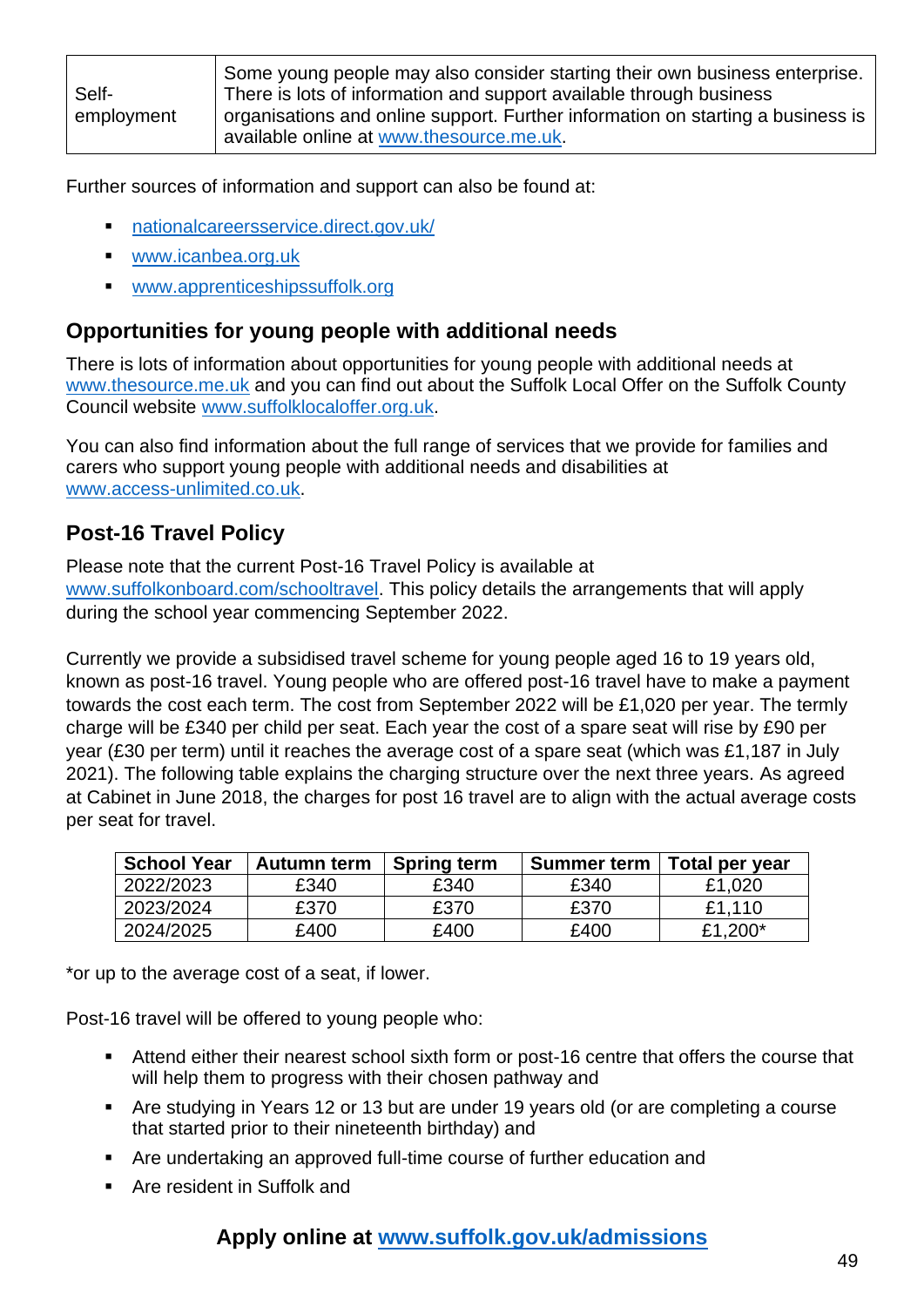▪ Live at least 3 miles from their nearest school sixth form or post-16 centre they wish to attend.

The only exception to this is if the young person is studying something specific that cannot be studied at their nearest school sixth form or post-16 centre. This may include:

- the majority (that is 50% or more) of the student's programme that cannot be studied at their nearest school sixth form or post-16 centre – usually this will mean two of four subjects are not available.
- more than 50% of the A-level offer is available at the nearest provider but the student requires a particular A-level subject to access Higher Education for a specific career path and no comparable equivalent is available at the nearest provider.

This will need to be verified and agreed by the Passenger Transport Team.

## **Spare seats**

If there is no public transport available to the young person's nearest school sixth form and there is a closed contract school bus to that school that has spare seats on it, we make them available to families living on the route who don't qualify for post-16 travel.

From 1 September 2022 the cost for spare seats travel will be £340 per seat per term for a young person between their home and school sixth form or post-16 education centre:

| <b>School Year</b> | Autumn term | <b>Spring term</b> | <b>Summer term</b> | Total per year |
|--------------------|-------------|--------------------|--------------------|----------------|
| 2022/2023          | £340        | £340               | £340               | £1,020         |
| 2023/2024          | £370        | £370               | £370               | £1.110         |
| 2024/2025          | £400        | £400               | £400               | £1,200*        |

\*or up to the average cost of a seat, if lower.

This charge will increase each year in line with the table. Further information about spare seats can be found online at [www.suffolkonboard.com/schooltravel.](http://www.suffolkonboard.com/schooltravel)

## **Special Educational Needs and Disabilities (SEND)**

Travel to a post-16 centre for students with SEND or mobility difficulties is assessed against the Post-16 Travel policy and Spare Seat guidance. The cost for SEND transport is £780 per year for the school year 2022/2023. The termly charge will be £260 per young person per seat. Each year the charge will rise by £30 per year (£10 per term). The following table explains the charging structure for SEND travel.

| <b>School Year</b> | Autumn term | <b>Spring term</b> | <b>Summer term</b> | Total per year |
|--------------------|-------------|--------------------|--------------------|----------------|
| 2022/2023          | £260        | £260               | £260               | £780           |
| 2023/2024          | £270        | £270               | £270               | £810           |
| 2024/2025          | £280        | £280               | £280               | £840           |

## **16-19 bursary fund**

There is no exemption to these costs for post-16 or spare seat travel for families on low income. Young people may be able to get a bursary to help with education-related costs if they are aged 16 to 19 and are:

Studying at school or college (not university) in England.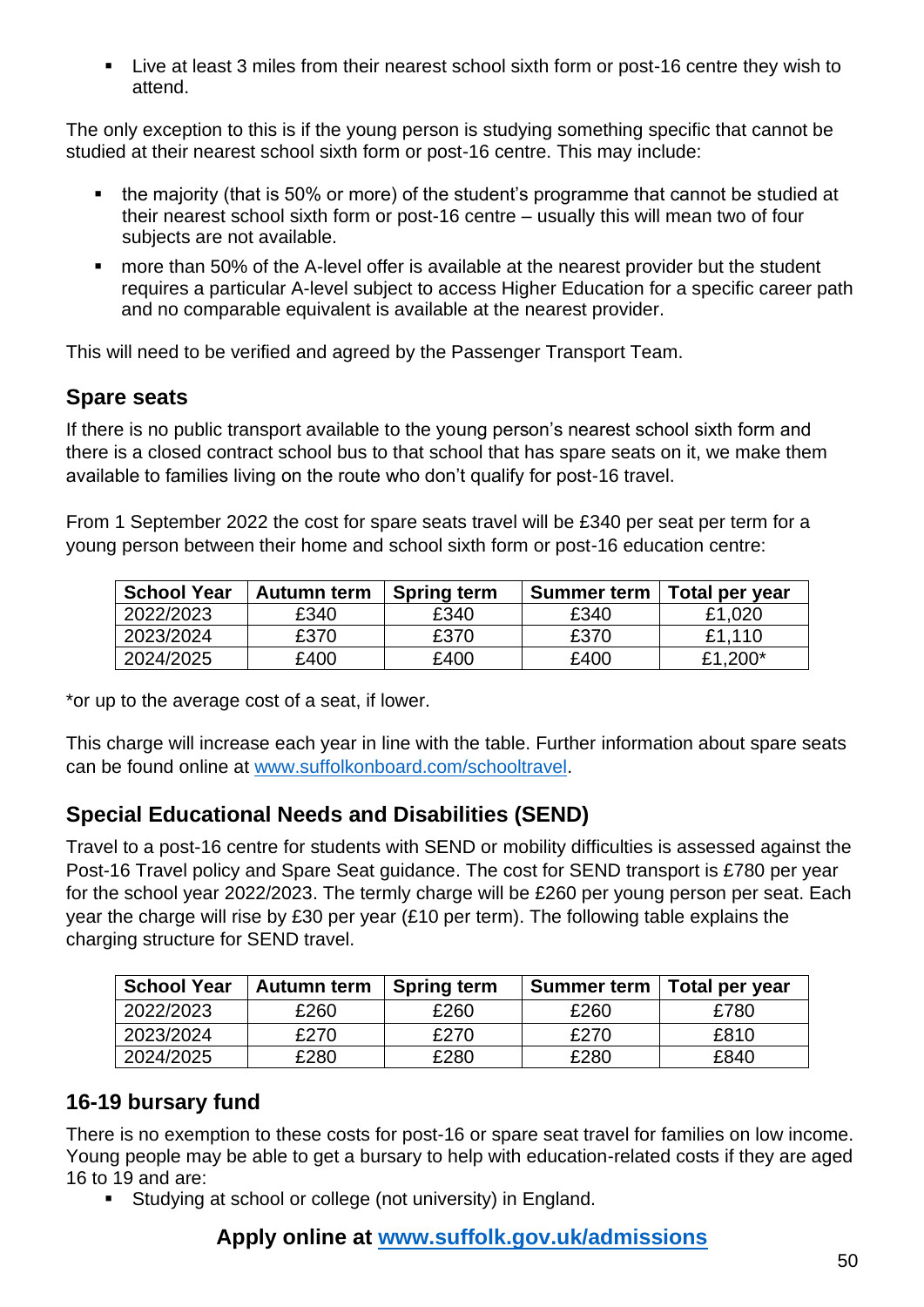■ On a training course, including unpaid work experience.

The bursary is money that your child, or their education or training provider, can use to pay for things like:

- Clothing, books and other equipment for your course.
- **E** Travel arrangements and meals on days you study or train.

You can go online at [www.gov.uk/1619-bursary-fund](http://www.gov.uk/1619-bursary-fund) for more information or contact the college or training provider to find out more.

## **Endeavour Card**

The Endeavour Card is a cashless travel smartcard for all 16-19 year olds. The card entitles 16- 19 year olds to a minimum 25% discount off the price of a full single or return adult fare on participating services.

The card can be topped-up online and can be used at any time, seven days a week. More information about the Endeavour Card and how to apply is available online at [www.endeavourcard.co.uk.](http://www.endeavourcard.co.uk/)

The Endeavour Card is currently free of charge, but this may be subject to review.

### **Beyond 19**

| Higher Education (HE)                                                 | The University of Suffolk offers a wide range of full and part-time<br>degree courses across the county. The campus is based at the<br>Waterfront building in Ipswich, but some courses are delivered<br>locally through the HE bases in each of the FE colleges. All<br>universities offer distance learning and part-time courses. |
|-----------------------------------------------------------------------|--------------------------------------------------------------------------------------------------------------------------------------------------------------------------------------------------------------------------------------------------------------------------------------------------------------------------------------|
| <b>Further Education (FE)</b><br>colleges                             | All three FE colleges offer a wide range of full and part-time<br>courses throughout the county. These courses cover technical<br>as well as academic and leisure learning.                                                                                                                                                          |
| Advanced apprenticeships                                              | This could include Level 3 or 4 qualifications and/or a degree.                                                                                                                                                                                                                                                                      |
| Employment including self-<br>employment and own<br>business start-up | Further information is available from local organisations such as<br>the Suffolk Chamber of Commerce and Menta at<br>www.menta.org.uk.                                                                                                                                                                                               |

### **Further information**

Young people aged 16-19 in Suffolk can get help and advice on courses, jobs, CV building, apprenticeships, careers, money, free time, life, housing and health from [www.thesource.me.uk.](http://www.thesource.me.uk/)

If you are 16-19 and not in education, employment or training (NEET), you can get one to one help and support from a Youth Support Worker to explore your options. Look at the help and support pages available at [www.thesource.me.uk](http://www.thesource.me.uk/) to find someone in your area.

Help and advice on apprenticeships for parents and carers and young people is available at [www.apprenticeshipssuffolk.org.](http://www.apprenticeshipssuffolk.org/)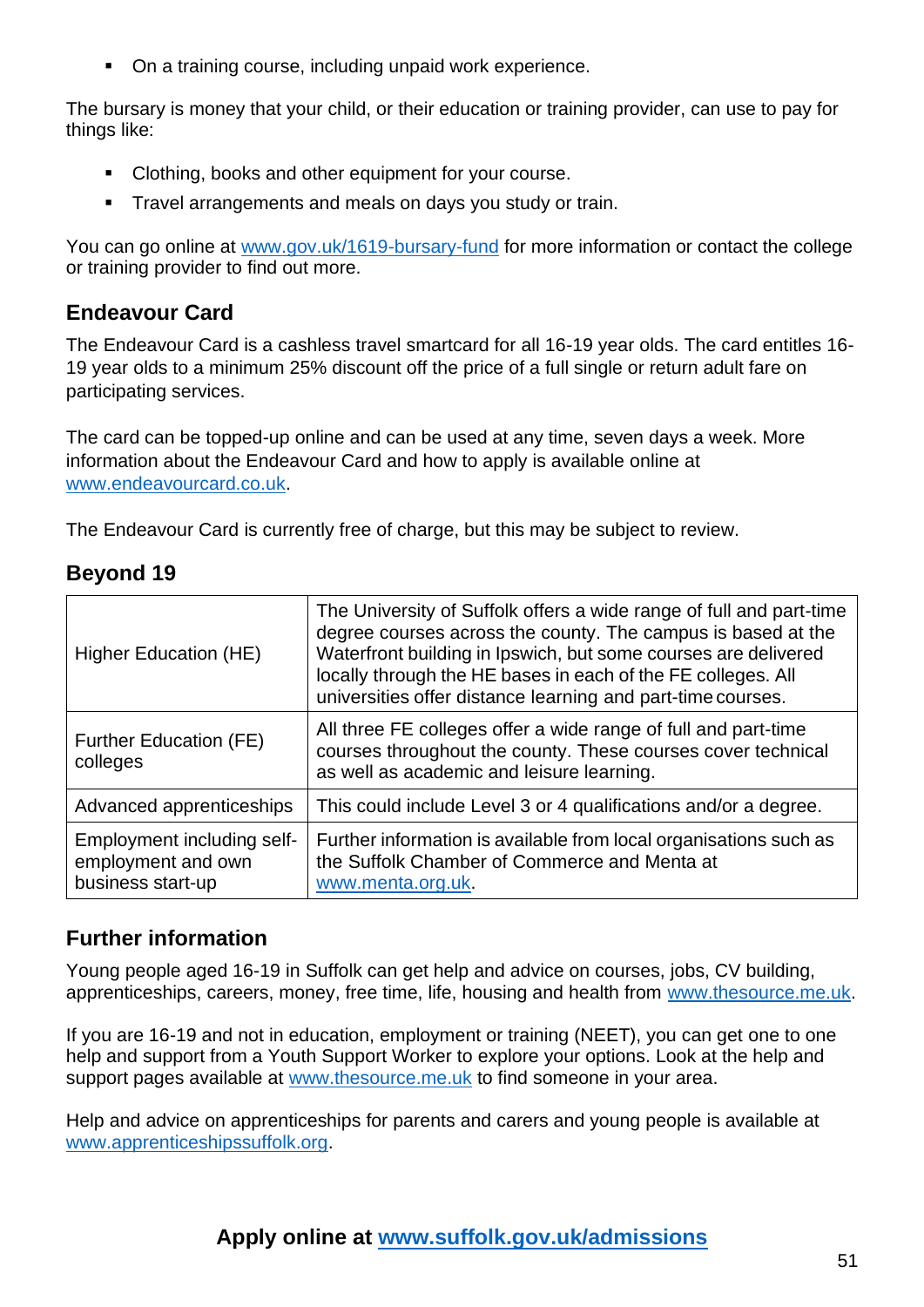## <span id="page-51-0"></span>**Other useful information**

## **Term dates**

The school term dates for all Suffolk County Council's maintained schools for 2022/2023 are:

|                    | <b>Term begins</b> | <b>Term ends</b> | <b>Half term</b><br>begins | Half term ends   |
|--------------------|--------------------|------------------|----------------------------|------------------|
| <b>Autumn Term</b> | Thursday 1         | Friday 16        | Monday 24                  | Friday 28        |
| 2022               | September 2022     | December 2022    | October 2022               | October 2022     |
| <b>Spring Term</b> | Tuesday 3          | Friday 31 March  | Monday 13                  | Friday 17        |
| 2023               | January 2023       | 2023             | February 2023              | February 2023    |
| <b>Summer</b>      | Monday 17          | Friday 21        | Monday 29                  | Friday 2         |
| <b>Term 2023</b>   | April 2023         | <b>July 2023</b> | May 2023                   | <b>June 2023</b> |

- **Christmas Holidays:** Saturday 17 December 2022 to Monday 2 January 2023
- **Easter Holidays:** Saturday 1 April 2023 to Sunday 16 April 2023

The total number of days for the school year is 195. All maintained schools set five teacher training days called Professional Development (PD) days, which means there are 190 actual teaching days in the school year.

Suffolk County Council recommends the following PD days: Thursday 1 and Friday 2 September 2022, Monday 31 October 2022, Tuesday 3 January 2023 and Monday 20 February 2023. Most schools in Suffolk follow these dates but you should contact your school to confirm.

**Please note:** academies and free schools can set their own term dates. All term dates for community and voluntary controlled schools are on the county council's website at [www.suffolk.gov.uk.](http://www.suffolk.gov.uk/) Where a school has chosen different term dates to Suffolk County Council this information will be available from the school.

## <span id="page-51-1"></span>**Charging and remissions policy**

Schools have their own charging and remissions policy for activities such as music tuition, school journeys in school hours, activities outside of school hours or purchase of materials. For more information contact the school directly.

## <span id="page-51-2"></span>**Fair Access Protocol (FAP)**

The FAP is designed to ensure children who are considered hard to place and/or vulnerable are offered a place at a suitable school as quickly as possible and that no school is asked to take a disproportionate number of children who have challenging behaviour or who have been excluded from other schools. It is normally unacceptable for schools to:

- Refuse to admit children on the basis of their behaviour elsewhere.
- Refuse admission to a child thought to be potentially disruptive, or who has exhibited challenging behaviour.
- Refuse a place when the year group is not full.

The FAP is published online at [www.suffolk.gov.uk/FAP.](http://www.suffolk.gov.uk/FAP)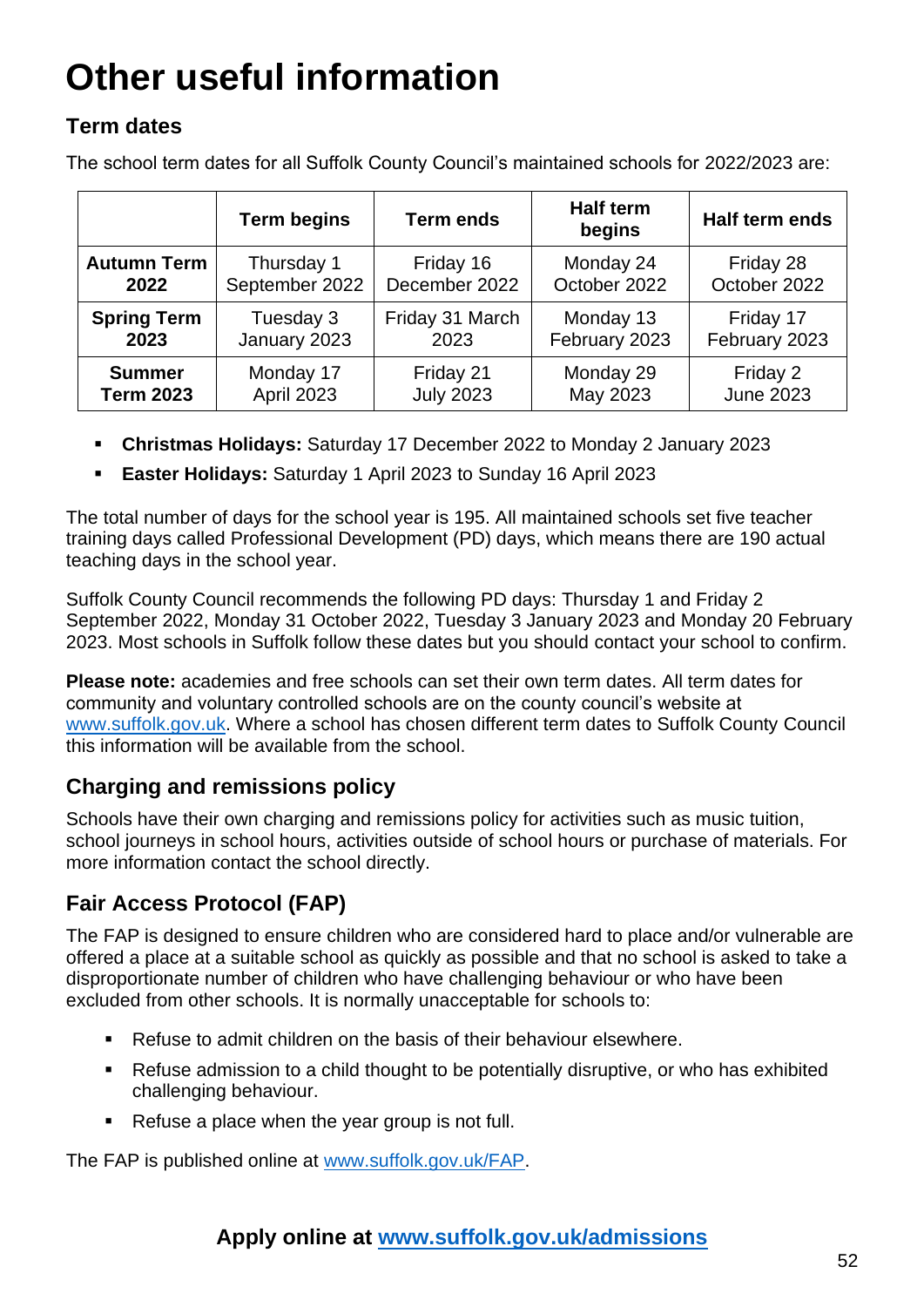### <span id="page-52-0"></span>**Children in care, children who were previously in care and children adopted from state care outside of England**

The School Admissions Code requires that children in care (looked after children) and children who were previously in care (children who were looked after, but ceased to be so because they were adopted or became subject to a child arrangements order or special guardianship order, immediately following having been looked after, including those children who appear [to the admission authority] to have been in state care outside of England and ceased to be in state care as result of being adopted) must be given the highest priority in the oversubscription criteria for all schools. This is because these children are particularly vulnerable.

We work with social workers, the Suffolk Virtual School for children in care and schools to make sure children in care can be admitted to the appropriate school, even if it is outside the normal admissions round and/or above the Published Admission Number (PAN) for the school. The School Admissions Code allows us to direct a maintained school to admit a child in care and to ask the Secretary of State to intervene in the case of academies and free schools. However, all efforts will be made to make sure the child has a place at a suitable school as soon as possible before a decision about a direction is made.

## <span id="page-52-1"></span>**Private fostering**

You may be private fostering if:

- You are caring for someone else's child for more than 28 days.
- You do not have parental responsibility for the child.
- You are not a relative such as a grandparent, brother, sister, uncle or aunt (whether full blood, half blood or by marriage or civil partnership).

If this situation applies to you then it is a legal requirement that you contact Suffolk County Council to speak to Social Services on 0808 800 4005. More information is available at [www.suffolk.gov.uk/privatefostering.](http://www.suffolk.gov.uk/privatefostering)

#### <span id="page-52-2"></span>**Free school meals**

If you receive one of the following benefits your child may be entitled to a free school meal at lunchtime:

- Income Support
- Income based Job Seeker's Allowance
- Income related Employment and Support Allowance
- Guarantee element of State Pension Credit
- Child Tax Credit **but no element of Working Tax Credit** and have an annual income (as assessed by HM Revenues and Customs) that does not exceed £16,190
- If you are supported under Part VI of the Immigration and Asylum Act 1999
- Working Tax Credit during the four-week period immediately after your employment finishes or after you start to work less hours per week
- **■** Universal Credit (provided you have an annual net earned income of no more than £7,400 (£616.67 per month), as assessed by earnings from up to three of your most recent assessment periods)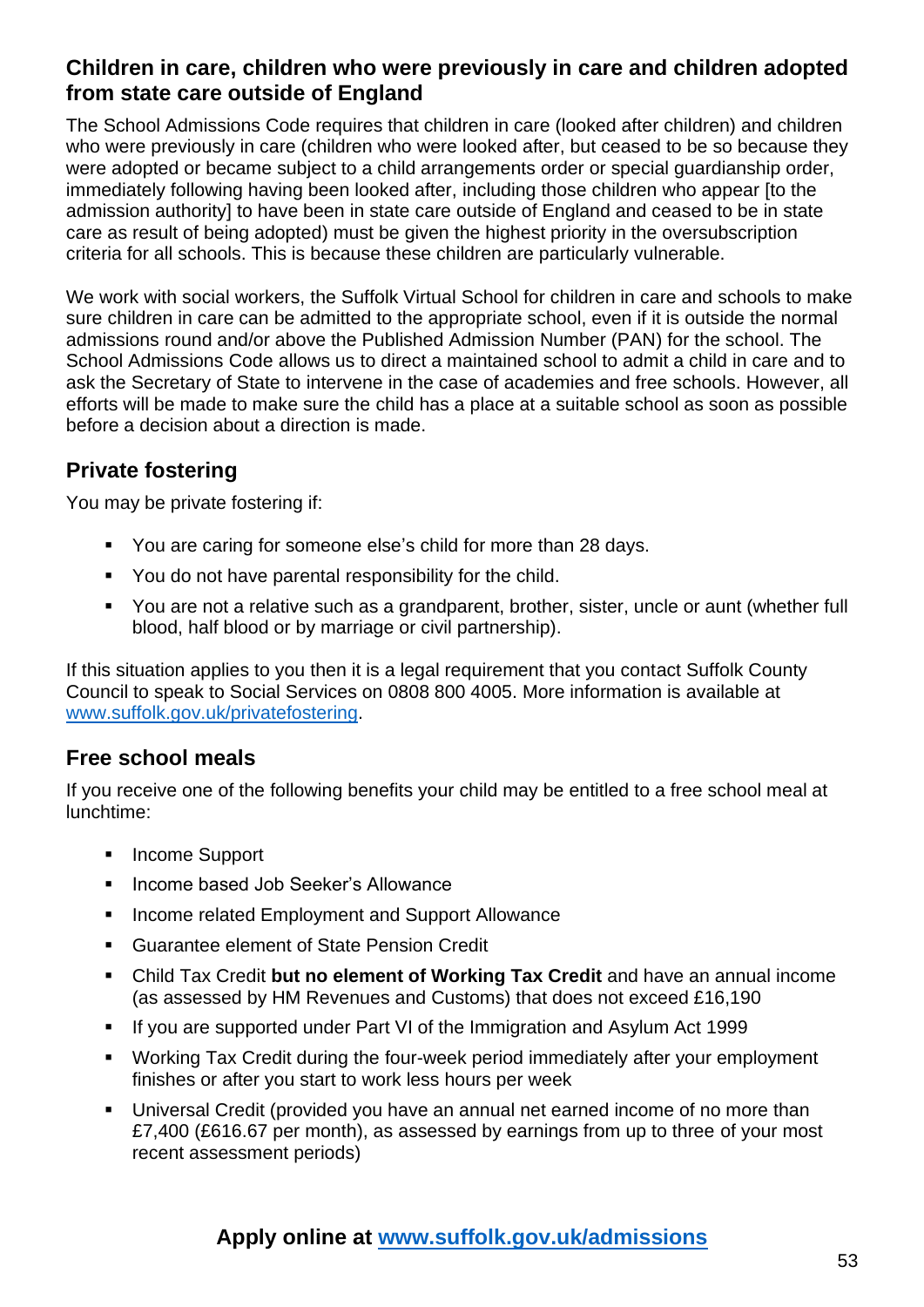If your child is attending a nursery school:

- They must be in a maintained school nursery as a registered pupil at the school (your provision can advise you whether it is a maintained or a private setting).
- Your child must be in receipt of education before and after lunch on the same day.
- You must be in receipt of a qualifying benefit (as described above).

The advice from the government, as at July 2020, is that the roll out of Universal Credit is currently expected to complete in March 2023. The Department for Education states that, from 1 April 2018, all children currently receiving free school meals will continue to do so while Universal Credit is rolled out. This protection will apply even if their parents' earnings rise above the new threshold during that time. In addition, any child who becomes eligible for free school meals after 1 April 2018 will also have protection applied as described above during the Universal Credit rollout period.

Once Universal Credit has been fully rolled out, we are advised that any existing claimants that no longer meet the eligibility criteria at that point (because their earnings are above the threshold or are no longer a recipient of Universal Credit) will continue to receive free school meals until the end of their current phase of education (such as primary or secondary).

All children in the Reception Year, Year 1 or Year 2 are entitled to Universal Infant Free School Meals regardless of family income. However, we recommend you apply for free school meals if you are on any of the benefits detailed above and you believe you may be eligible. This will secure the protection to free school meals beyond Year 2 and your child's school will receive additional funding called Pupil Premium funding. This extra financial help received by schools is currently worth £1,345 per child, per year for children in Reception Year through to Year 6 and £955 per child, per year for pupils in Year 7 through to Year 11.

Schools decide how best to spend this money to support your child, but this could include help with the costs of school trips, uniform costs or additional learning support in school.

If you have a sibling due to start in the Reception Year of school, you will need to apply in August and, if eligible, they will currently be protected until March 2023 and then until the end of Year 6. If you are not eligible for free school meals at the time of applying, they will be entitled to Universal Infant Free School Meals until the end of Year 2.

To check if your child is eligible, apply online for an immediate response at [www.suffolk.gov.uk/freeschoolmeals](http://www.suffolk.gov.uk/freeschoolmeals) or call 01473 260989.

## <span id="page-53-0"></span>**Gypsy, Roma and Traveller children**

We will consider Gypsy, Roma and Traveller children moving into an area as ordinarily resident in that area when they apply for a school place.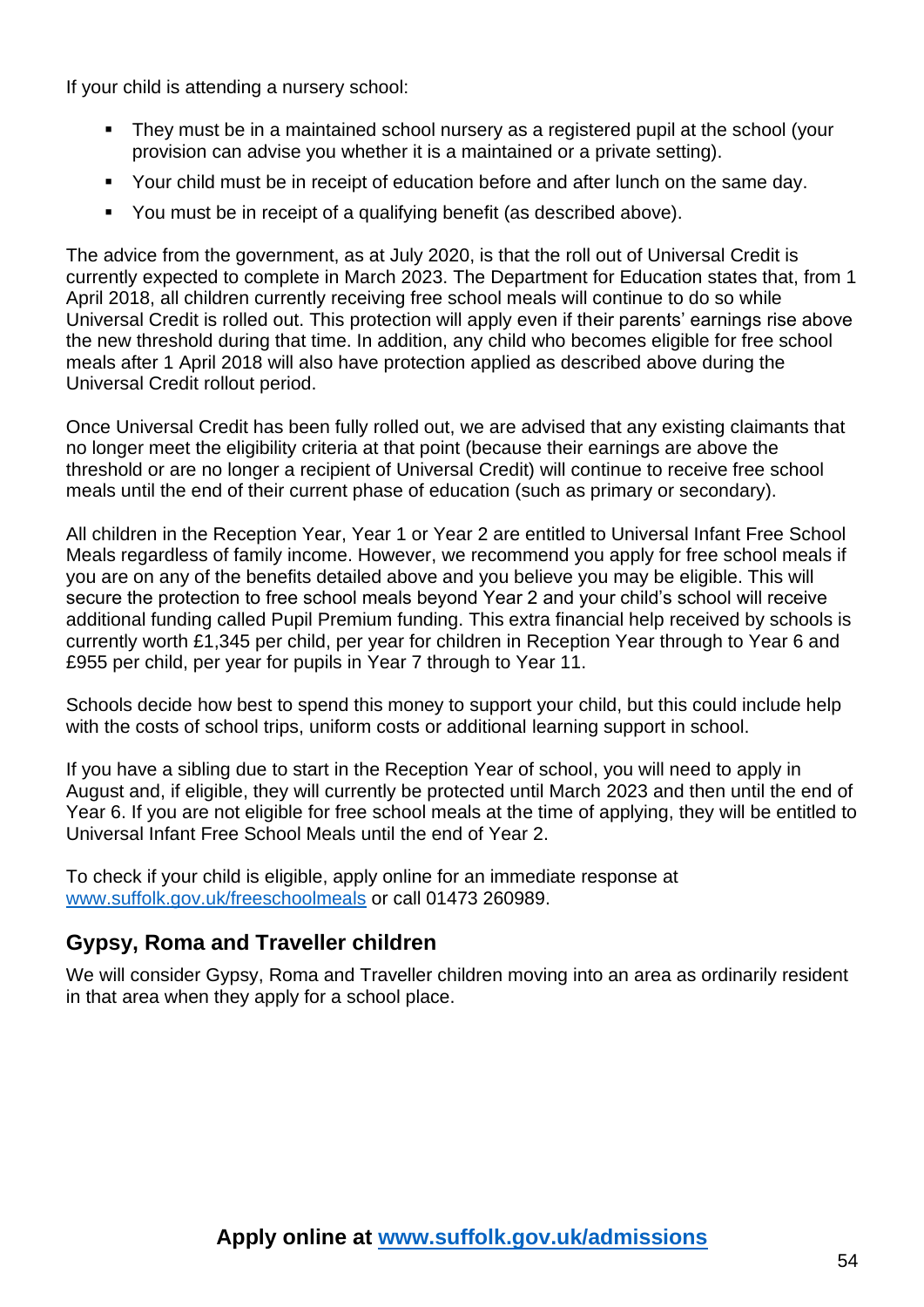## <span id="page-54-0"></span>**Useful contacts**

## **Admissions Team**

The Admissions Team are able to help you with queries about the admissions process.

**Phone:** 0345 600 0981 (local rate)

**Email:** [admissions@suffolk.gov.uk](mailto:admissions@suffolk.gov.uk)

**Website:** [www.suffolk.gov.uk/admissions](http://www.suffolk.gov.uk/admissions)

## **ACE Education Advice and Training**

A voluntary organisation which offers support with education issues. Normal opening hours are Monday to Wednesday from 10.00am to 1.00pm, term time only.

**Phone:** 0300 0115 142 **Email:** [enquiries@ace-ed.org.uk](mailto:enquiries@ace-ed.org.uk)

**Website:** [www.ace-ed.org.uk](http://www.ace-ed.org.uk/)

## **Consortium of Selective Schools in Essex (CSSE)**

Opening hours: Monday to Friday from 9.30am to 3.30pm.

**Phone:** 01245 348257 **Email:** [admin@csse.org.uk](mailto:admin@csse.org.uk) **Website:** [www.csse.org.uk](http://www.csse.org.uk/)

### **Department for Education**

The government department responsible for education and children's services in England. Normal opening hours are Monday to Friday from 9.00am to 5.00pm.

**Phone:** 0370 000 2288

**Website:** [www.gov.uk/dfe](http://www.gov.uk/dfe)

## **Education Appeals Office**

Who to contact if you've been refused a place for your child at your preferred school in Suffolk, and about the Permanent Exclusion Reviews. Some academies arrange their own appeals instead of using this service.

**Phone:** 01473 264218, 01473 264219 or 01473 264227

**Email:** [statutory.appealsoffice@suffolk.gov.uk](mailto:statutory.appealsoffice@suffolk.gov.uk)

**Website:** [www.suffolk.gov.uk/admissions](http://www.suffolk.gov.uk/admissions)

## <span id="page-54-1"></span>**Neighbouring local authorities**

#### **Cambridgeshire County Council**

**Address:** Admissions Team, OCT1221, New Shire Hall, Emery Crescent, Enterprise Campus, Alconbury Weald, Huntingdon, PE28 4YE

**Phone:** 0345 045 1370

**Email:** [admissions@cambridgeshire.gov.uk](mailto:admissions@cambridgeshire.gov.uk)

**Website:** [www.cambridgeshire.gov.uk/admissions](http://www.cambridgeshire.gov.uk/admissions)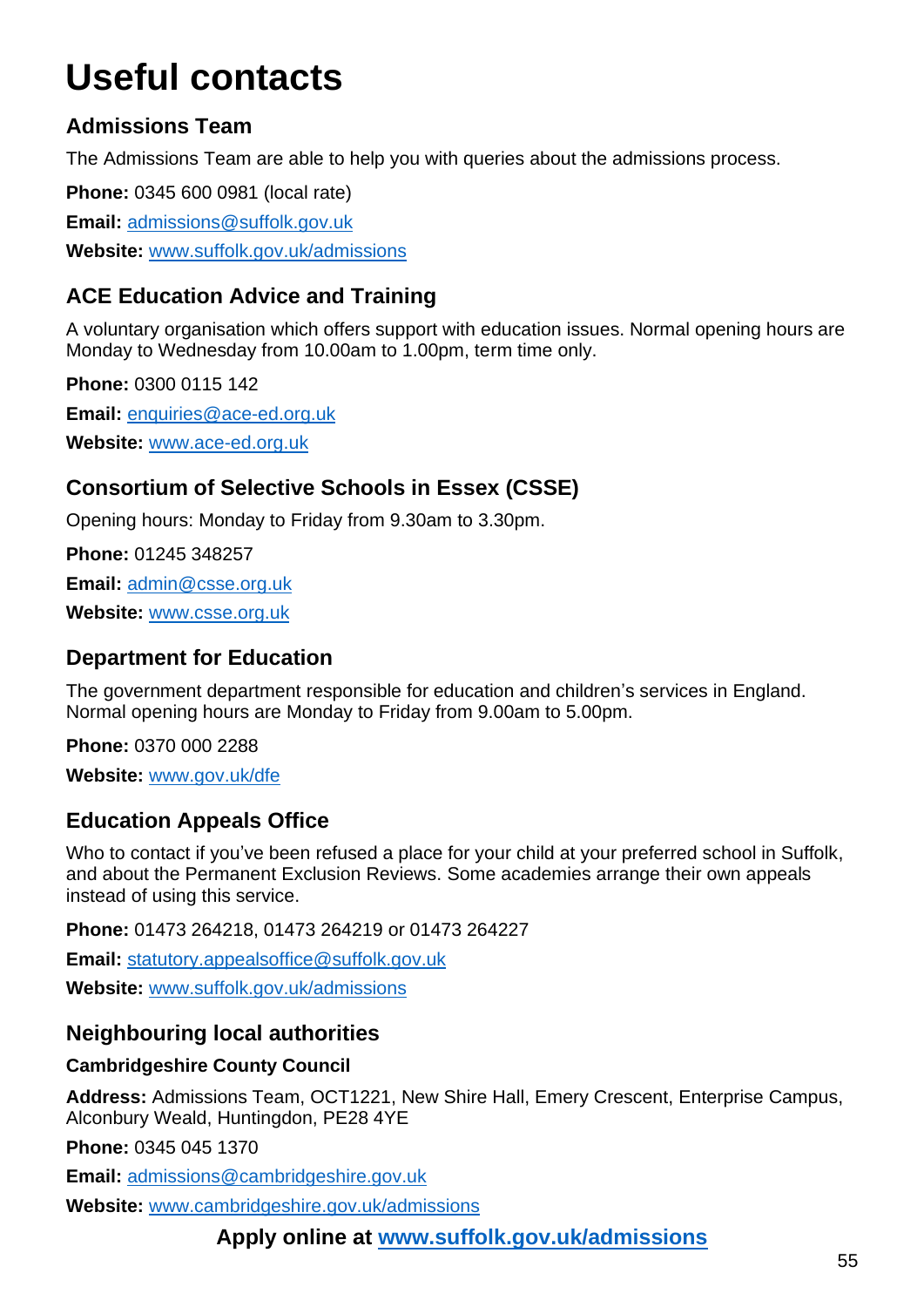#### **Essex County Council**

**Address:** School Admissions, County Hall, Market Road, Chelmsford, CM1 1QH **Phone:** 0345 603 2200 **Email:** [admissions@essex.gov.uk](mailto:admissions@essex.gov.uk) **Website:** [www.essex.gov.uk/admissions](http://www.essex.gov.uk/admissions)

#### **Norfolk County Council**

**Address:** School Admissions, County Hall, Martineau Lane, Norwich, NR1 2DL **Phone:** 0344 800 8020 **Email:** [admissions@norfolk.gov.uk](mailto:admissions@norfolk.gov.uk) **Website:** [www.norfolk.gov.uk/admissions](http://www.norfolk.gov.uk/admissions)

## **Office for Standards in Education, Children's Services and Skills (Ofsted)**

Ofsted inspect services providing education and skills for learners of all ages. You can find inspection reports for the schools you are interested in on their website or you can ask the school for a copy. Many schools also publish their inspection reports on their websites.

**Website:** [www.gov.uk/ofsted](http://www.gov.uk/ofsted)

#### **Passenger Transport**

For all queries about travel to school.

**Phone:** 0345 606 6173 **Website:** [www.suffolkonboard.com/schooltravel](http://www.suffolkonboard.com/schooltravel)

## **Suffolk Family Information Service (FIS)**

The Suffolk FIS offers free and impartial advice to parents and carers about finding childcare, the funded early education entitlement and other family services for 0-19 year olds.

**Email:** [childcare.planning@suffolk.gov.uk](mailto:childcare.planning@suffolk.gov.uk)

**Phone:** 0345 60 800 33 (please note a voicemail service is in operation)

**Website:** [www.suffolk.gov.uk/family](http://www.suffolk.gov.uk/family)

### **Suffolk Special Educational Needs and Disabilities Information Advice and**

### **Support Service (Suffolk SENDIASS)**

The Suffolk SENDIASS team offers impartial information, advice and support to children and young people with special educational needs and disabilities, and their parents and carers, about education, health and social care.

**Phone:** 01473 265210

**Text:** ADVICE4ME to 87007 **Email:** [enquiries@suffolksendiass.co.uk](mailto:enquiries@suffolksendiass.co.uk)

**Website:** [www.suffolksendiass.co.uk](http://www.suffolksendiass.co.uk/)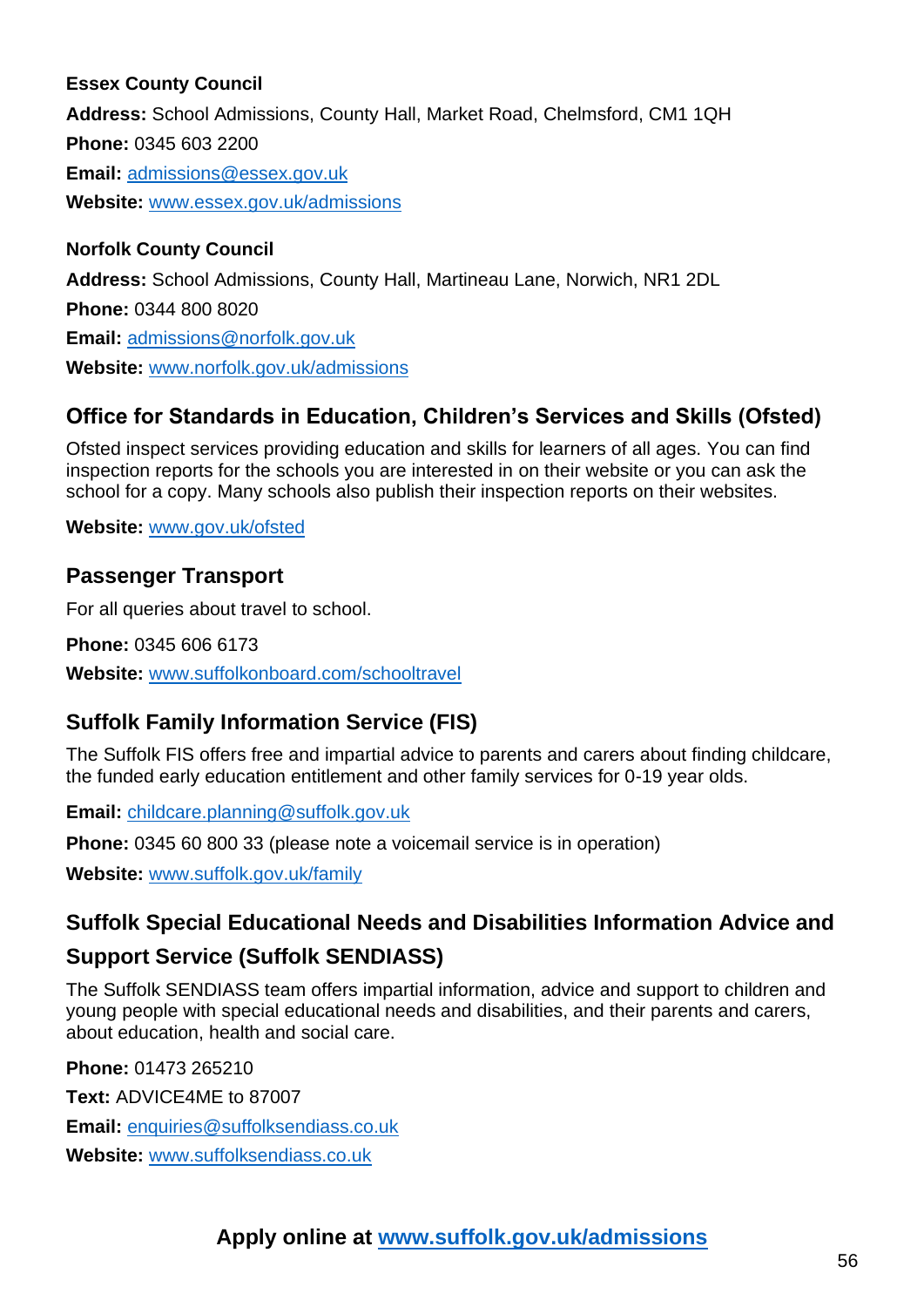## <span id="page-56-0"></span>**Glossary and definitions**

#### **Admissions Authority**

Suffolk County Council is responsible for admissions to community and voluntary controlled schools. The governing body or academy trust is responsible for the admissions to voluntary aided, free schools and academies.

### **CAF1**

The normal year of entry paper application form.

#### <span id="page-56-1"></span>**Catchment area**

A catchment area is a geographical area which is used by some schools to give applicants a priority for a place at that school. The catchment area will be part of the school's oversubscription criteria which is used to rank applications. Some voluntary aided, free schools and academies do not have catchment areas. We cannot guarantee a place at your catchment area school. **A catchment area school may not be the nearest suitable school to your home address.** 

#### **Co-ordinated admissions**

Admissions are co-ordinated by local authorities for the normal admissions round only, to ensure that children across the county are offered a single school place on the same day.

#### **Education, Health and Care (EHC) plan**

An EHC plan is the result of an assessment we have made about a child's special needs and the extra support they need.

#### **Infant class size legislation**

The legislation that states it is against the law for children in an infant class, which is defined as a class in which the majority of children will reach the age of five, six or seven during the school year (Reception Year, Year 1 and Year 2) to be taught in a class of over 30 pupils with a single qualified teacher.

#### **Nearest suitable school**

The nearest suitable school with places available that provides education appropriate to the age, ability and aptitude of the child, and any special educational needs that the child may have. It does not include independent schools.

#### **Normal admissions round**

The set period of time when applications and decisions are made for children to start school fulltime, or to move on to their next school, in the following year.

#### **Normal year of entry**

The normal year of entry for full-time pupils in the age range served by the school.

#### **Ordinarily resident**

By ordinarily resident we mean the place where your child usually lives. We consider this to be where they sleep overnight. We may need proof of this address. If you use another address to give the impression that your child lives at a different address to where they are ordinarily resident, such as a second home or a grandparent's address, so that you have a higher priority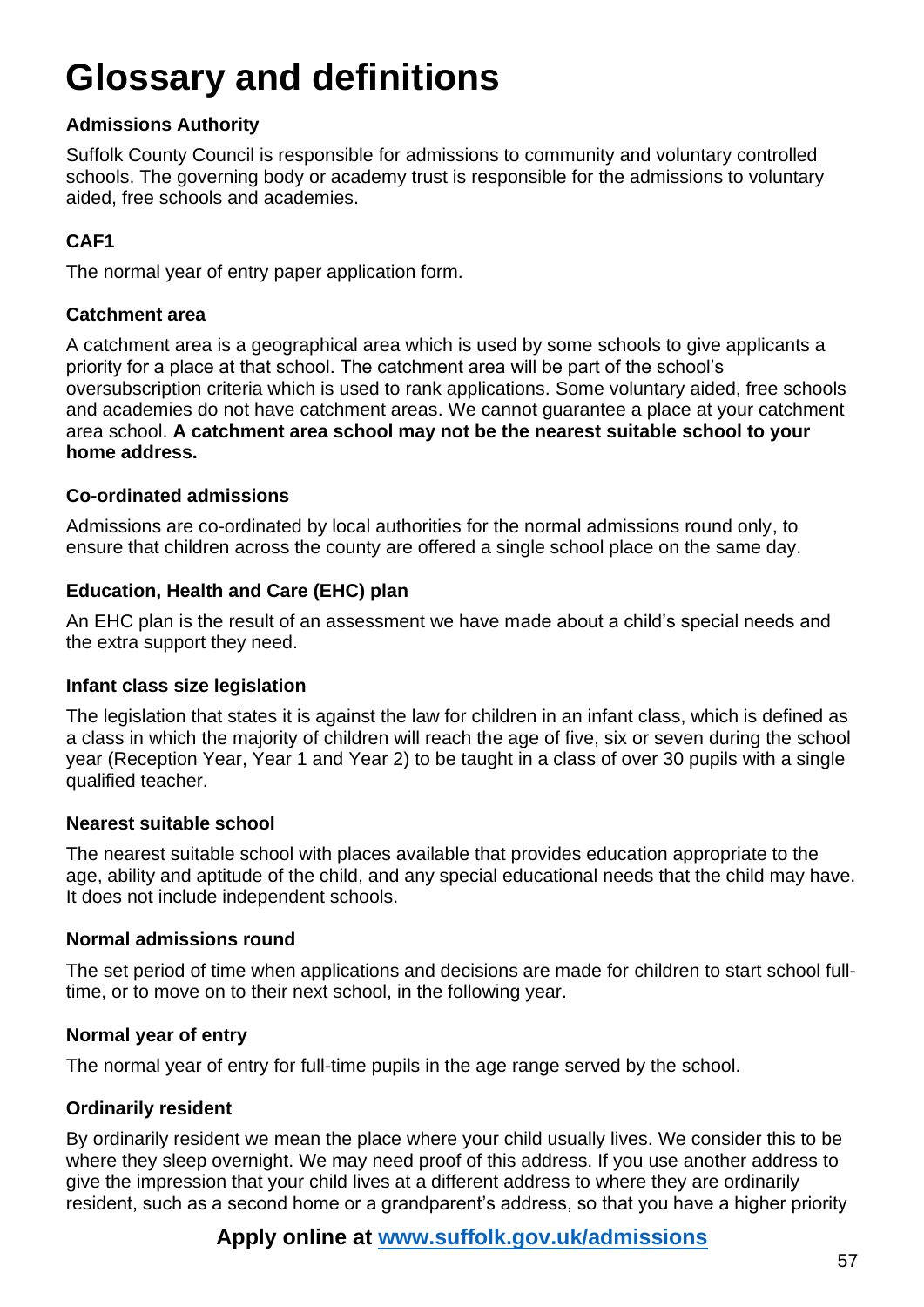for a place at that school; we consider this to be a fraudulent application. Where a child lives at two or more addresses, each for part of the week, the address at which the child is ordinarily resident will be considered to be the address that the child lives at for most of the week (excluding weekends and school holidays). Separate evidence in writing from each parent must be provided to confirm the child's living arrangements at the time of application.

In cases where the child spends an equal proportion of the school week at two or more different addresses, evidence of which is to be considered the main contact address will be required to support the application. Agreement in writing by the parents will be required to state which address is to be used as the ordinarily resident address. This address will then be used when processing all school preferences expressed. It is not acceptable to use one address for one school preference and another address for another school preference.

#### **Out-catchment school**

A school which is not the catchment area school.

#### **Oversubscribed**

A school becomes oversubscribed when the number of applications is greater than the number of places available.

#### **Oversubscription criteria**

The rules used to decide which children have the highest priority for places when a school has more applications than places available.

#### **Own Admission Authority (OAA) schools**

These schools sometimes have their own admissions policy. The governing body or academy trust makes decisions on applications. These can be voluntary aided, free schools and academies.

#### **Parent**

For the purposes of education law, section 576 of the Education Act 1996 defines a 'parent' as:

- all natural (biological) parents, whether they are married or not
- any person who, although not a natural parent, has parental responsibility for a child or young person (this could be a step-parent, guardian or other relative)
- any person who, although not a natural parent, has care of a child or young person.

A person has care of a child or young person if they are the person with whom the child lives and who looks after the child, irrespective of what their relationship is with the child.

#### **Published Admission Number (PAN)**

This is the set number of places at a school in any one year. It is based on a national formula which decides how many children can go to a school without causing overcrowding. Although the PAN applies to the year of entry at a school, we would normally apply this same number across all the year groups. However, there may be times where this is not possible.

#### **Preference**

Naming a school that you would like your child to attend.

#### **Prospectus**

The information guide published by the school.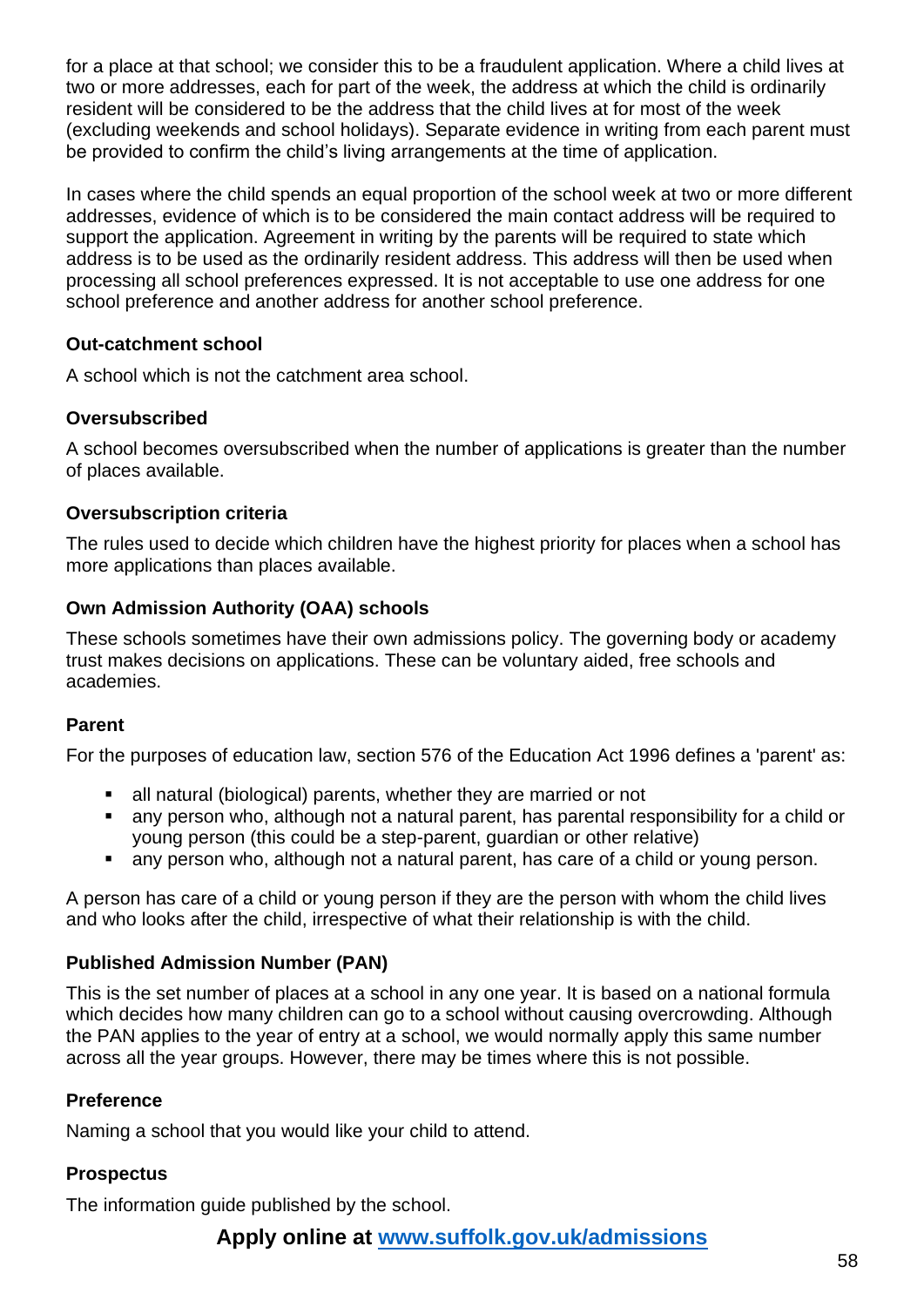#### **Siblings (for Suffolk County Council's admission oversubscription criteria)**

Where the child has a sibling in the school or a sibling has already been offered a place at the school, and where the sibling will still be attending the school at the time of admission but not in a specialist unit or a specialist resource base for Hearing Impaired provision, a nursery or in the sixth form. Priority will be given, where necessary, to applications where there is the smallest age gap.

The term 'sibling' includes: natural, half, step, and adopted brothers and sisters; a child of the partner of the parent; and children who are fostered into the family. In all these cases, the child and their sibling will both be living at the same address (that is where the child is ordinarily resident) in a single family unit. This means that children from different family units, where those separate families are living together at the same address, are not considered siblings under this criterion.

#### **Summer born children**

Children born from the beginning of April to the end of August.

#### **Supplementary Information Form (SIF)**

The form you may need to complete if you are applying for a voluntary controlled, voluntary aided, free school or academy which asks for extra information to enable the admissions authority to rank your application against their school's admission oversubscription criteria. SIF's are available at [www.suffolk.gov.uk/admissions](http://www.suffolk.gov.uk/admissions) or from the school direct.